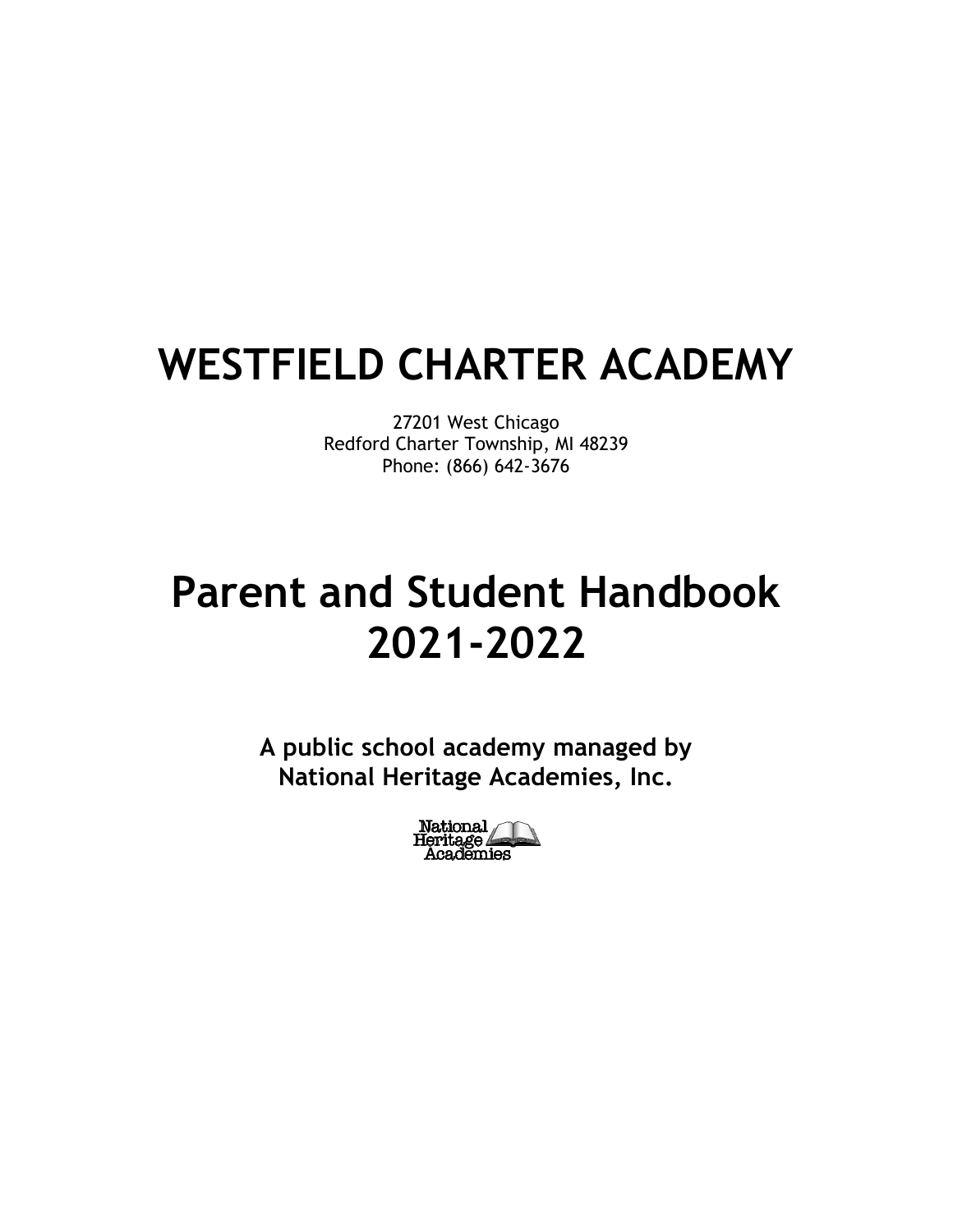## **Parent and Student Handbook Table of Contents**

| The Four Pillars of NHA                                                 |
|-------------------------------------------------------------------------|
|                                                                         |
|                                                                         |
|                                                                         |
|                                                                         |
| <b>Academic Excellence</b>                                              |
|                                                                         |
|                                                                         |
|                                                                         |
|                                                                         |
|                                                                         |
|                                                                         |
|                                                                         |
|                                                                         |
|                                                                         |
|                                                                         |
|                                                                         |
|                                                                         |
| Student Grade Placement, Acceleration, Promotion, or Retention  13      |
|                                                                         |
|                                                                         |
| Rehabilitation Act of 1973 - Section 504 (General Education) 14         |
|                                                                         |
|                                                                         |
|                                                                         |
|                                                                         |
| Crisis Management: De-escalation, Isolation and Restraint of Student 16 |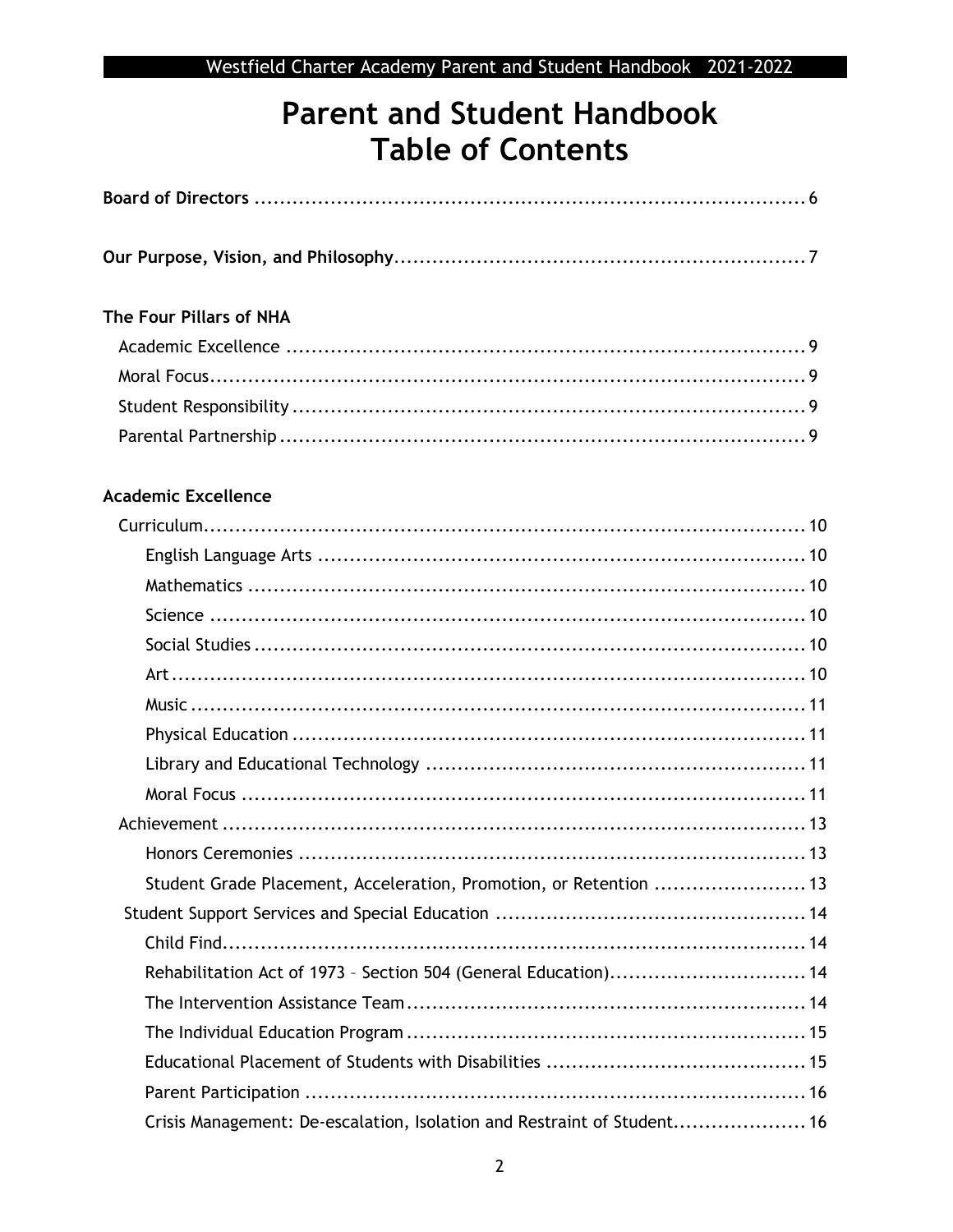## **Moral Focus**

## **Student Responsibility**

## **Parental Partnership**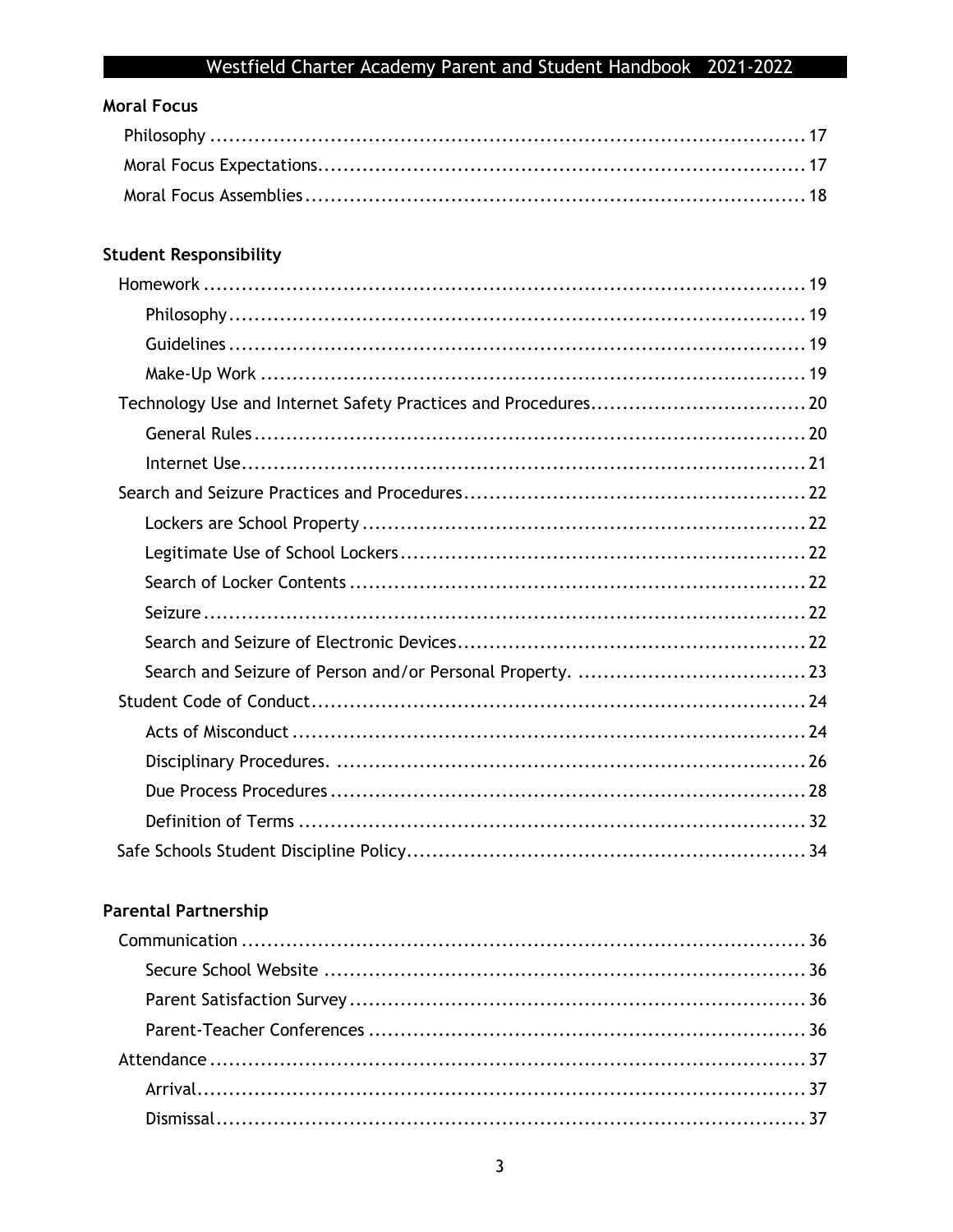### **General School Procedures**

#### **Notifications**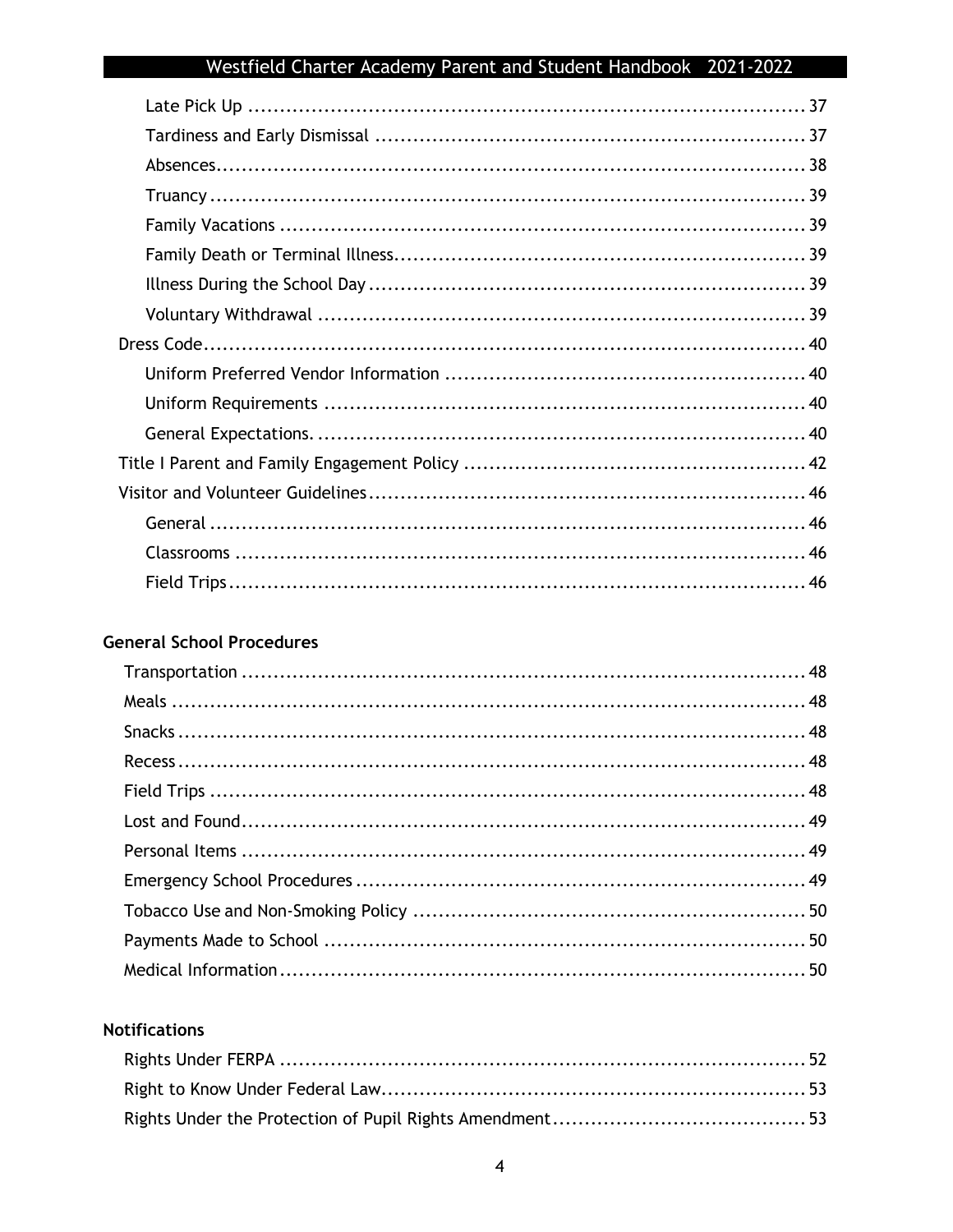## Other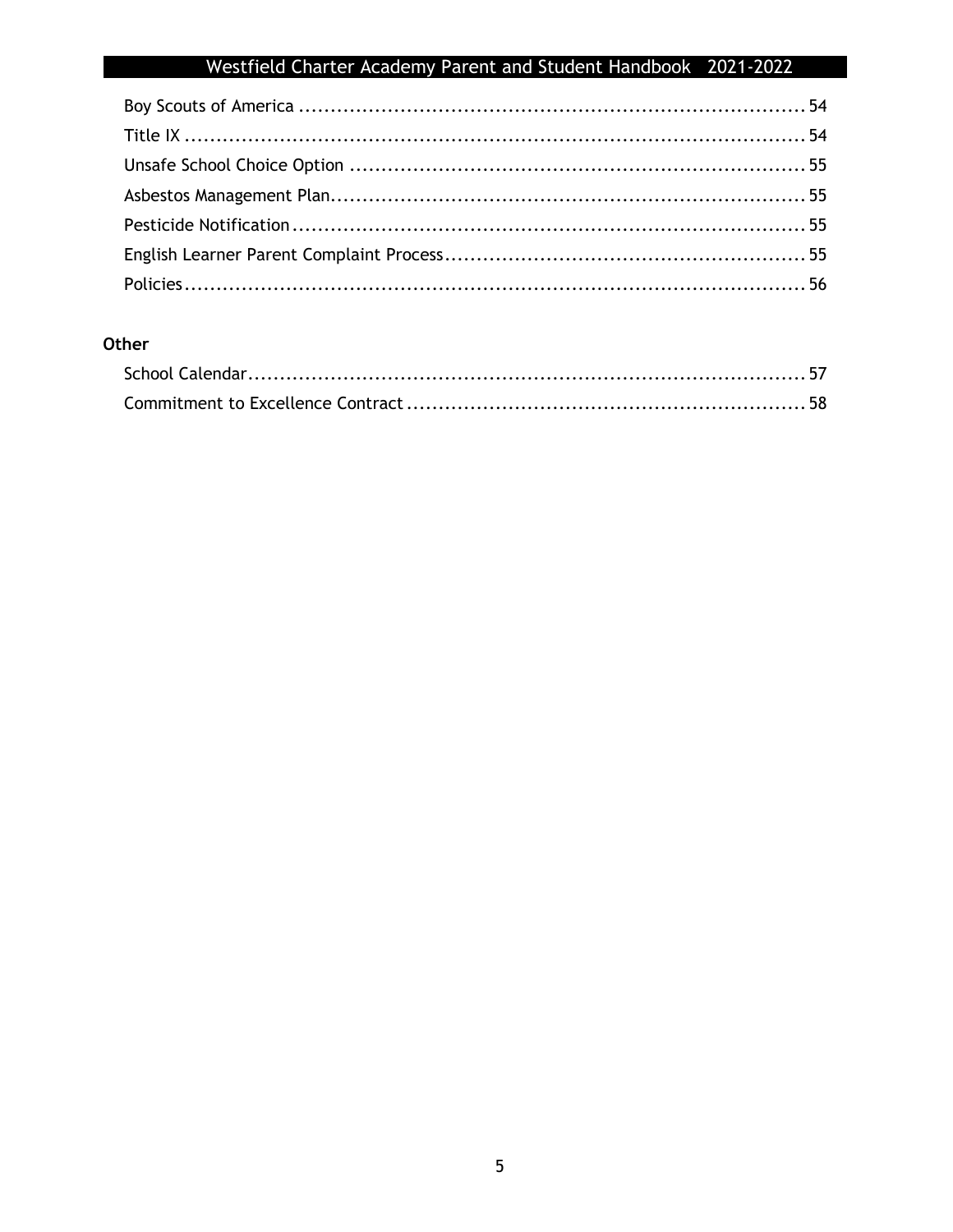## **Board of Directors**

James Dinnan, President Caitlin Murphy, Vice President Alysse Miller, Treasurer/Secretary

Board meetings are open to the public and meeting dates and times are posted at the school.

### **Administrative Staff**

Ira Kleiman, Principal Sarah Derrick, Dean Ninfa Mazzola, Dean Christina Maxwell, Dean Joe Teague, Dean

#### **Student Creed**

I am a Westfield student. I strive to achieve academic excellence. I exemplify high moral character. I work diligently to prepare for the future. I know that my success in school and life is dependent on my own effort.

#### **Mission**

Provide students strong moral and academic foundations imperative to success in college, careers, and beyond by implementing a curriculum with rigor, student-centered teaching, data-driven instruction, and a safe and nurturing school culture.

#### **Vision**

Partnering with parents to inspire and form students to be virtuous leaders.

### **National Heritage Academies**

National Heritage Academies is a network of public charter schools serving families and students in multiple states. Our early childhood, elementary, and middle school programs are designed to put children on a solid path to success in high school, college, and beyond. As a network, all National Heritage Academies schools share a common vision, while each individual school enjoys the flexibility of tailoring their program to meet the needs of their specific community.

**NHA's Parent Relations Department** provides guidance to parents and the school in resolving concerns. Once the classroom teacher, dean, and/or principal have been contacted regarding your concern, you may also reach out to the Parent Relations team to discuss any additional needs.

Parent Relations Contact Information: Phone: (877) 642-7471 (Monday–Friday; 8:30 a.m.–4:30 p.m.) Email: [info@nhaschools.com](mailto:info@nhaschools.com)

National Heritage Academies 3850 Broadmoor Avenue Grand Rapids, Michigan 49512 [www.nhaschools.com](http://www.nhaschools.com/)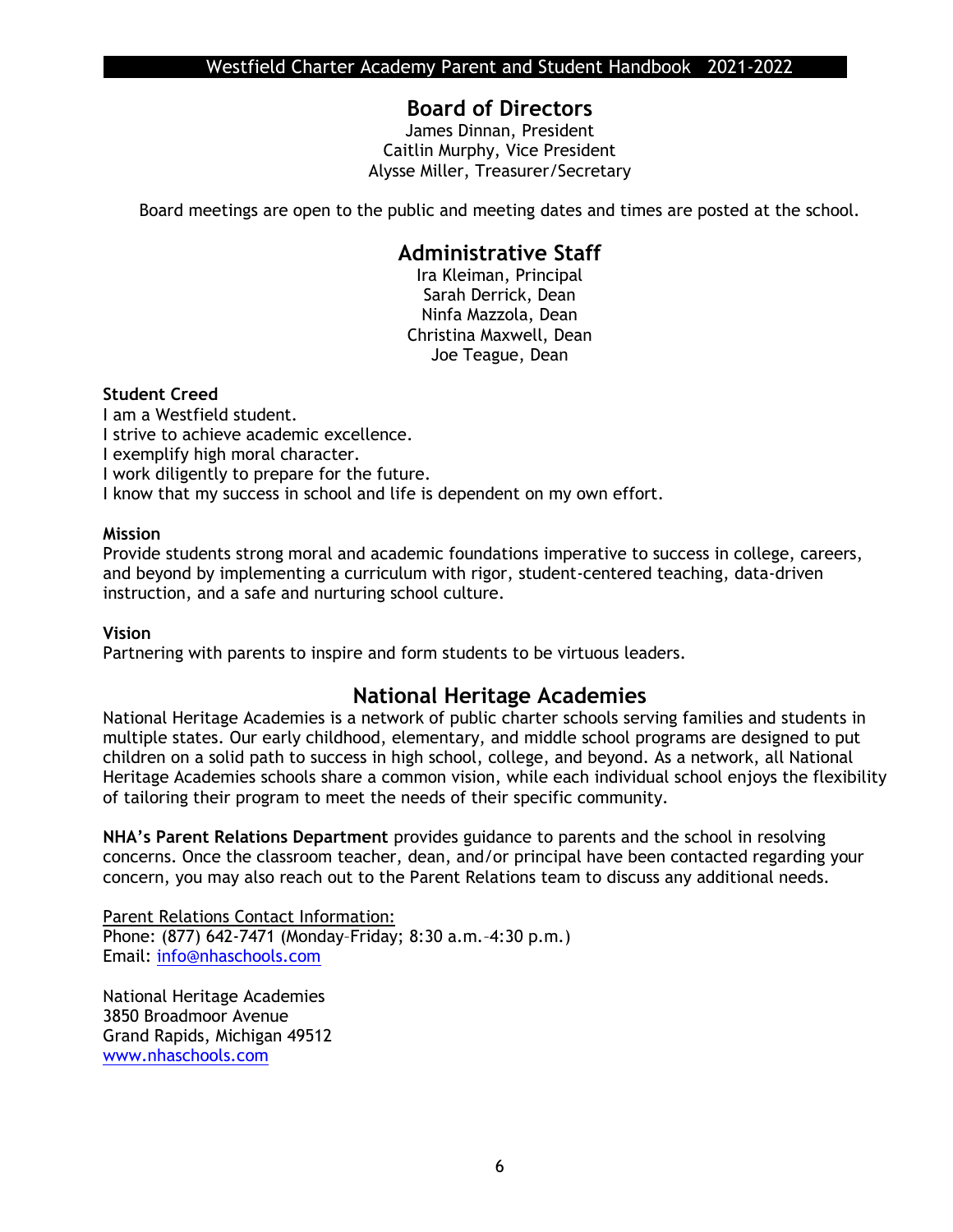## **Our Purpose, Vision, and Philosophy**

#### **Purpose and Vision**

Working in partnership with parents and the community, the school's purpose is to challenge each child to achieve. We offer a challenging, character-based education through a rigorous curriculum with high academic and social expectations with the vision to better educate more children.

#### **Educational Philosophy**

The educational philosophy is based on the principles set forth in *Effective Schools Research*  developed by Professor Ronald R. Edmonds*. Effective Schools Research* recommends research-based school attributes that are associated with quantifiably improved student learning.

In his book *What Works in Schools*, Robert J. Marzano translates these principles into the following factors:

School-Level Factors:

- A guaranteed and viable curriculum
- Challenging goals and effective feedback
- Parent and community involvement
- A safe and orderly environment
- Collegiality and professionalism

Teacher-Level Factors:

- Instructional strategies
- Classroom management
- Classroom curriculum design

Student-Level Factors:

- Home environment
- Learned intelligence and background knowledge
- Student motivation

The school employs a continuous improvement model that focuses on principles and practices that are simple and supported by research.

The school supports its researched based approach to education by including the following practices in its daily operation of the school:

**College Readiness:** The school's focus on a liberal arts education provides the academic foundation necessary to succeed in an increasingly global and competitive society. In grade school, the vast majority of time is spent on mastering the core subjects of English, history, mathematics, reading, and science. Furthermore, the school's first priority is to bring students up to grade level in reading and math, so they will be able to master other subjects as well. In all grades, at least twice as much time is spent on language arts and mathematics than on other academic subjects.

**Longer School Day:** School days are approximately seven hours long, which is longer than most traditional public schools. This includes at least six hours of instructional time.

**Structured Discipline:** Students are expected to follow a clearly defined and structured discipline program. This program encourages personal responsibility and respect for others. As a result,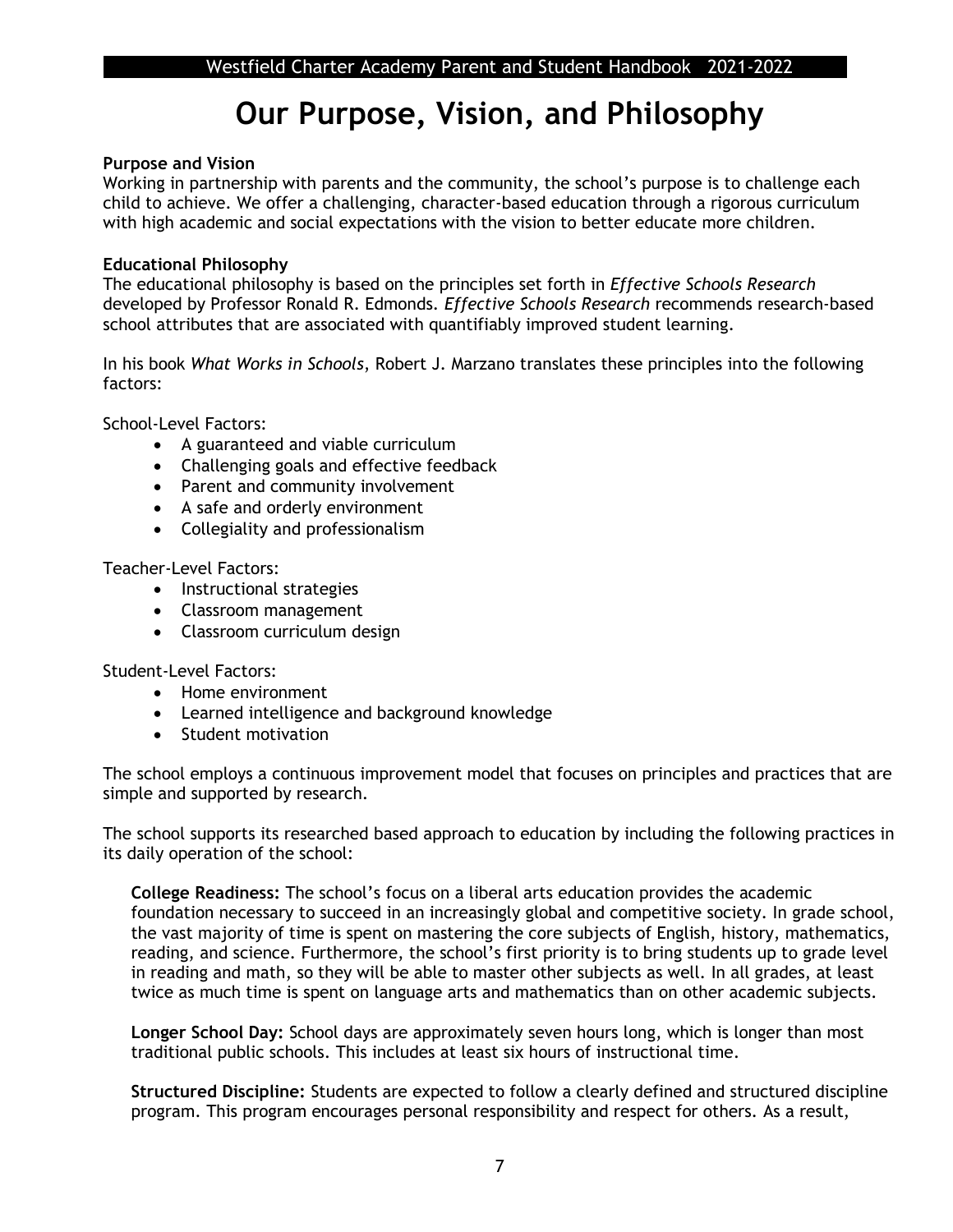students who have had behavior problems at other schools are often drawn back into a positive learning environment.

**Moral Focus Program:** Part of the school's purpose is to instill a strong moral identity in each of our students. The Moral Focus curriculum comprehensively identifies the skills, behaviors, and virtues students will need for character growth and development to prepare them for success, both academically and throughout their lives. The curriculum includes explicit and integrated instruction around three key components of character to provide students with a strong foundation for leading an ethical life. The Moral Focus program is an essential part of every student's education.

**Parental Involvement:** Research indicates that a leading predictor of student success is parental involvement; therefore, parents are included in many aspects of the education program. The school governance structure relies on significant parental input and cultivates a close working partnership between staff members and parents. In addition, parents are asked to volunteer by participating in playground activities, becoming a member of school committees, or helping in the classroom, library, or office. To encourage involvement, parents sign a "Commitment to Excellence Contract" upon their child's enrollment, committing to active involvement in the school.

**American Heritage:** It is appropriate to demonstrate a great deal of both pride in the history of the United States and gratitude for our unique roots and founding by gifted men and women.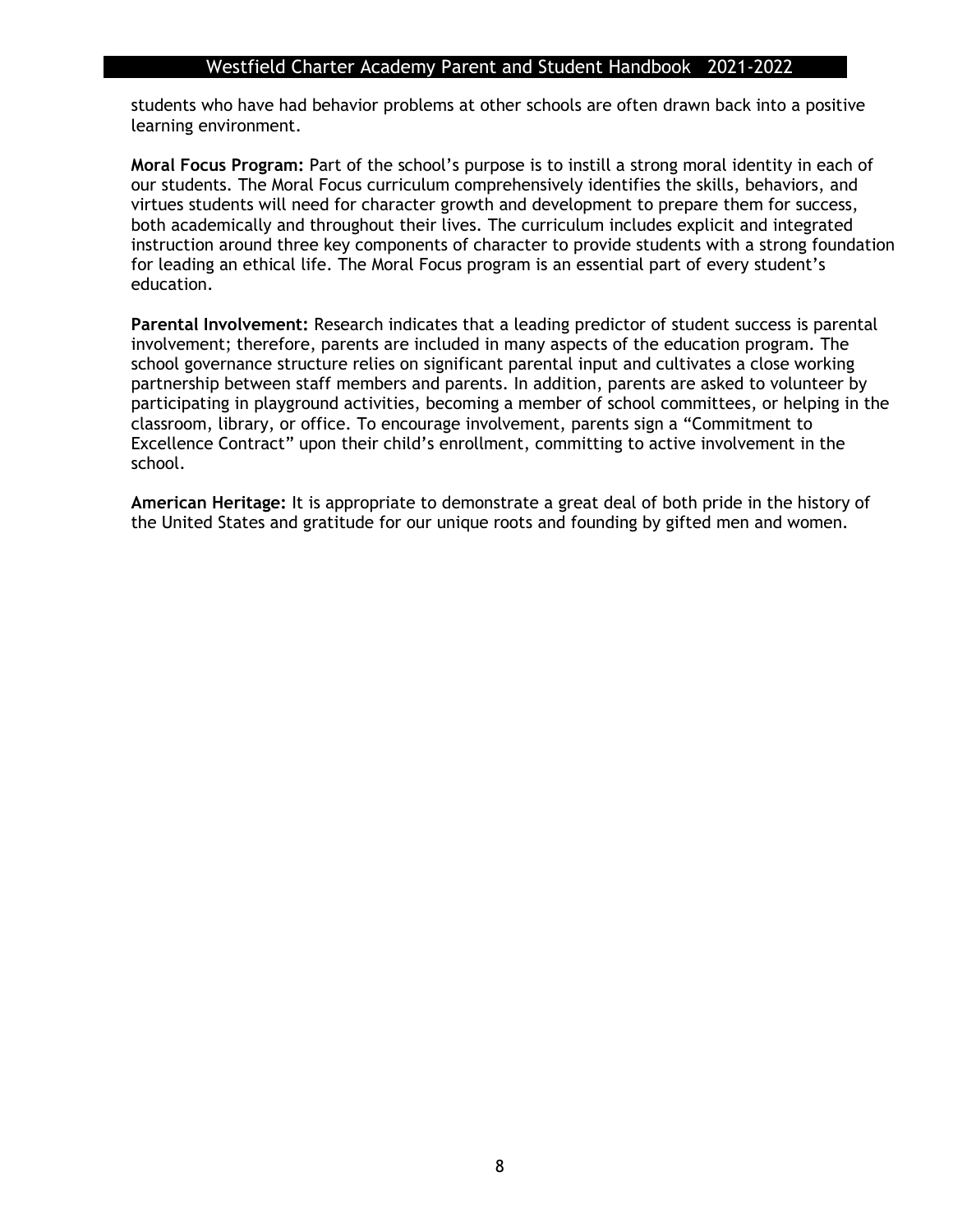## **The Four Pillars of NHA**

## **Academic Excellence**

National Heritage Academies has invested significant financial resources in the development of a strong academic program that provides students with an excellent academic foundation. In partnership with NHA, we have carefully selected the finest curriculum to be used by our teaching staff in order to accomplish our purpose. All of our curriculum meets or exceeds the state educational standards.

### **Moral Focus**

We believe that a strong moral identity is foundational to student success. It is our goal to not only support the virtues parents try to instill at home, but to explicitly teach students the skills, behaviors, and virtues necessary for leading an ethical life. NHA's nine monthly virtues are Wisdom, Respect, Gratitude, Self-control, Perseverance, Courage, Encouragement, Compassion, and Integrity. Students will learn to internalize these virtues through the intentional and consistent focus on the application of Moral Focus concepts throughout all aspects of school life. This integration is essential for students to learn the importance of developing and maintaining strong personal character and to create a learning environment built on a foundation of respect and care where everyone works hard to achieve academic goals and improve school culture. The Moral Focus program is an essential part of every student's education.

## **Student Responsibility**

In addition to preparing our students for academic success, we seek to develop a strong sense of responsibility in each child. We want students to take personal ownership of their success or failure, regardless of their background or previous experiences. This includes sound decision-making, an ability that is becoming critical in our ever-changing, complex world. Students must meet high expectations both academically and behaviorally. Our teachers work with students and parents to promote the responsibility necessary for success both in and out of school.

## **Parental Partnership**

A successful learning experience would not be possible without the partnership and dedication of our students' parents. Parental participation in each school's program is solicited and highly encouraged. Our parents are involved on leadership committees, in the classroom, and in the details that make a school function effectively. NHA parents know they are always welcome and that they are a key to the success of every NHA student.

NHA believes that open communication between school and home improves the quality of the educational experience. Every marking period, parents receive detailed written reports of student performance and accomplishments. These reports are coupled with fall and spring parent-teacher conferences. The reports and conferences include interpretation of internal and external measures of assessment. Teachers and parents may also schedule additional meetings.

At all other times throughout the year, parents can use NHA's Secure School Website via the Internet to view their child's grades and progress. This web-based information center provides parents with both classroom information and student academic data. The Secure School Website promotes the increased accountability of all participants in the educational process—teachers, students, and parents.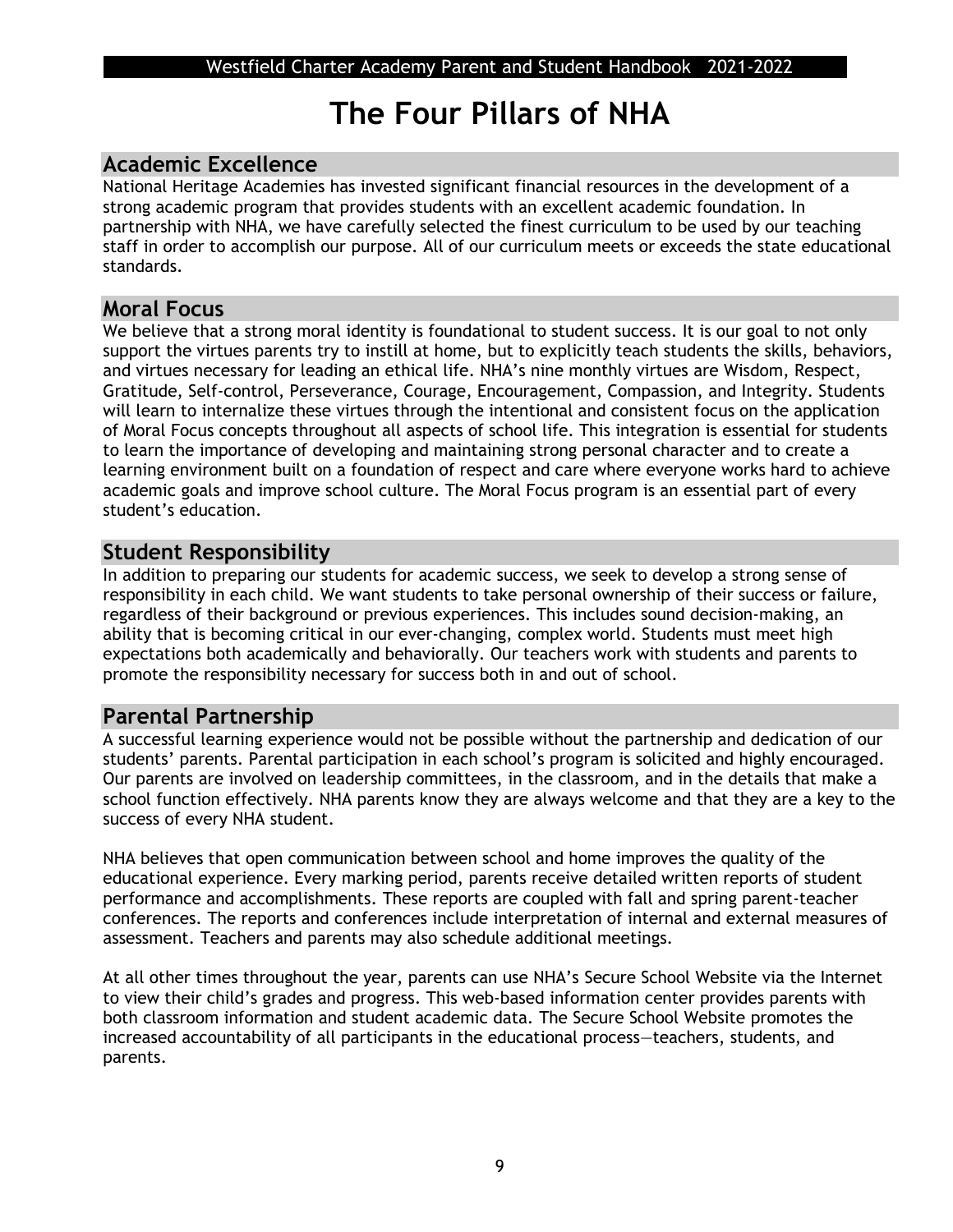## **Academic Excellence: Curriculum**

The school uses the National Heritage Academies (NHA) curriculum, a rigorous and challenging curriculum uniquely designed to prepare them for high academic achievement in successive schooling environments. Our goal is to graduate students who have not only had the opportunity to experience academic excellence but have also acquired the knowledge and skills necessary to thrive in high school and beyond.

## **English Language Arts**

The NHA English Language Arts curriculum, aligned with the Common Core State Standards, provides students with the knowledge, skills, and strategies necessary for success in listening, reading, speaking, viewing, and writing. Early reading instruction focuses on the building blocks of readingphonemic awareness, phonics, vocabulary, comprehension, and fluency. These building blocks lay the foundation for the intellectual processes necessary for students to remember, understand, analyze, evaluate, and apply the ideas they encounter while reading.

## **Mathematics**

To provide students with the mathematical skills they will need in everyday life as well as in the rigors of high school and post-high school mathematics, NHA has developed a strong mathematics curriculum, aligned with the Common Core State Standards, that emphasizes communicating, computational and procedural skills, making connections, reasoning and proofing, problem solving, and using representations. Students learn to represent and communicate ideas through graphs, mathematical terms, models, signs, symbols, and writing.

### **Science**

NHA has developed an engaging science curriculum that encourages students to participate actively in scientific inquiry while developing scientific literacy. When participating in inquiry, students describe objects and events, ask questions, construct explanations, test those explanations against current scientific knowledge, and communicate their ideas to others. Students' scientific knowledge is developed in the areas of The Nature of Science, The Living Environment, Physical Science, and Earth and Space Science.

## **Social Studies**

NHA's Social Studies curriculum includes the examination of historical documents, so students can demonstrate their understanding of the major themes, developments, and turning points in our nation. The curriculum is strong in the study of National and World Geography. We build a strong knowledge of economic principles, so students understand the impact of economic forces both internationally and personally in their daily lives. Additionally, the curriculum is comparative in examination of world cultures. This creates a point of reference by which students compare the freedoms of American life with non-democratic societies both historically and currently. Our students are reminded of the rights and liberties they enjoy and the due reason to participate in and protect those liberties.

## **Art**

Art classes allow students to explore the many different aspects of art while acquiring an understanding of the significant role art has played in the expression of ideas throughout history. Hands-on art projects help develop student creativity and self-expression and are frequently related to current classroom topics.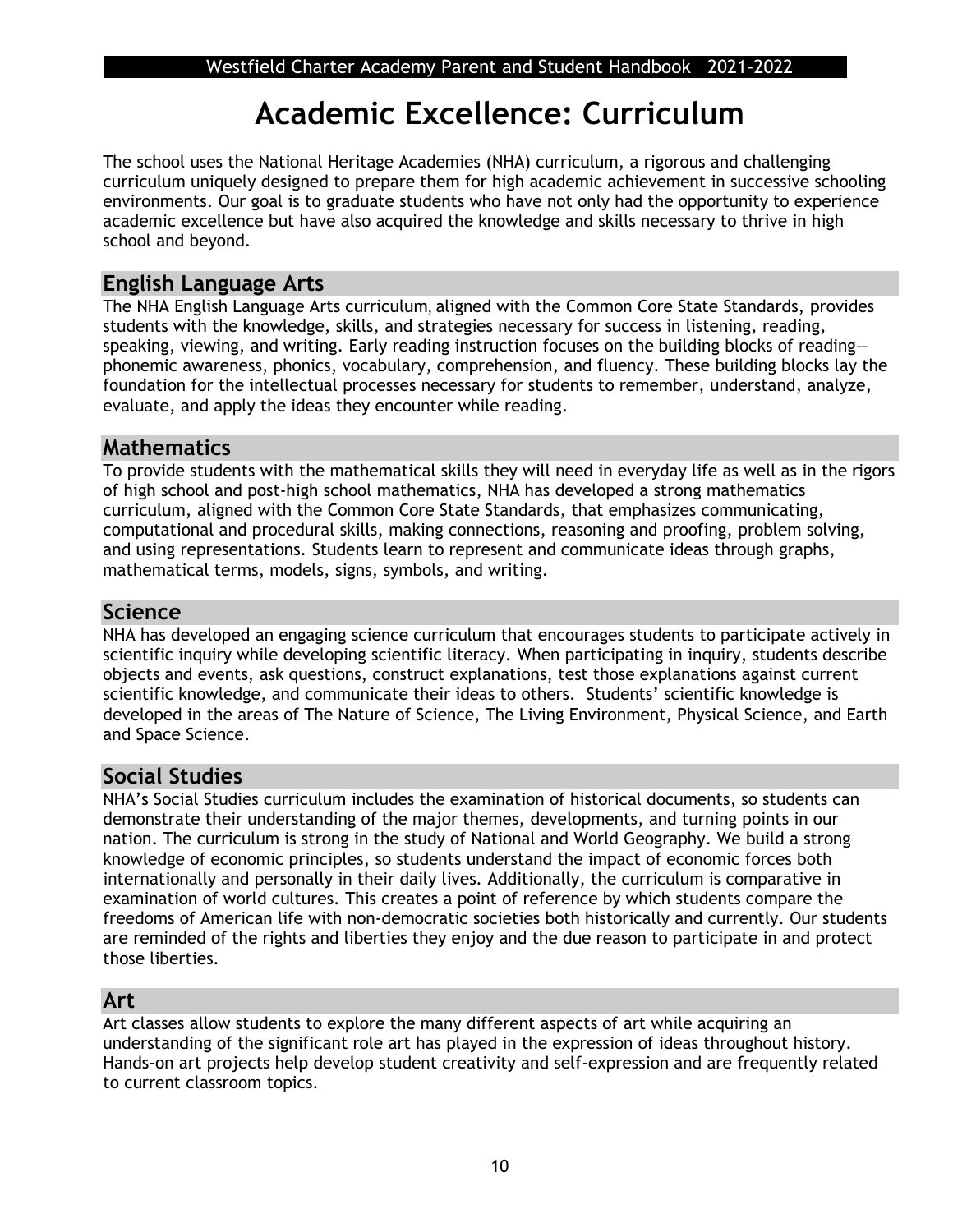### **Music**

Students are exposed to a wide variety of music education and many periods of music during their classes. Basic music concepts such as beat, rhythm, fast/slow, high/low, and music notation are taught from kindergarten through 8<sup>th</sup> grade. Students also spend time developing an appreciation for different genres of music and their great composers. All concepts are introduced in kindergarten and further developed in each subsequent grade level.

## **Physical Education**

Physical Education is a sequence of developmental experiences in which students learn through movement. Students work on individual skill development and learn about teamwork and the importance of sportsmanship. In addition, they are given the opportunity to develop a positive attitude toward life-long physical activity.

## **Library and Educational Technology**

The technology education program at our school equips students with digital literacy skills needed to be productive, safe, and technologically savvy life-long learners. The progressive K - 8 technology curriculum scaffolds student learning of technology from foundational computer skills to coding and innovative design. Our NHA Technology Standards (2017) are derived from the national technology standards for students published by the International Society for Technology in Education. Online safety, digital citizenship and cyberbullying awareness and prevention is taught annually in compliance with the Children's Internet Protection Act.

### **Moral Focus**

We believe it is imperative to equip students with both the moral and academic foundations necessary to interact successfully in today's society. Our Moral Focus Program is centered on the study of 9 Virtues: Wisdom, Respect, Gratitude, Self-control, Perseverance, Courage, Encouragement, Compassion, & Integrity. Virtues are fundamental to a great education, and great schools place equal importance on developing the heart and mind of students.

| <b>MONTHLY VIRTUES</b> |                |                                                                |  |                   |                  |
|------------------------|----------------|----------------------------------------------------------------|--|-------------------|------------------|
| <b>WISDOM</b>          | <b>RESPECT</b> | <b>PERSEVERANCE</b><br><b>GRATITUDE</b><br><b>SELF-CONTROL</b> |  |                   |                  |
| (September)            | (October)      | (November)                                                     |  | (December)        | (January)        |
| <b>COURAGE</b>         |                | <b>ENCOURAGEMENT</b>                                           |  | <b>COMPASSION</b> | <b>INTEGRITY</b> |
| (February)             |                | (March)                                                        |  | (April)           | (May)            |

Character is defined by which virtues our students determine are important to their lives and there are certain necessary steps to acquire or strengthen those virtues. Our Moral Focus Program is structured around a clearly defined process for teaching and learning virtues. That process outlines those steps, allowing teachers to intentionally guide students through the process of teaching virtues. They provide them with the opportunity to learn virtues in a way that will not only affect their mind, but change their heart.

- Step 1: Introduction Define the virtue
	- Students learn to name the virtue and simply define it in terms they understand as a foundation for their journey. (focus for the 1st week of each month)
- Step 2: Connection Understand the importance of the virtue to create personal meaning and value
	- Students learn to describe the value  $\theta$  meaning of a virtue. A necessary step that motivates them to put forth the effort to put virtue into action. (focus for the 2nd week of each month)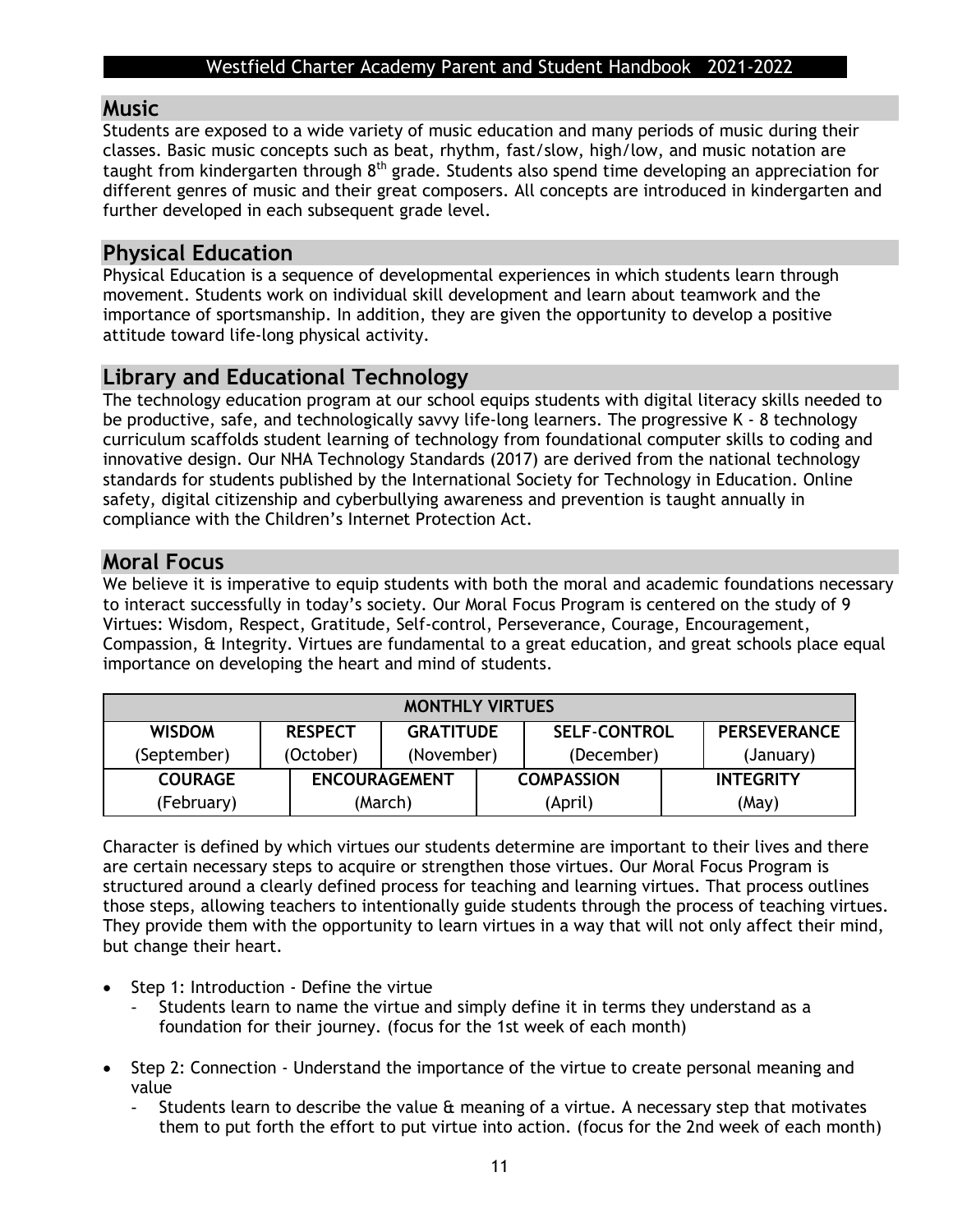- Step 3: Reflection Recognize the positive impact the virtue has and know exactly how to display it
	- Students learn what it looks like and sounds like through intentional modeling and careful study, allowing them to recognize it in others. (focus for the 3rd week of each month)
- Step 4: Application Find ways to display the virtue and be intentional about practicing it Students are given regular opportunities to practice virtues. Practice is the key to virtues becoming a learned behavior or habit. (focus for the 4th week of each month)

To support the Moral Focus program, time is dedicated each day to the teaching of Moral Focus virtues. The 4 steps of the process described above form the core of Moral Focus instruction. Each month is broken down into 4 weeks of instruction that correspond to the 4 steps for teaching virtues. Each grade bases instruction on a definition of each virtue designed for their grade level. The definitions scaffold in complexity from grade to grade, allowing students to deepen their understanding and extend their ability to display each virtue.

This comprehensive approach provides students with a strong foundation for leading a moral life. Students will learn to internalize these virtues through the intentional and consistent focus on the application of Moral Focus concepts throughout all aspects of school life. This integration is essential for students to learn the importance of developing and maintaining a strong personal character and the qualities necessary for success as both a student and a citizen. Additionally, all students are given the opportunity to participate in service-learning projects.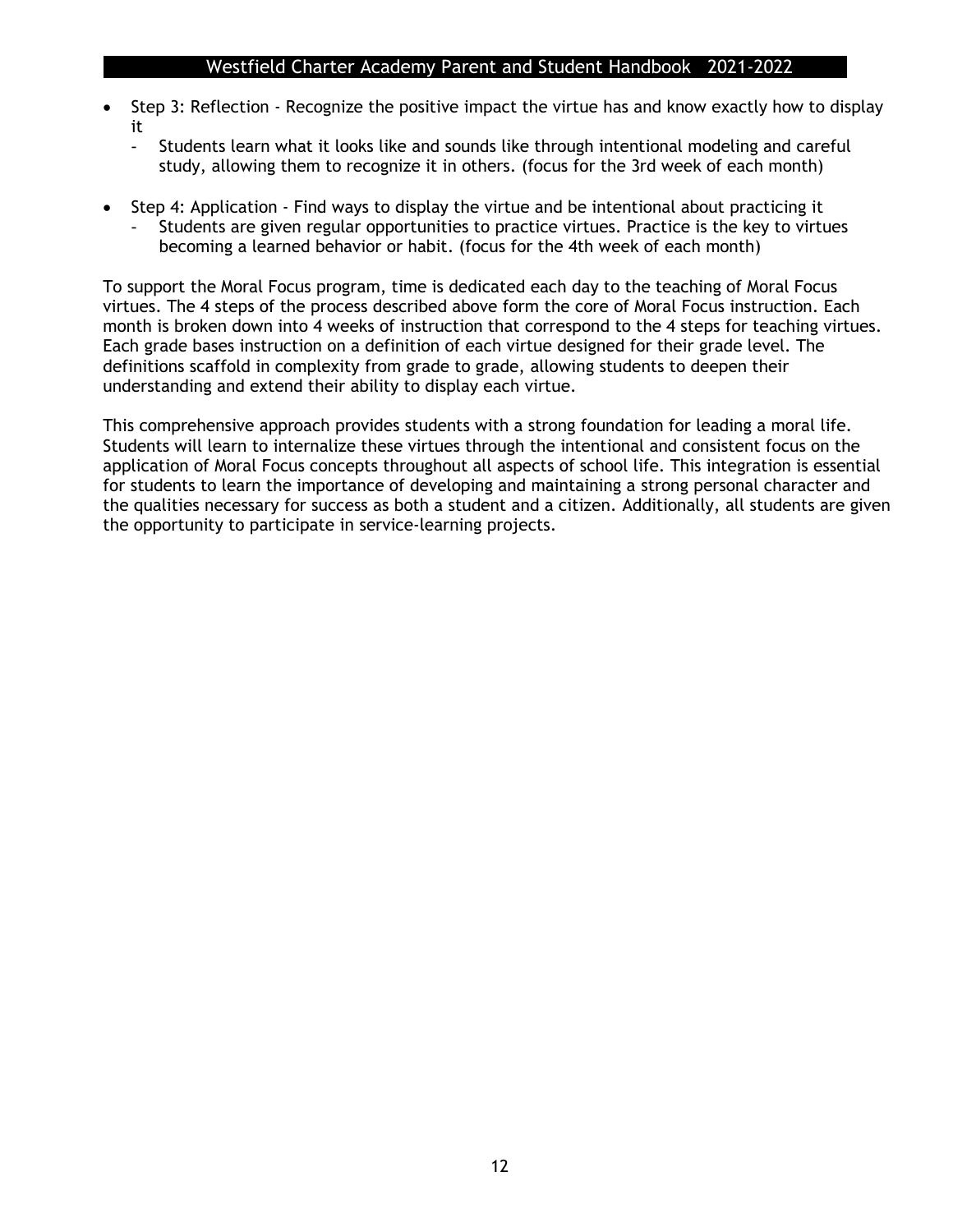## **Academic Excellence: Achievement**

## **Honors Ceremonies**

At the end of each trimester, special recognition is given to those students who have achieved excellence in their academic progress as well as in the Moral Focus. An honors ceremony is held as an extension of the opening ceremony. Students are given awards based on their individual accomplishments during the previous trimester.

## **Student Grade Placement, Acceleration, Promotion, or Retention**

The principal is authorized to make initial grade placement of a student and to promote, accelerate or retain students after initial grade placement. After initial grade placement, a student is expected to progress through the grades one year in each grade receiving the benefits of academic, social and physical growth usually accompanied with a full year of development. On occasion, it may be in the best interest of the student to have a new grade placement, be accelerated more than one grade, or be retained in the current grade. In this event, supporting documentation with interventions already offered to the student will be provided by the school. If a student's parent or teacher believes one of these grade changes should be considered, a written request for consideration should be provided to the principal, including the reasons for such consideration. The final decision regarding placement, acceleration, promotion, or retention of a student rests solely with the principal.

The principal shall consider the following, when making such decisions:

1. The education record of the student, including but not limited to a student's grades, standardized test scores, reading, speaking and math skills, the curriculum of each grade, the available teacher(s) skill(s) delivering the instruction and available programs

- 2. Attendance
- 3. Discipline
- 4. The physical, social and emotional readiness of the student for the curriculum of each grade
- 5. The recommendation of the student's parents and teachers
- 6. The applicable laws governing these decisions.

The goal of placing, accelerating, promoting or retaining a student is to enhance the opportunity for the student to achieve learning goals, meet state and school performance expectations, and to be prepared for high school, college, and career plans.

#### **Special Education Students**

The decision to retain a student with a disability is approached with great caution. The Principal, after consultation with the IEP Team, makes the final decision regarding the promotion and retention of students with disabilities. A student with a disability may not be retained based on their disability, but may be retained for other factors. The parent of a student with a disability may appeal the decision to the school board of directors or may choose to have the student leave the school. If a parent appeals the principal's decision to the school board of directors, the school's special education supervisor must be contacted for consultation and guidance.

#### **English Learner Students**

The retention of an English Learner (EL) student is a decision that is carefully considered by the building principal. The principal, in collaboration with the EL Coordinator, EL teacher, and Special Populations Team, should consider evidence related to the student's performance in each subject area when making this determination. An English Learner student may not be retained solely based on a lack of language skills, but may be retained for other factors.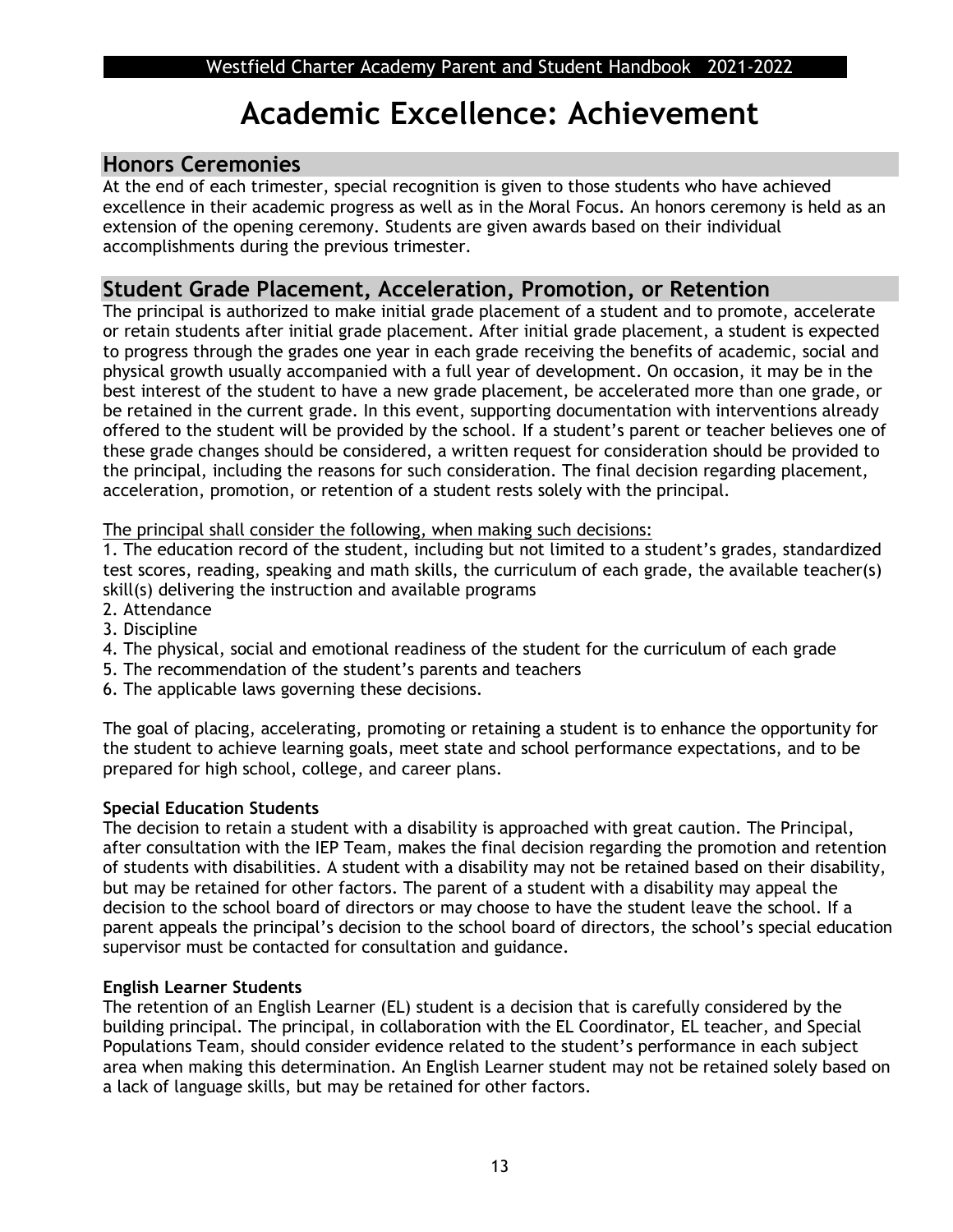## **Academic Excellence: Student Support Services and Special Education**

It is the goal of the school to provide appropriate educational opportunities for all students.

It is the school's obligation to provide appropriate educational opportunity to all students with suspected disabilities or disabilities, as defined under the Individual with Disabilities Education Act ("IDEA") and state special education rules and regulations. For additional specifics regarding a student's special education rights, parents are encouraged to review the *Procedural Safeguards* that are available from a school administrator or special education provider.

## **Child Find**

The IDEA includes a Child Find Mandate. Child Find requires all school districts to locate, identify and evaluate all children with disabilities regardless of the severity of their disability. This obligation encompasses all children who are suspected of having a disability, including children receiving passing grades and "advancing from grade to grade…" A parent who suspects that their child may have a disability and is in need of special education and related services may initiate a free evaluation of their child by contacting the school principal and providing a written request for an evaluation under IDEA and/or Section 504. The school must take the parents request into consideration and provide a response consistent with State and Federal special education requirements. If the school does not suspect a disability, it may refuse to conduct an evaluation. If the school refuses, it must give the parent written notice explaining the reason(s) why it is declining to initiate an evaluation, what data the decision was based upon, and other factors considered. The parents then have the right, if they choose, to request a due process hearing to seek a ruling to conduct an evaluation.

## **Rehabilitation Act of 1973 - Section 504 (General Education)**

Section 504 of the Rehabilitation Act of 1973, 29 USC 794, (sometimes referred to as "Section 504") prohibits discrimination against individuals with disabilities solely on the basis of their disability. If you have Section 504 questions please contact the school's principal who has been designated as the Section 504 Coordinator. The Section 504 Coordinator is responsible for investigating and resolving complaints. In addition, any individual who desires information related to the Rehabilitation Act of 1973, or the Americans with Disabilities Act, may contact the school's principal or the NHA Special Education Department at (616) 222-1700. The school does not discriminate against individuals seeking to access a program or service of the school based on disability. Where an individual desires to participate in a program or service and needs a reasonable accommodation in order to do so, they should contact the school's principal to request an accommodation. In addition, if you suspect that your child has a disability which may qualify him/her for support under Section 504, you should contact the school's principal to begin the referral process. Upon initiation of the Section 504 referral process, parents will be provided with a copy of the Section 504 Procedural Safeguards and Parent/Student Rights which contains complaint and due process procedures.

## **The Intervention Assistance Team**

The Intervention Assistance Team (IAT) is a committee of school personnel set up by the principal to ensure ongoing and effective support for students and classroom teachers. Parents are informed if their child is being considered for referral to the IAT for behavioral and/or academic support. The IAT is a general education intervention process and team membership will generally include: a building administrator, the student's general education teacher, and a staff member knowledgeable in accommodations and interventions. Parents may also be invited to participate in this meeting. The team provides a forum to discuss the student's academic and behavioral data and needs. In addition, the team generates, initiates, and monitors implementation of interventions designed to address the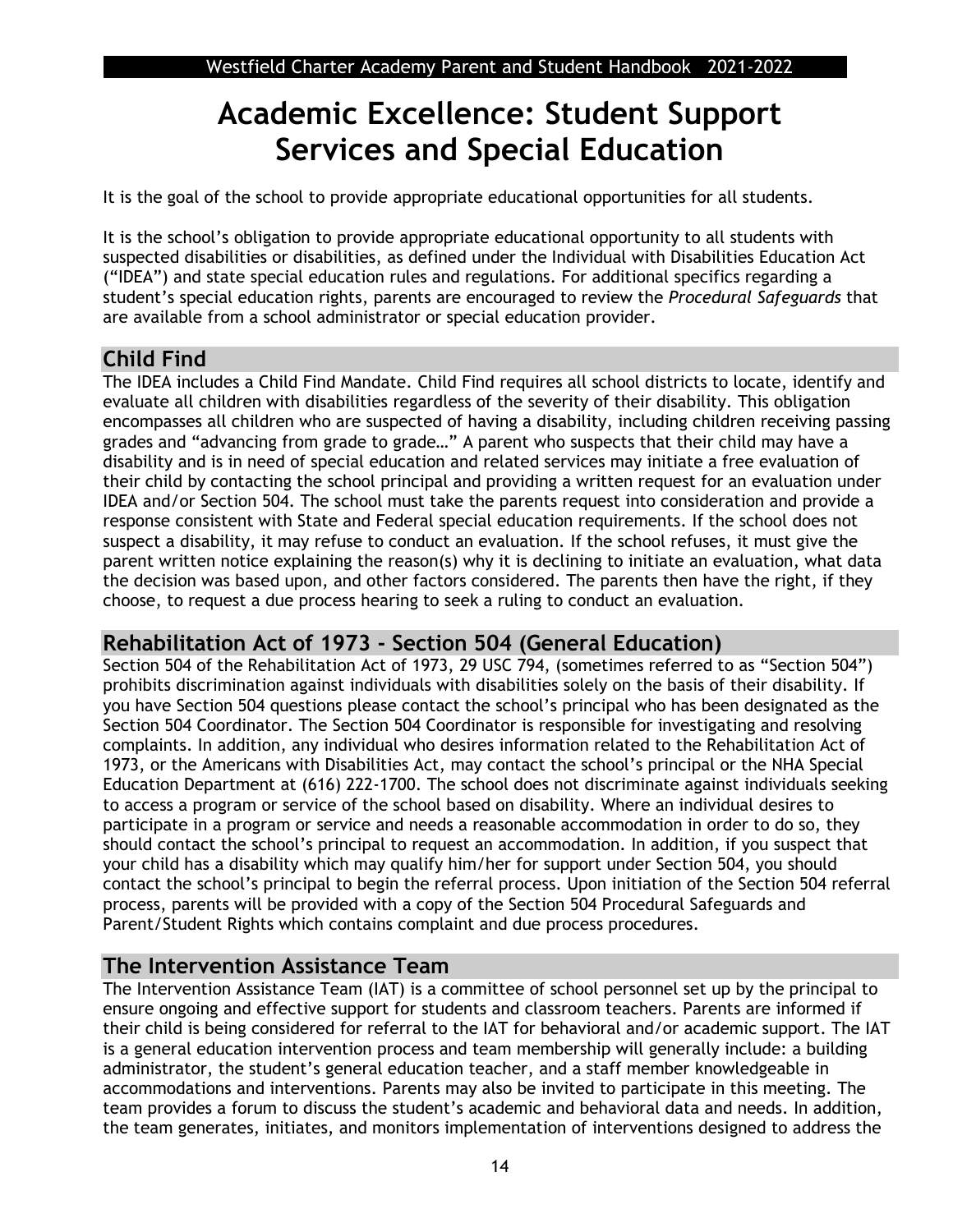individual needs of the student. This includes use of the resources of the school, family, and the community. This process creates awareness and understanding of the issues affecting the student and their academic and behavioral performance. The IAT may serve as the pre-referral interventionplanning team for those "unidentified" students whose difficulties may suggest the presence of a disability. As appropriate, the IAT may refer a student to the Special Education team for formal assessment. Parents should be informed if the IAT is considering a referral of their student to the Special Education team. Prior to initiating a special education evaluation, written parental consent/permission must be obtained. Information gathered through implementation of interventions identified by the IAT will be taken into consideration as a part of the special education evaluation along with progress monitoring and other data sources provided by the parent, educational staff, and others as deemed appropriate. The IAT's review of documentation of intervention strategies, the student's response (progress monitoring data), in addition to a referral for special education testing for a suspected disability, fulfills the Child Find requirement under IDEA and State special education requirements.

## **The Individual Education Program**

The school will comply with the IDEA and state regulations and every student identified as having a disability will be provided an Individual Educational Program (IEP) designed to address their unique needs. All required components of the IEP will be addressed including but not limited to: a description of the student's present level of academic achievement and functional performance including disability related needs, goals and objectives, supplementary aides and services, program services, ancillary services, extended school year, etc. All students with disabilities are considered general education students first. Each IEP is designed to assure that eligible students receive a free appropriate public education (FAPE) and specialized instruction delivered by highly qualified special education staff within the least restrictive environment (LRE). Prior to the opening of school, registration forms are reviewed to identify students with current IEPs from previous schools attended. The parents are informed of their rights, procedures, and responsibilities under special education law. Decisions regarding an IEP are made by the IEP Team. This team has required participant's which minimally includes, general and special education providers and administrators. Parents are also encouraged to be a member of the IEP Team.

The IDEA includes specific rights for parents of children with disabilities. This information is contained in the document commonly referred to as the Procedural Safeguards. We encourage parents to review this document carefully so they are fully informed of their rights. Copies of this document are provided at a minimum of at least once per school year and can be obtained from your school office or by contacting the state's Department of Education.

### **Educational Placement of Students with Disabilities**

The school is committed to educating students with disabilities in the least restrictive environment (LRE) in order to meet their educational needs as determined by the student's IEP Team. This means that to the maximum extent appropriate, children who are disabled are educated with children who are nondisabled and special classes, separate schooling or other removal of children with disabilities from the regular educational environment occurs only if the nature or severity of the disability is such that education in regular classes with the use of supplementary aids and services cannot be achieved satisfactorily.

In an effort to meet with the LRE requirements, the school must ensure that a continuum of placement options is available to students with disabilities, including: services provided within the general education classroom; pull-out services; special classes; home instruction; instruction in hospitals and institutions; and in unique circumstances, access to programs and services located in settings outside the school. Placement decisions are the determination of the Individualized Education Program Team (IEPT).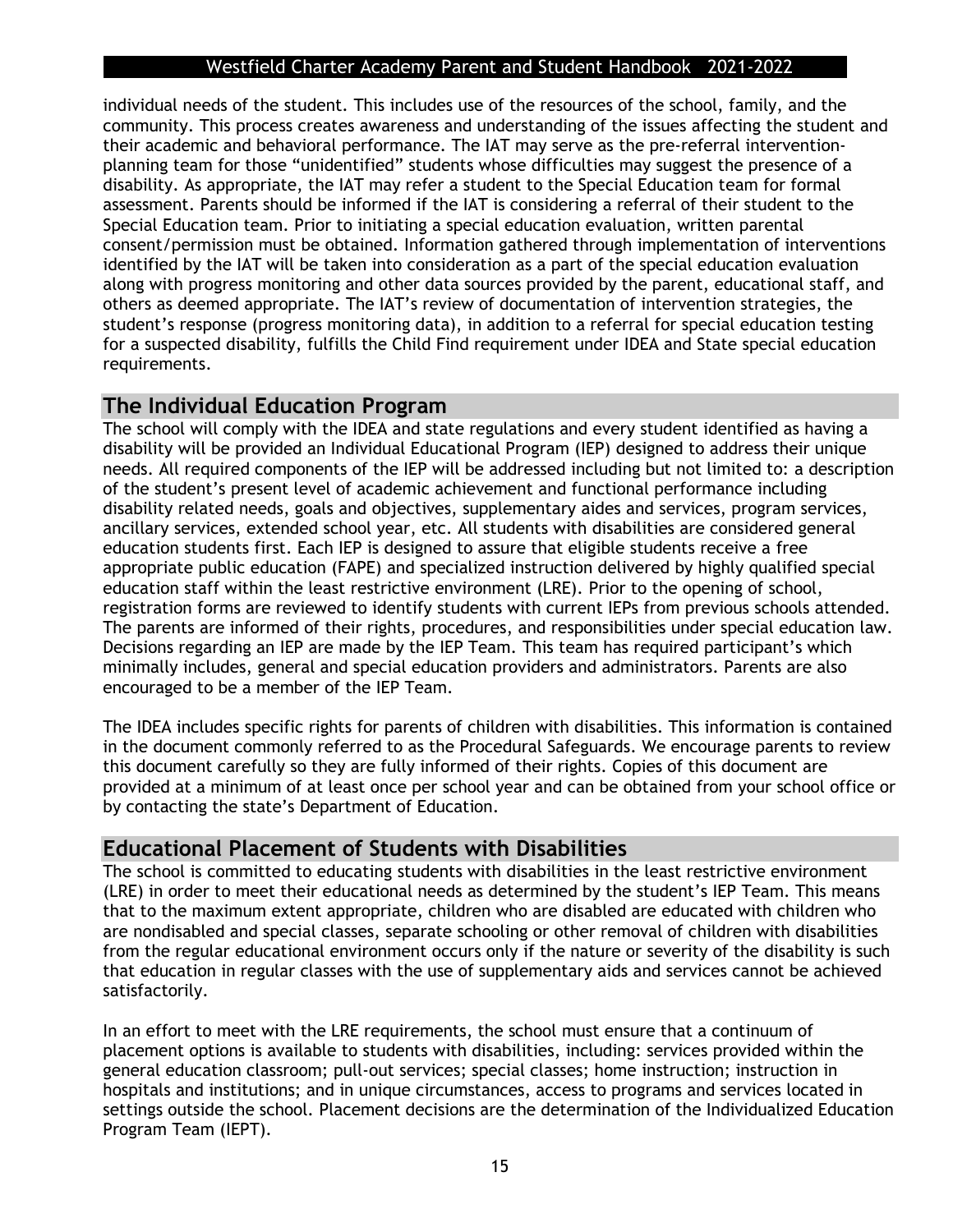#### **Transfer Students:**

**In-State transfer:** If a child with a disability (who had an IEP in effect in a previous public agency) transfers to a new school in the same state and enrolls in the new school within the same academic year, the public agency (in consultation with the child's parents) shall provide the child with a free appropriate public education, including services comparable to those described in the prior IEP, until the public agency adopts the prior IEP or develops, adopts, and implements a new IEP that is consistent with federal and state laws.

**Out of State Transfer:** If a child with a disability (who had an IEP in effect in a previous public agency) transfers to a new school in a different state and enrolls in the new school within the same academic year, the public agency (in consultation with the child's parents) shall provide such a child with a free appropriate public education, including services comparable to those described in the prior IEP's until the public agency conducts an evaluation, if determined to be necessary by the agency, and develops a new IEP, if appropriate, that is consistent with federal and state laws. The evaluation conducted is considered an initial evaluation as special education eligibility within the new state must be determined.

In order to comply with these transfer requirements, under certain circumstances the school may need to contract with another school/entity for the provision of educational services.

#### **Parent Participation**

Parents are an important member of the school community and have the right to participate in all meetings involving the evaluation, identification, and educational placement of their student. Parents will be invited to participate and share information about their student prior to and during the IEPT meeting. Parents are encouraged to review the *Procedural Safeguards* so that they are fully informed of their rights.

### **Crisis Management: De-escalation, Isolation and Restraint of Student**

The school is committed to maintaining a safe learning environment for all students, staff, and visitors. It is the policy of our school to only utilize approved physical restraint in response to emergency or crisis situations. Use of restraint procedures should: (a) not be viewed as a behavior change or intervention strategy, (b) be implemented only under extreme situations and as a matter of last resort, (c) be implemented only by trained personnel, and (d) be accompanied by school wide pro-active positive behavior supports to prevent the need for their use. When such activities are utilized, documentation procedures are required in addition to timely communication with parents and other key members of the educational system. This documentation must remain on file at the school and is considered part of the student's educational record.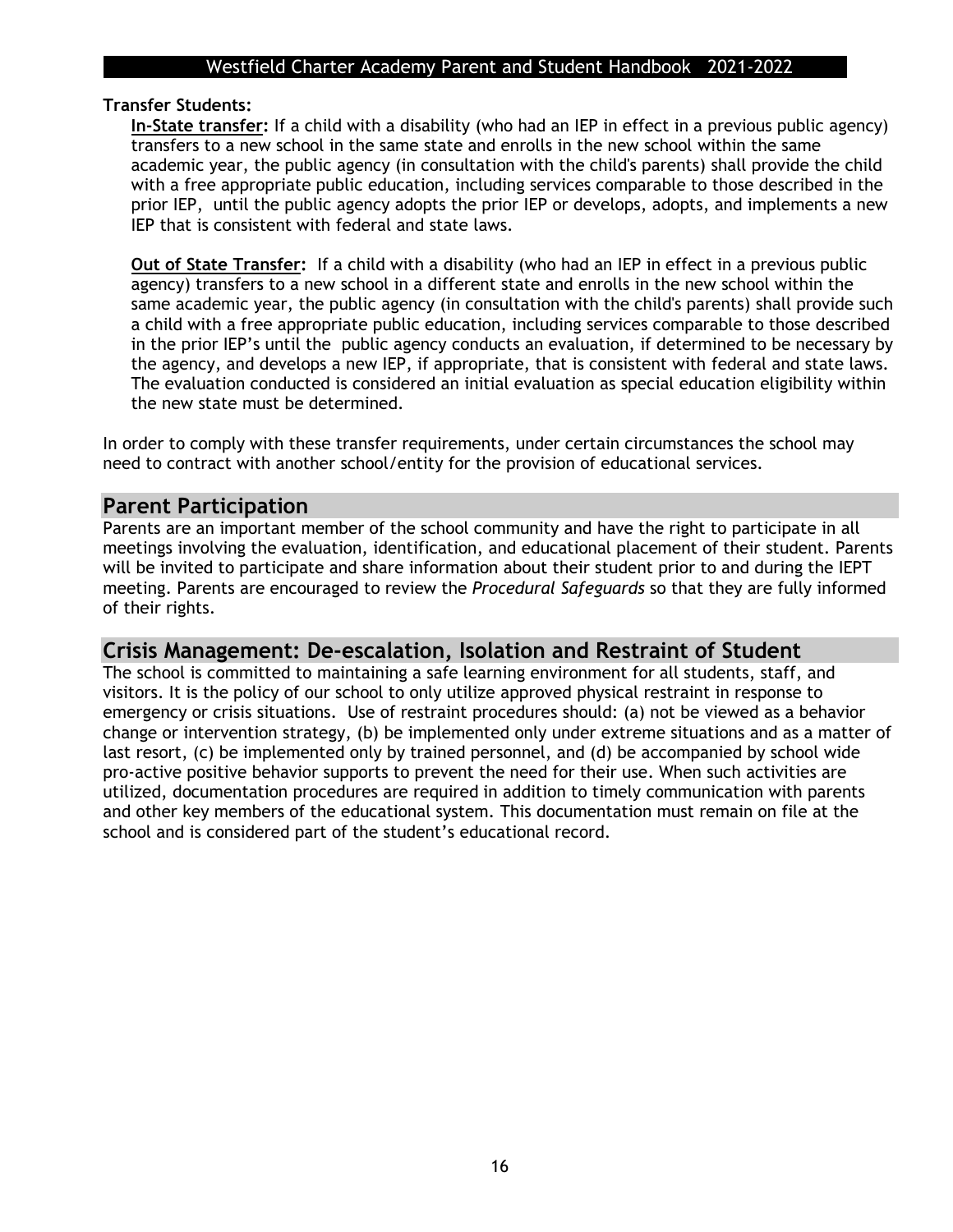## **Moral Focus**

## **Philosophy**

At NHA, we believe it is our job to ensure our students leave us not only with a quality education, but with strong moral character to guide them. They will inevitably be faced with challenges throughout their lives that we cannot anticipate, but must prepare them for. One of our primary academic goals is college readiness for all students, and we cannot achieve that goal by focusing on our rigorous academic program alone.

Through an intentional focus on the development of character, our students will acquire all of the skills they will need to prepare them for college and the challenges they will face in life. Moral Focus provides students with a moral foundation to stand on and the strength to withstand whatever comes their way. Parents are the first and most important influence on the development of a child's character, but it is our job to partner with you by reinforcing those positive values in the classroom. Guiding the growth and development of character can often be more impactful in the lives of our students than anything else we teach them. It is during this critical period of their lives that they will learn how to be the adults they will one day become.

It is an essential component of the education of our students that simply cannot be left out. The role teachers play in shaping the character of their students is one of profound importance. It is a responsibility that NHA takes very seriously through our work to maintain an intentional and consistent focus on the character development of our students and the character being modeled for them.

## **Moral Focus Expectations**

Our Moral Focus program greatly impacts the development of a positive school culture. Each classroom works diligently to uphold the following expectations related to the implementation of Moral Focus.

- Moral Focus monthly virtues are posted in all classrooms and around the school. o Students will be able to identify the Moral Focus virtue of the month.
- Monthly virtues are explicitly taught through lessons, activities, or assemblies.
- o Students will be able to define each Moral Focus virtue.
- Moral Focus virtues are incorporated throughout day-to-day interactions.
	- o Students will be able to provide examples of behavior that exemplify each Moral Focus virtue.
	- o Teachers will be able to capitalize on teachable moments using the Moral Focus virtues.
	- o Teachers will redirect student behavior referencing the Moral Focus virtues.

| <b>MONTHLY VIRTUES</b>       |                             |                                 |  |                                   |                                  |
|------------------------------|-----------------------------|---------------------------------|--|-----------------------------------|----------------------------------|
| <b>WISDOM</b><br>(September) | <b>RESPECT</b><br>(October) | <b>GRATITUDE</b><br>(November)  |  | <b>SELF-CONTROL</b><br>(December) | <b>PERSEVERANCE</b><br>(January) |
| <b>COURAGE</b><br>(February) |                             | <b>ENCOURAGEMENT</b><br>(March) |  | <b>COMPASSION</b><br>(April)      | <b>INTEGRITY</b><br>(May)        |

By intentionally teaching the Moral Focus virtues and weaving them into the fabric of the classroom, teachers are better able to support their efforts in creating systems that support students in taking responsibility for what they need to do and how they need to do it with a sense of urgency that increases the time spent learning. Teachers intentionally guide students as they acquire or strengthen virtues in their lives. Through this process, they provide students with the opportunity to learn virtues in a way that will not only affect their mind, but change their heart. To support teachers as they work to develop the character of the students they serve, time is dedicated each week to the teaching of Moral Focus virtues.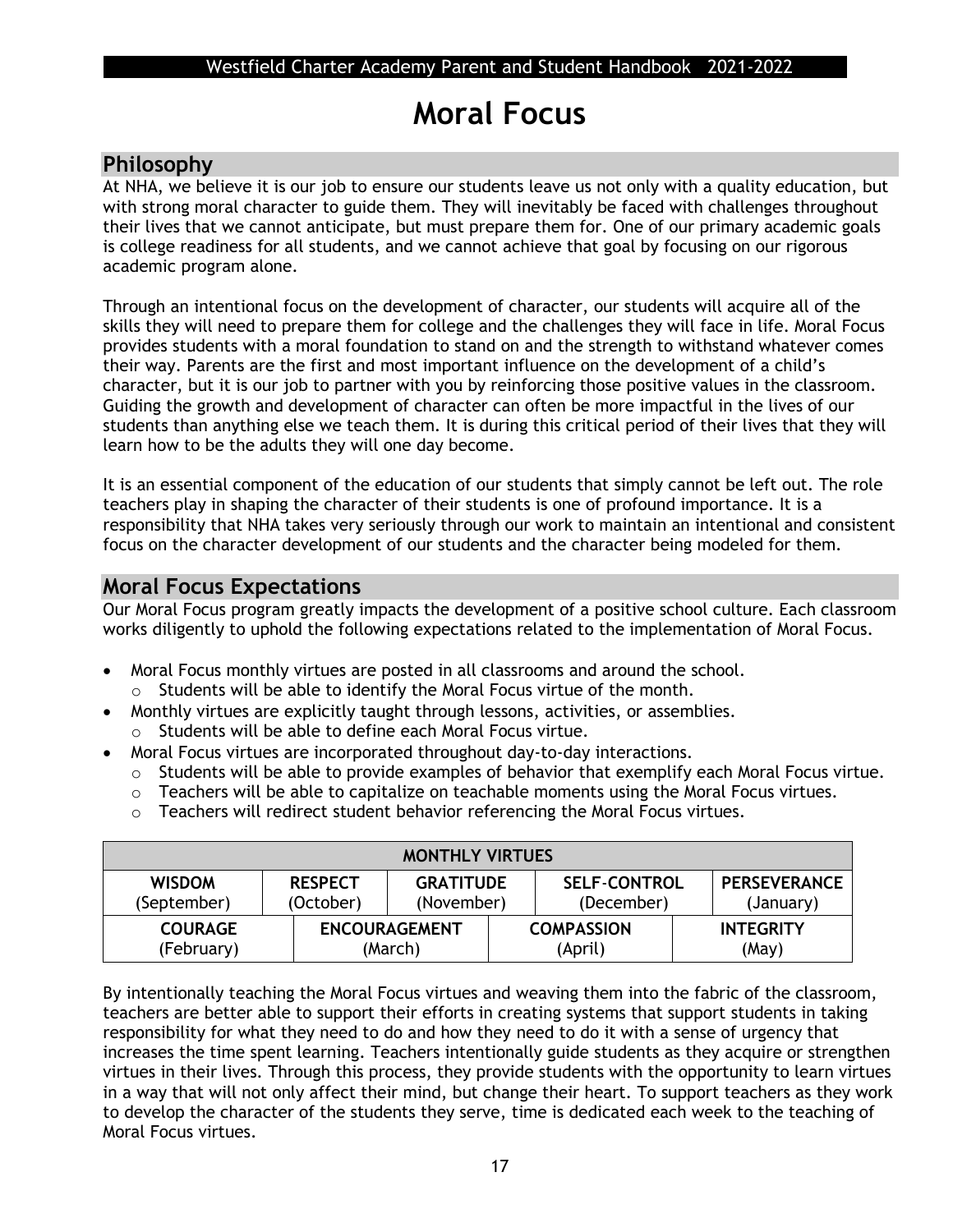### **Moral Focus Assemblies**

To support the Moral Focus program and philosophy, regular Moral Focus assemblies are held. During assemblies, students recite the Pledge of Allegiance and the Student Creed. The staff and/or students lead a brief discussion of the month's virtue and perform a skit or lead another activity to exemplify the virtue. At times, students are recognized for outstanding citizenship and academic achievement. Parents and friends are encouraged to attend the assemblies.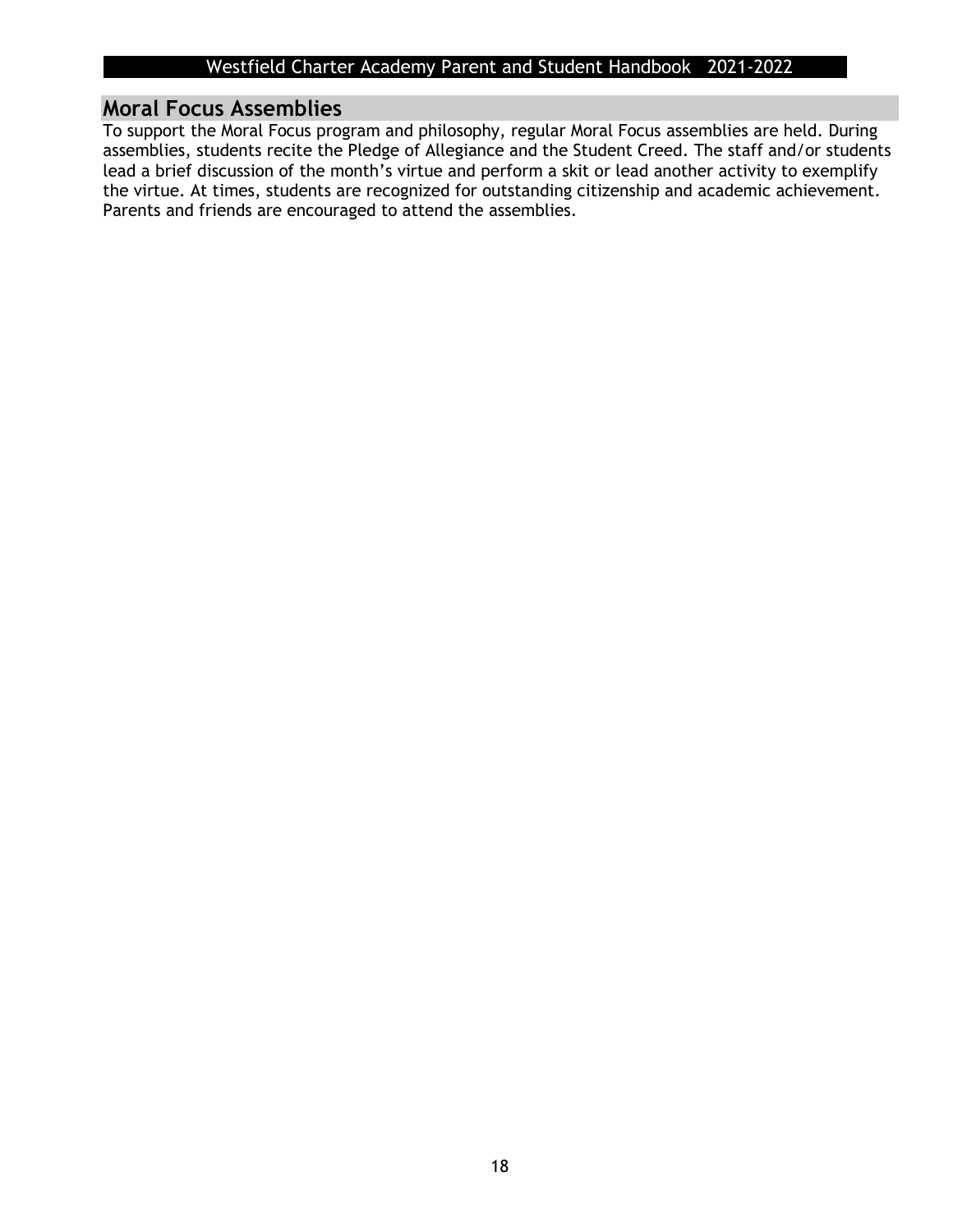## **Student Responsibility: Homework**

## **Philosophy**

The school staff believes that homework is an important component of the educational process. It is expected that the following objectives will be accomplished through regular and well-planned homework:

- Students will develop more self-direction and individual responsibility.
- Students will develop independent study skills.
- Students will become organized.
- Students will learn to budget their time.
- The learning process will be expanded through extensions not accomplished in the school setting.

## **Guidelines**

- 1. Parents and students should expect homework each weekday evening. Students may also be assigned homework to complete during the weekend.
- 2. Assigned homework that requires completion is part of each student's evaluation. Any homework assignment that is not turned in on time will receive no or only partial credit depending on the student's grade level.
- 3. Homework will be planned and assigned for specific instructional purposes related to classroom objectives.
- 4. The quantity of homework will be within reason. As the school year progresses, the amount of homework and the number of days homework is assigned may increase depending on the maturity and ability of the students.

## **Make-Up Work**

Students have an obligation to complete assignments missed during illness, suspension, or unexpected absence from school. In keeping with our belief that students should develop a sense of responsibility, we expect them, with their parents' help, to contact their teachers to secure missed assignments. Students are guaranteed one school day for each day absent from school to make up their work. Additional time may be given at the teachers' discretion.

In cases of prolonged absence due to illness, the student's teachers should be called, so necessary arrangements can be made to have assignments picked up.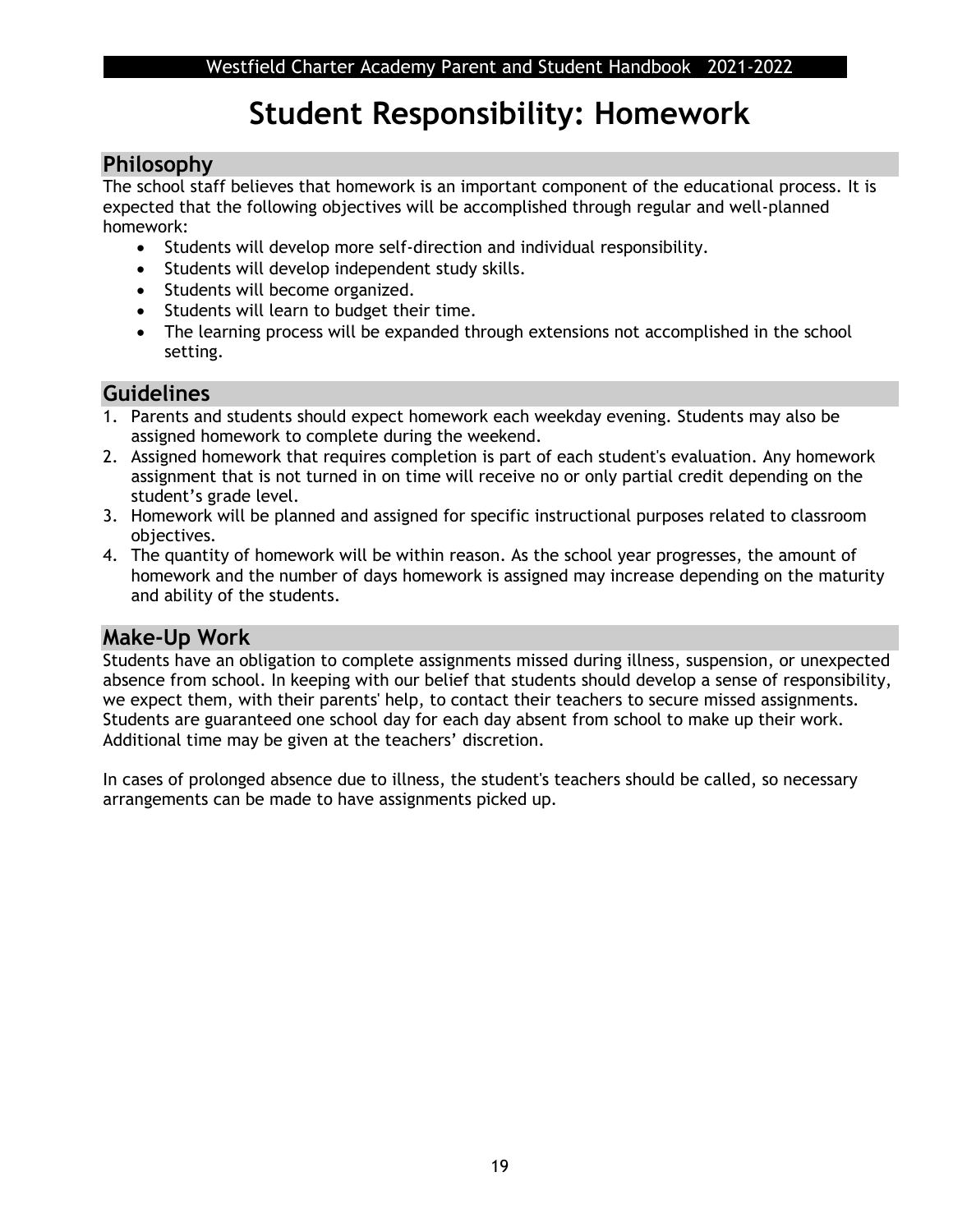## **Student Responsibility: Technology Use and Internet Safety Practices and Procedures**

Students are offered access to the National Heritage Academies (NHA) computer network for creativity, communication, research, and other tasks related to the NHA academic program. All use of computers, furnished or created data, software, and other technology resources as granted by NHA are the property of NHA and are intended for school business and educational use. Students are to use the computer network responsibly. The use of the network is a privilege, not a right, and may be revoked if abused. The user is personally responsible for his/her actions in accessing and using the NHA computer network and the school's technological resources.

The school educates students about appropriate online behavior, including interacting with other individuals on social networking websites and in chat rooms and cyber bullying awareness and response.

#### **General Rules**

- 1. **Privacy:** The school and NHA reserve the right to monitor Internet traffic and to retrieve and review any data composed, sent, received, or stored using the NHA network or Internet connections, including e-mail. Users do not enjoy any expectation of privacy when using any NHA technology or transmissions originating within or around school property.
- 2. **Bullying:** The school prohibits cyber-bullying, an act involving the use of information and communication technologies, including but not limited to e-mail, text messages, blogs, instant messages, personal Web sites, on-line social directories and communities, video-posting sites, and online personal polling Web sites, to support deliberate or repeated hostile behavior, by an individual or group, that is intended to defame, harm, threaten, intimidate, or harass students, staff members, or the school during or outside school hours and on or off school premises.
- 3. **Materials and Language:** Use of or accessing profane, abusive, pornographic, obscene, and/or impolite materials or language is not permitted. Accidental access should be reported to the instructor immediately. Intentional circumvention of web-filtering is prohibited.
- 4. **Installing/Copying:** Students are not to install or download any hardware, software, shareware, or freeware onto any media or network drives. Software installed by anyone other than the network administrator will be removed. Downloading of non-work-related files is permitted only with an instructor's permission. Students may not copy other people's work or intrude into other people's files. All copyright laws must be respected. Use of any other organization's network or technology resources via the NHA network requires the instructor's permission and must comply with the rules appropriate for that network.
- 5. **Access:** Users may not access the computer network without proper authorization. Users are to use their own username and password when using a computer. Users must log off the computer when they are finished with their work and are not to log on to a computer for someone else or tell others their password. Students are to notify the instructor if someone else is thought to know his/her password.
- 6. **Data Protection:** Users must not attempt to damage or destroy equipment or files. Though efforts are made by NHA to ensure the safety and integrity of data, NHA makes no warranties of any kind, either expressed or implied, for the service it provides. NHA will not be responsible for any damage to data.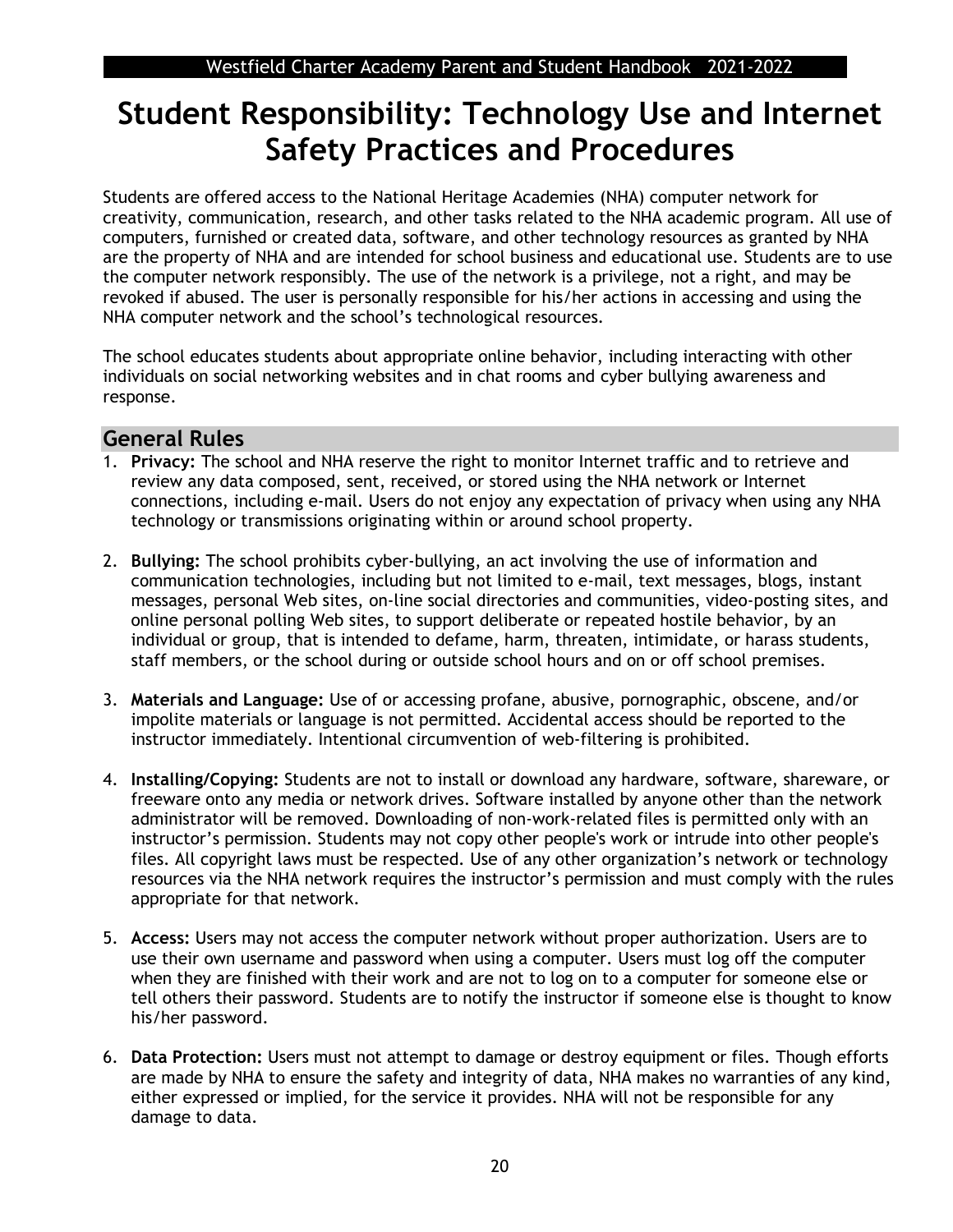- 7. **Storage:** Users are to delete their files and materials they no longer need.
- 8. **Printing Resources:** Paper and toner are costly, and excessive use is wasteful. Documents must be proofread before printing. Users are to print only the needed part(s) of documents. Students must obtain permission from an instructor before printing documents.

#### **Internet Use**

The World Wide Web is a vast collection of resources readily available to any user on any computer connected to the Internet. NHA integrates the use of these resources into student instruction. Student Internet usage is permitted only in the presence and supervision of a teacher, the child's parent, or other designated adult school personnel. NHA is not responsible for the accuracy or quality of information obtained through the Internet or the NHA computer network.

Some material accessible via the Internet contains illegal, defamatory, inaccurate, or potentially offensive language or images. While the school uses Internet resources to achieve educational goals, there is always a risk of students accessing other materials. However, we believe that the benefits of using technology outweigh the disadvantages. Teachers are trained in the appropriate use of technology with students, but parents of students are responsible for setting and conveying the expectations regarding the use of media and information sources at home and at school.

The Children's Internet Protection Act (CIPA) is a federal law enacted by Congress to address concerns about access to the Internet and other information. Under CIPA, schools must certify that they have certain Internet safety measures in place. These include measures to block or filter pictures that (a) are obscene, (b) contain child pornography, or (c) when computers with Internet access are used by minors, are harmful to minors. Schools subject to CIPA must adopt a policy such as this to monitor online activities of minors and to address (a) access by minors to inappropriate matter on the Internet and World Wide Web, (b) the safety and security of minors when using electronic mail, chat rooms, and other forms of direct electronic communications, (c) unauthorized access, including so-called "hacking," and other unlawful activities by minors online, (d) unauthorized disclosure, use, and dissemination of personal information regarding minors, and (e) restricting minors' access to harmful materials.

NHA complies with CIPA by deploying a Web content filtering product which categorizes Internet sites and sends updates to NHA and cloud site-based hardware. A process is in place for changing the categorization of Web sites. The following categorizations are currently in place:

- Obscenity and Pornography Filtering: The website and content filter allows schools and libraries to manage Internet access to over 90 URL categories pertinent to CIPA.
- Accurate Web Filtering: The website and content filter offers the best in class filtering database.
- Filtering of Search Engine Images: The website and content filters inappropriate images that can be found in search engine query results.
- Monitoring: The website and content filter contains reporting tools Explorer, Reporter and a Real-Time Analyzer and offers many ways to monitor and report online activities of minors.
- Policy Management: The website and content filter allows customization of Internet policies, based on a user or group, with the ability to set appropriate policies based on age or need.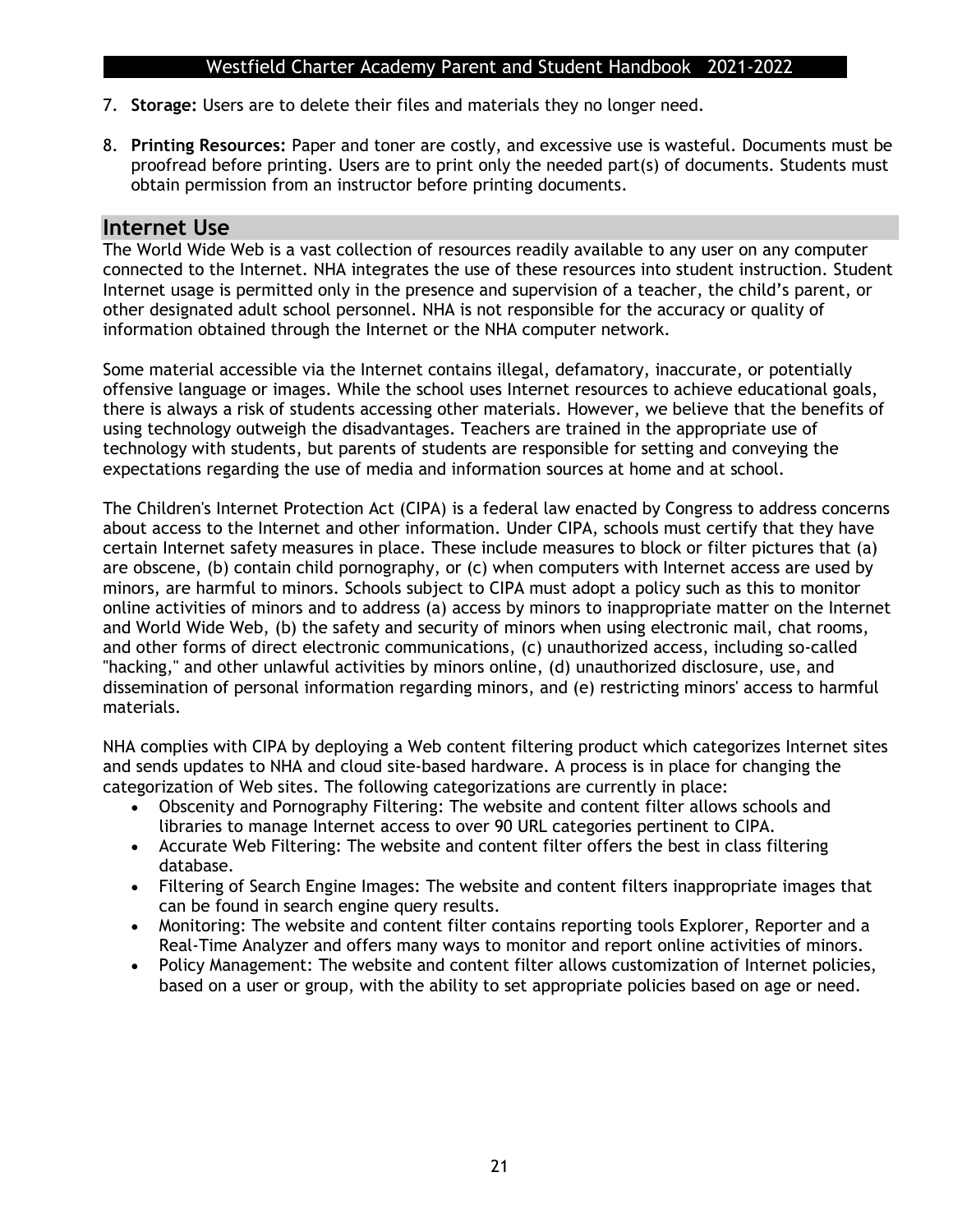## **Student Responsibility: Search and Seizure Practices and Procedures**

## **Lockers are School Property**

All lockers assigned to students are the property of the school. At no time does the school relinquish its exclusive control of its lockers. The school principal or his/her designee shall have custody of all combinations to all lockers or locks. Students are prohibited from placing locks on any locker without the advanced approval of the school principal or his/her designee.

## **Legitimate Use of School Lockers**

The school assigns lockers to its students for their convenience and temporary use. Students are to use lockers exclusively to store school-related materials and authorized personal items such as footwear, grooming aids, lunches, or outer garments. Students shall not use lockers for any other purpose, unless specifically authorized by school board policy, the school principal, or his/her designee prior to students bringing the items to school. Students solely are responsible for the contents of their lockers.

## **Search of Locker Contents**

Searches of school lockers and their contents deter violations of school rules and regulations, ensure proper maintenance of school property, and provide greater safety and security for students and personnel. Accordingly, the Board of Directors authorizes the principal or his/her designee, upon reasonable suspicion under the circumstances, to search lockers and locker contents at any time, without notice, and without parental or student consent.

The principal or his/her designee shall not be obligated, but may request the assistance of a law enforcement officer in conducting a locker search. The principal or his/her designee shall supervise the search. In the course of a locker search, the school principal or his/her designee shall respect the privacy rights of the student regarding any items discovered that are not illegal or in violation of school policies and rules.

## **Seizure**

When conducting locker searches, the principal or his/her designee may seize any illegal or unauthorized items, items in violation of board policy and/or school policies or rules, or any other items reasonably determined by the principal or his/her designee to be a potential threat to the safety or security of others and report the finding of such items to law enforcement officials to the extent required by law. Such items include but are not limited to the following: contraband, controlled substance analogues or other intoxicants, dangerous weapons, explosives, firearms, flammable materials, illegal controlled substances, poisons, and stolen property. Any items seized by the school principal or his/her designee shall be removed from the locker and held by school officials for evidence in disciplinary proceedings and/or turned over to law enforcement officials. The parent of a student shall be notified by the principal or his/her designee of items removed from the locker.

## **Search and Seizure of Electronic Devices**

Cell phones, PDAs, iPods, MP3 players, video equipment, cameras, gaming devices, laser pointers, recording devices and any other electronic devices are not permitted on school grounds or at schoolrelated events, unless approved by the principal. If approved, an electronic device shall not be used in a manner that disrupts the educational process or purpose, including but not limited to posing a threat to academic integrity, violating confidentiality or privacy rights of another individual, or violating the Student Code of Conduct. If the principal or his/her designee has a reasonable suspicion that a violation has occurred, he/she shall have the right to search for and confiscate the electronic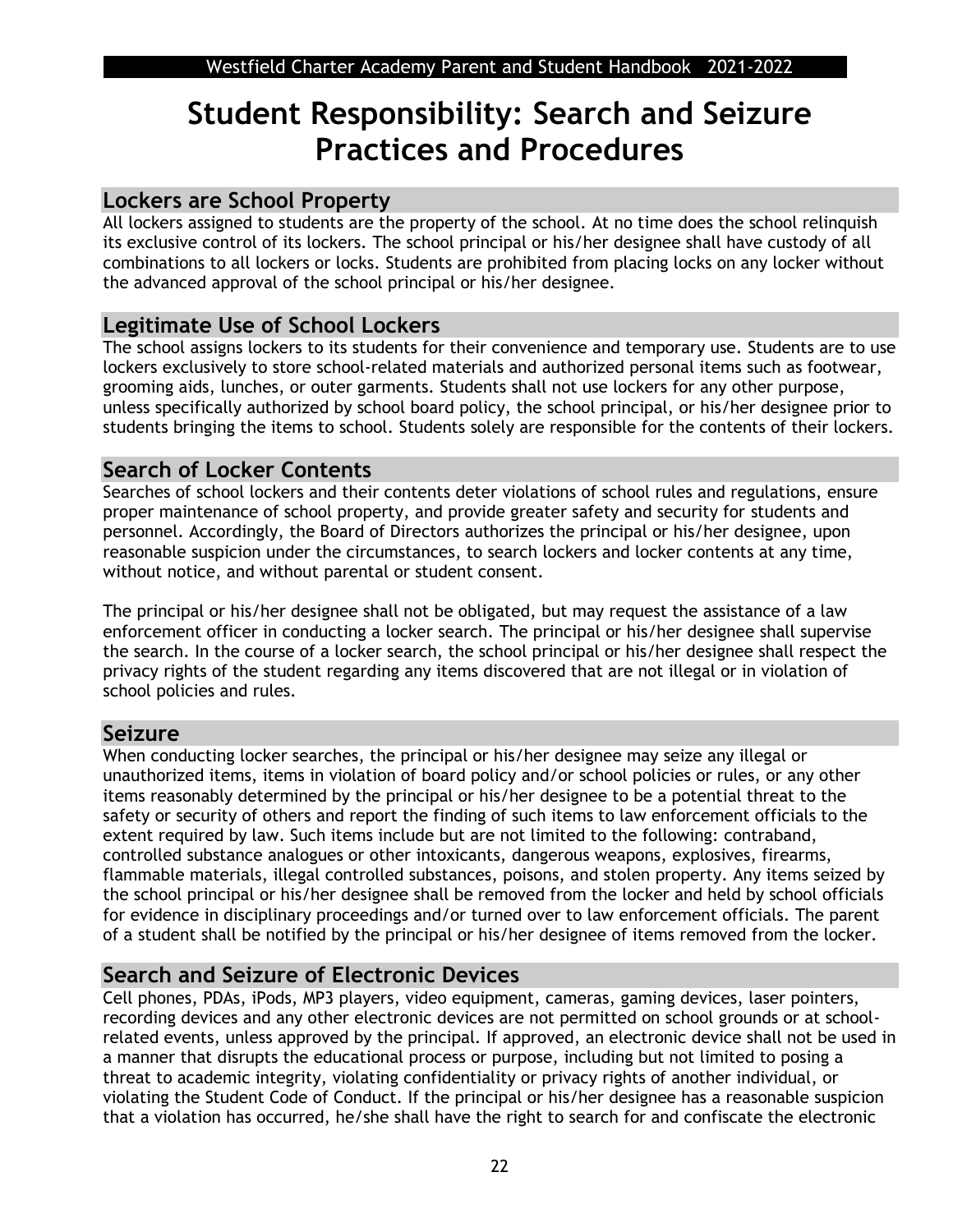device. If the principal or his/her designee has a reasonable suspicion that the electronic device contains evidence of the violation, he/she is justified to conduct a limited search of the device.

### **Search and Seizure of Person and/or Personal Property**

The school will conduct a search if the principal (or principal designee) has a reasonable suspicion that a violation of the Student Code of Conduct has occurred. When determining the nature and scope of the search, the principal (or the principal designee) will consider the age and sex of the student as well as the nature of the act of misconduct. The search may include the student's person, backpack, purse, pockets, shoes, and/or other personal property. A physical contact search of a student's person will only be conducted when there is a reasonable suspicion that the student has an illegal weapon, drug and/or alcohol on his/her person. A physical search may only be conducted by a staff member of the same sex as the pupil. School personnel shall not conduct strip searches or body cavity searches of any pupils under any circumstances.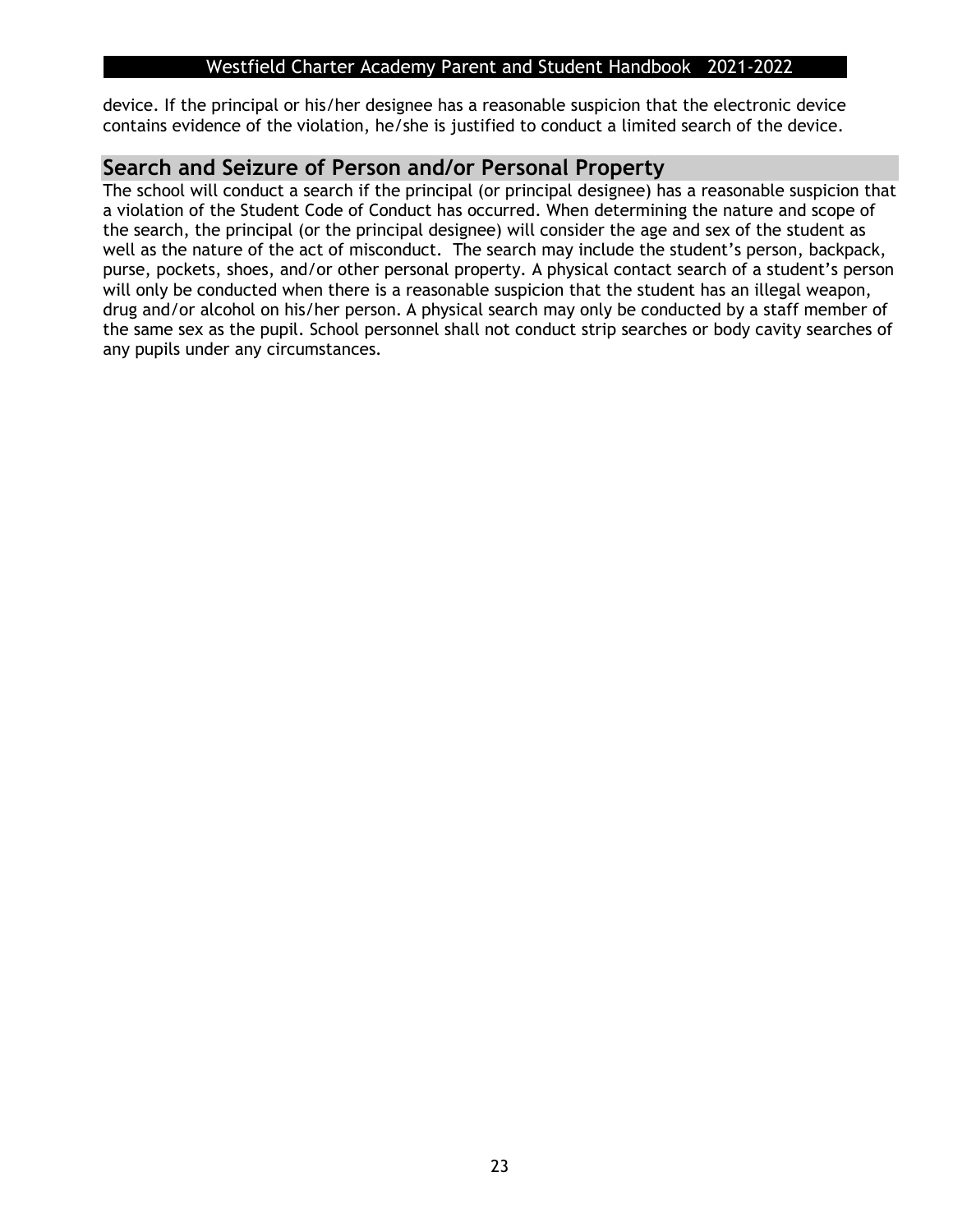## **Student Responsibility: Student Code of Conduct**

Our goal is to offer a quality education program. To fulfill this goal, students need a positive, safe, and orderly school environment in which learning can take place without disruption. Students who do not observe the rules of good conduct in the classroom or on the playground decrease both the learning and safety of others and their own opportunities to learn. Therefore, our staff takes a very proactive role in enforcing the Student Code of Conduct outlined below.

Students are expected to demonstrate respect and courtesy by obeying staff members, being kind to others, and being considerate of others' and the school's property.

This Student Code of Conduct defines the acts of misconduct and potential consequences as authorized by the Board. The consequences listed in the Student Code of Conduct are general guidelines based on the judgment of School Principal, or the Principal's designee in the Principal's absence. It is the responsibility of the parent along with the student to read and understand the Code of Conduct.

The School will first consider implementing restorative practices to address behaviors involving interpersonal conflicts, bullying, cyberbullying, harassment, verbal and physical conflicts, theft, damage to property, and class disruption. Restorative practices are practices that emphasize repairing the harm to the victim and the school community caused by the pupil's misconduct.

#### **Acts of Misconduct**

The acts of misconduct listed in this Student Code of Conduct are not to be construed as an allinclusive list or as a limitation upon the authority of school officials to deal appropriately with other types of conduct which interfere with the good order of the school, the proper functioning of the educational process, or the health and safety of students.

A student violating any of the acts of misconduct listed in this Student Code of Conduct may be subject to discipline. Acts of misconduct deemed to be a gross misdemeanor or persistent disobedience may be subject to suspension and/or expulsion from the school. A student who engages in an act of misconduct when the student was enrolled in another school for which the disciplinary action has not been fully served may be required to serve out the length of the suspension or expulsion.

Additionally, a student who engages in an act of misconduct that violates the law may be referred to law enforcement. School or Board disciplinary actions do not preclude further action by the law enforcement agency or the court system. The school will make a good faith effort to notify the parent of a student and/or assist to obtain parental permission prior to allowing law enforcement questioning of a student.

Students are expected to follow the Code of Conduct when

- on school property;
- in a motor vehicle being used for a school related purpose;
- at a school-related activity, function or event;
- en route to or from school:
- at any time or place when the student's behavior has a direct and immediate effect on maintaining order, safety, health and discipline in the school

Acts of misconduct include, but are not limited to, the following: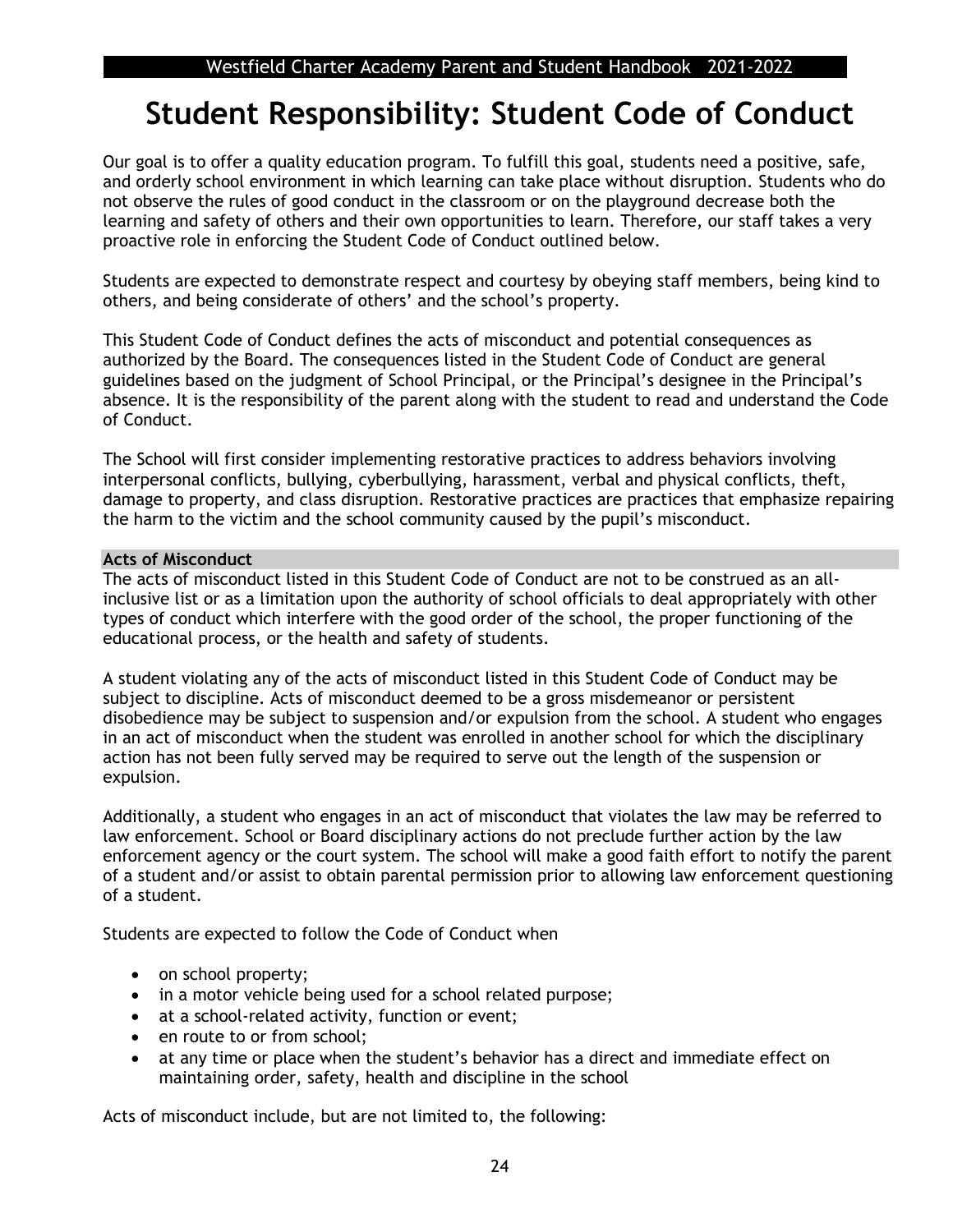- Failure to cooperate or comply with directions of school personnel and volunteers
- False allegations against staff, volunteers, or students
- Falsification of records or scholastic dishonesty (including cheating and plagiarism)
- Misuse of copyrighted materials
- Improper or disrespectful communications to staff, volunteers, or students
- Use of profane and/or inappropriate language
- Disruption of school
- Bullying and harassment
- Cyber-bullying as defined by the Technology Use and Internet Safety Policy
- Improper dress in violation of the Dress Code
- Indecency (either with clothing/exposure, pictures or public display of affection)
- Any public display of affection having sexual connotations
- Violations of building rules and regulations
- Violations of rules or policies as set forth in the Parent and Student Handbook
- Any and all forms of smoking, tobacco possession or use including e-cigarettes/vaporizers and paraphernalia
- Trespassing, loitering
- Suspended or expelled student on school property or attending school activities
- False alarms
- Possession of electronic device(s) as defined by school policy
- Defacement/Damage of property or theft/possession of stolen property
- Coercion, extortion or blackmail
- Possession of firework(s), explosive(s) and/or chemical substance(s)
- Possession and/or sale of alcohol and/or drugs (narcotic drugs, look-a-like substances and illegal chemical substances)
- Possession of look-a-like weapons
- Possession of dangerous weapons or instruments not otherwise enumerated herein
- Possession of personal protection devices (such as tasers, mace, pepper-spray, etc.)
- Fighting, physical assault and/or battery on another person
- Gangs and gang related activity
- Violation of Technology Use and Internet Safety Policy
- Misconduct prior to enrollment
- Persistent disobedience
- Verbal assault
- Malicious or willful types of behavior that endanger the safety of others
- Extreme acts of defiance and/or threats toward teachers/other adults/fellow students
- Excessive tardiness or absences as defined in the Attendance Policy
- Title IX Sexual Harassment

#### **Permanent Expulsion**

The following acts of misconduct at school, as defined by state law, are subject to permanent expulsion from all public schools in the State of Michigan:

- Possession of a dangerous weapon\*\*:
- Arson
- Criminal Sexual Conduct\*\*\*
- Physical Assault at school, by a student grade 6 or above, against an employee, volunteer or contractor of the school

Parents or students who are unsure of what conduct is prohibited by each act should consult with the principal.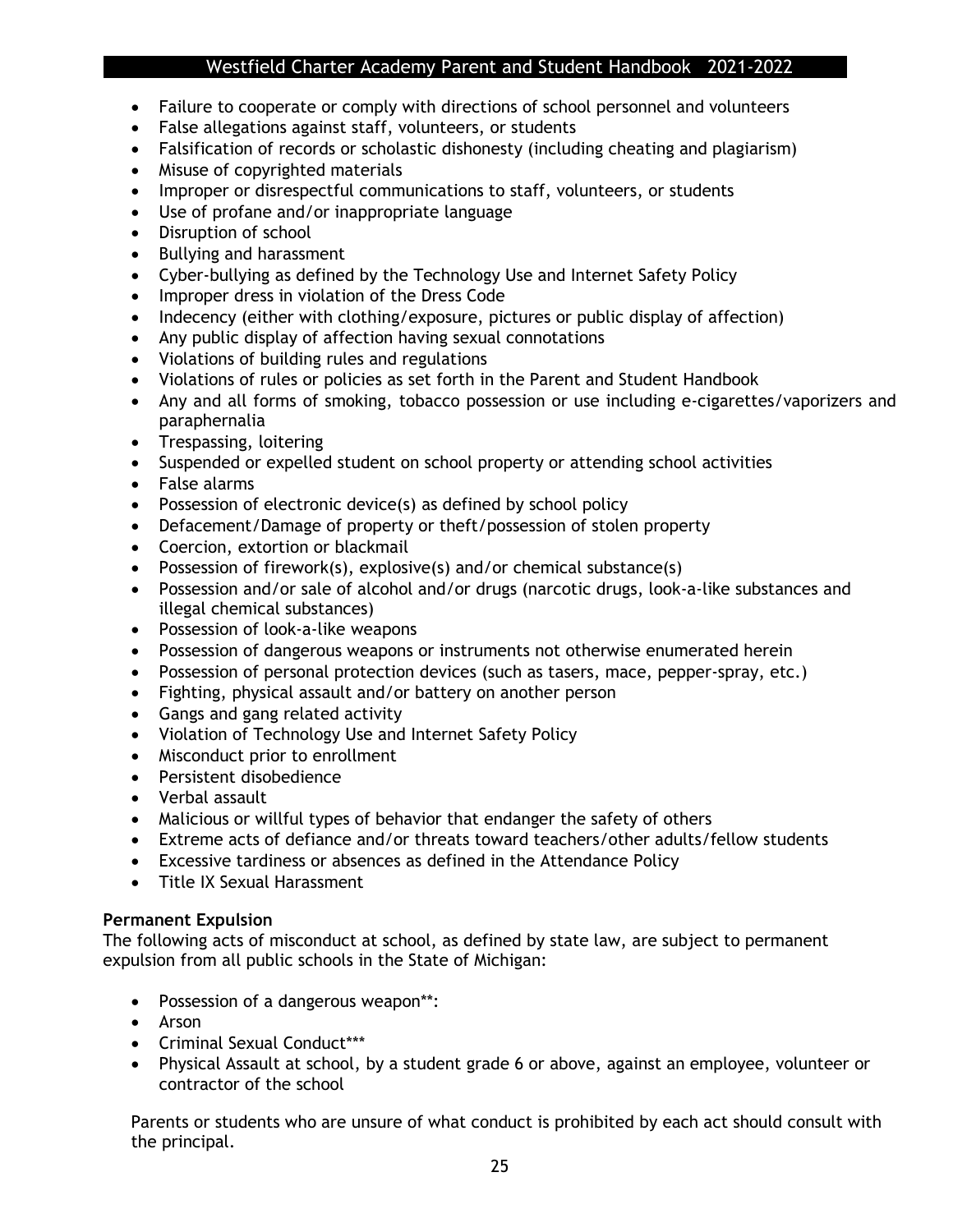\*\*Michigan law requires the Board to permanently expel a student for possession of a dangerous weapon at school unless there is clear and convincing evidence of one of the following:

- The student did not possess the object for use as a weapon or for delivery to another person for use as a weapon.
- The student did not knowingly possess the weapon.
- The student did not know or have reason to know that the object constituted a dangerous weapon.
- The student possessed the weapon at the suggestion, request or direction, or with express permission, of the school or police.

There is a rebuttable presumption that permanent expulsion is not justified for a dangerous weapon other than a firearm if both of the following are met:

- The Board determines in writing that at least 1 of the factors listed above has been established in a clear and convincing manner; and
- The student has no history of suspension or expulsion.

\*\*\*Michigan law requires the Board to permanently expel a student if the student pleaded to, was convicted of, or was adjudicated for criminal sexual conduct against another student enrolled in the same school.

#### **Disciplinary Procedures**

A student may be disciplined at any level depending upon the frequency and/or severity of the act of misconduct. The Board authorizes the School Principal, or the Principal's designee in the Principal's absence, to determine the level of discipline to be imposed when the act of misconduct exceeds Level 4. A Behavior Referral will be completed for each violation of the Code of Conduct and copies are made for the parent and kept in the student's file. Discipline records will be included in any student file properly requested by the parent to be transferred to a subsequent school. Corporal punishment is prohibited as a means of discipline. The disciplinary procedures shall work in tandem with the Safe Schools Student Discipline Policy following the Student Code of Conduct.

#### Teacher Empowerment to Remove a Student from Class

If a student's conduct in a class, subject, or activity significantly or repeatedly interrupts the educational environment, threatens the safety of another student, or openly defies the teacher's authority, the teacher may suspend that student from the class, subject, or activity for up to one full school day. Such removals are not subject to a prior hearing, provided the removal is for a period of less than one school day. The teacher will immediately report the suspension to the principal or dean and send the student to the principal or the principal's designee for appropriate action. After such a suspension, the teacher will ask the parent of the student to participate in a parent-teacher conference regarding the suspension.

Any student whose behavior disrupts class may be sent to the front office. There does not have to be a warning before this happens. From there, the student will either be seated in the office for the remainder of the period and will complete a Teacher Referral Form that will be shared with the parents, principal, and person who sent the student to the office.

These practices and procedures exist because we value classroom time and we will not allow it to be wasted by student misbehavior. Student misbehavior hurts the learning of the entire class, and we need that time if we are to successfully prepare each student for college readiness.

Students who are not cooperative with office staff will be sent home. Students will receive detention and/or other consequences. Parents are informed of the incident and of the detention. Before the next class meeting, students must meet with the teacher who sent them out of class to ensure that the problem is resolved.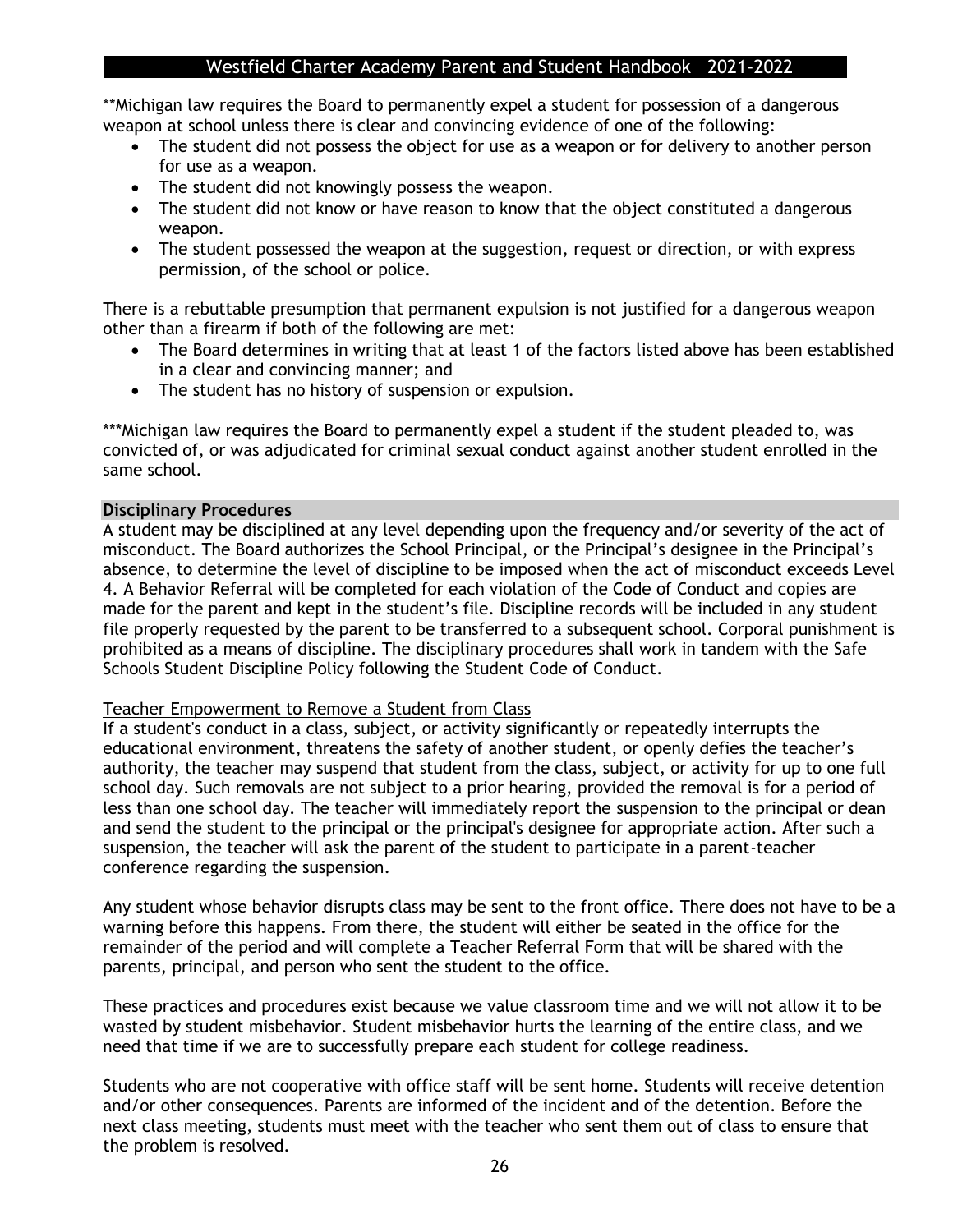Level 1 EARLY INTERVENTION: The behavior may be a violation of the code of conduct or a disruption of the orderly operation of the classroom or a school activity. The inappropriate behavior is addressed directly with the student.

Level 2 PARENT NOTIFICATION: The parent is notified by mail or a note home of the misbehavior.

Level 3 PARENT CONTACT: A conference with the parent is held in order to discuss the incident and appropriate disciplinary action.

Level 4 BEHAVIOR SUPPORT PLAN (BSP): When Level 2 and 3 behaviors become chronic or a student accumulates more than ten (10) suspension days in a semester, the dean and/or principal shall schedule a meeting with the parents in order to implement a Behavior Support Plan or BSP. A BSP will take into consideration the motivation for the inappropriate behavior, positive interventions that might be utilized to diminish the inappropriate behavior and disciplinary consequences that will take place if the behavior continues. The BSP is an intervention tool and does not require parent consent to implement. Copies are made for the parent and kept in the student's file. Violation(s) of the BSP will result in disciplinary action and a revised BSP. In the event of multiple (3-5) violations and revisions of the BSP, the School Principal, or the Principal's designee in the Principal's absence, has the discretion to impose additional disciplinary measures or recommend the student to the Board for additional disciplinary measures up to and including expulsion.

Level 5 SUSPENSION OF 10 SCHOOL DAYS OR LESS OR OTHER DISCIPLINARY INTERVENTIONS: When the act of misconduct is a severe violation of the Student Code of Conduct or the student engages in persistent disobedience, the school may impose consequences that include suspension of up to 10 school days, or other disciplinary interventions such as restorative practices, restitution, counseling and/or exclusion from school activities. The School Principal, or the Principal's designee in the Principal's absence, may convene a meeting with the student, parents and others to develop or update an existing Behavior Contract that outlines the expected behavior and disciplinary action. The Behavior Contract will be signed by school administration and offered to the student and parent(s) for signature. Copies are made for the parent and kept in the student's file. The student will be granted a right to due process as described in the Due Process Procedures of this Code of Conduct.

Level 5 & 6 LONG TERM SUSPENSION OR EXPULSION: When the act of misconduct constitutes a crime under state law, a severe violation of the Student Code of Conduct, persistent disobedience, or is so extreme that it threatens the safety of others, the School Principal may impose disciplinary measures or recommend the student for disciplinary measures up to and including expulsion. The Principal may also recommend to the Board for additional disciplinary measures, up to and including expulsion, any student who has repeated Level 5 or above (as defined in the NHA Schoolwide Behavior System) recorded behavior incidences during the current school year.

The student will be granted a right to a due process hearing before the Board of Directors to determine if the facts merit either a long-term suspension or expulsion from the school. When the act of misconduct violates the provisions of Section 1311(2) of the Revised School Code, the School will schedule a due process hearing with the Board of Directors to determine if the facts require the school to permanently expel the student, subject to reinstatement as provided in the statute. Upon request, the school will provide parents with information about reinstatement.

Students who are served under IDEA (Special Education) or under Section 504 of the Rehabilitation Act of 1973 are entitled to certain additional rights in the area of discipline based upon their qualification for services under these federal laws.

#### **Bullying and Harassment**

The school prohibits any and all acts of harassment, bullying and intimidation (including cyber-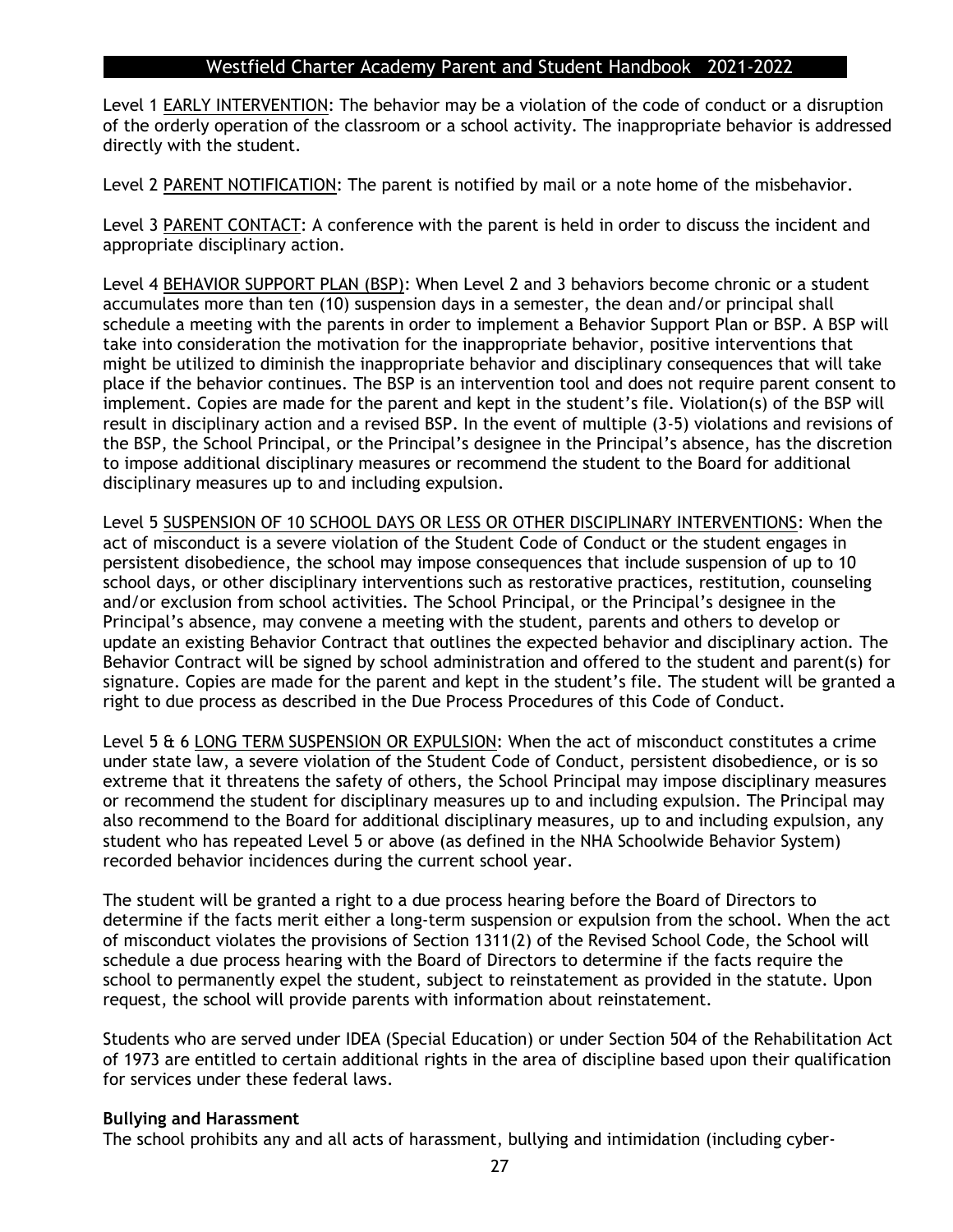bullying) of students at school. Bullying is equally prohibited without regard to its subject matter or motivating animus. The school also prohibits retaliation or false accusation against a target of bullying, a witness, or another person with reliable information about an act of bullying. Bullying means any written, verbal, or physical act, or any electronic communication that is intended or that a reasonable person would know is likely to harm one or more students either directly or indirectly by doing any of the following:

- 1. substantially interfering with educational opportunities, benefits, or programs of one or more students; or
- 2. adversely affecting the ability of a student to participate in or benefit from the school's educational programs or activities by placing a student in reasonable fear of physical harm or by causing substantial emotional distress; or
- 3. having an actual and substantial detrimental effect on a student's physical or mental health; or
- 4. causing substantial disruption in, or substantial interference with, the orderly operation of the school.

"At school" means in a classroom, elsewhere on school premises, on a school bus or other schoolrelated vehicle, or at a school-sponsored activity or event whether or not it is held on school premises. "At school" includes conduct using a telecommunications access device or telecommunications service provider that occurs on or off school premises if the telecommunications access device or the telecommunications service provider is owned by or under the control of the school.

#### Procedures:

- 1. Any school employee who has witnessed or has reliable information that a student has been subject to any act of bullying or harassing behavior shall report the incident to the principal. A student, volunteer, or visitor who has witnessed or has reliable information that a student has been subject to any act of bullying or harassing behavior are encouraged to report the incident to a teacher, other staff member or the principal.
- 2. A report of bullying or harassing behavior should be done in written form, providing as much information as possible. The report may be done anonymously.
- 3. Any staff member who receives a report of bullying or harassing behavior shall immediately forward the report to the principal who will ensure that a prompt investigation is completed. The investigation is to be complete within three (3) school days after a report or complaint is made.
- 4. Within two (2) days of receiving a report of a prohibited act of bullying, the principal or his/her designee shall notify the parent of the alleged victim of bullying and the parent of the alleged perpetrator of bullying. Upon completion of the investigation report, the principal or his/her designee shall notify the parent of both the victim and perpetrator of the result of the investigation.
- 5. There will be no reprisal or retaliation against any person who reports an act of bullying or harassment. Such reprisal or retaliation by a student is a violation of the Student Code of Conduct and will result in disciplinary action pursuant to the Student Code of Conduct.
- 6. Any student who is found to have falsely accused another of bullying or harassment is subject to remedial action in accordance with the Student Code of Conduct. Bullying or harassing behavior is a violation of the Student Code of Conduct and will result in disciplinary action pursuant to the Student Code of Conduct.

These procedures are not applicable to Title IX Sexual Harassment.

#### **Due Process Procedures**

The following due process procedures only govern the suspension or the expulsion of a student from the school's regular educational program. If a student charged with violation of this Student Code of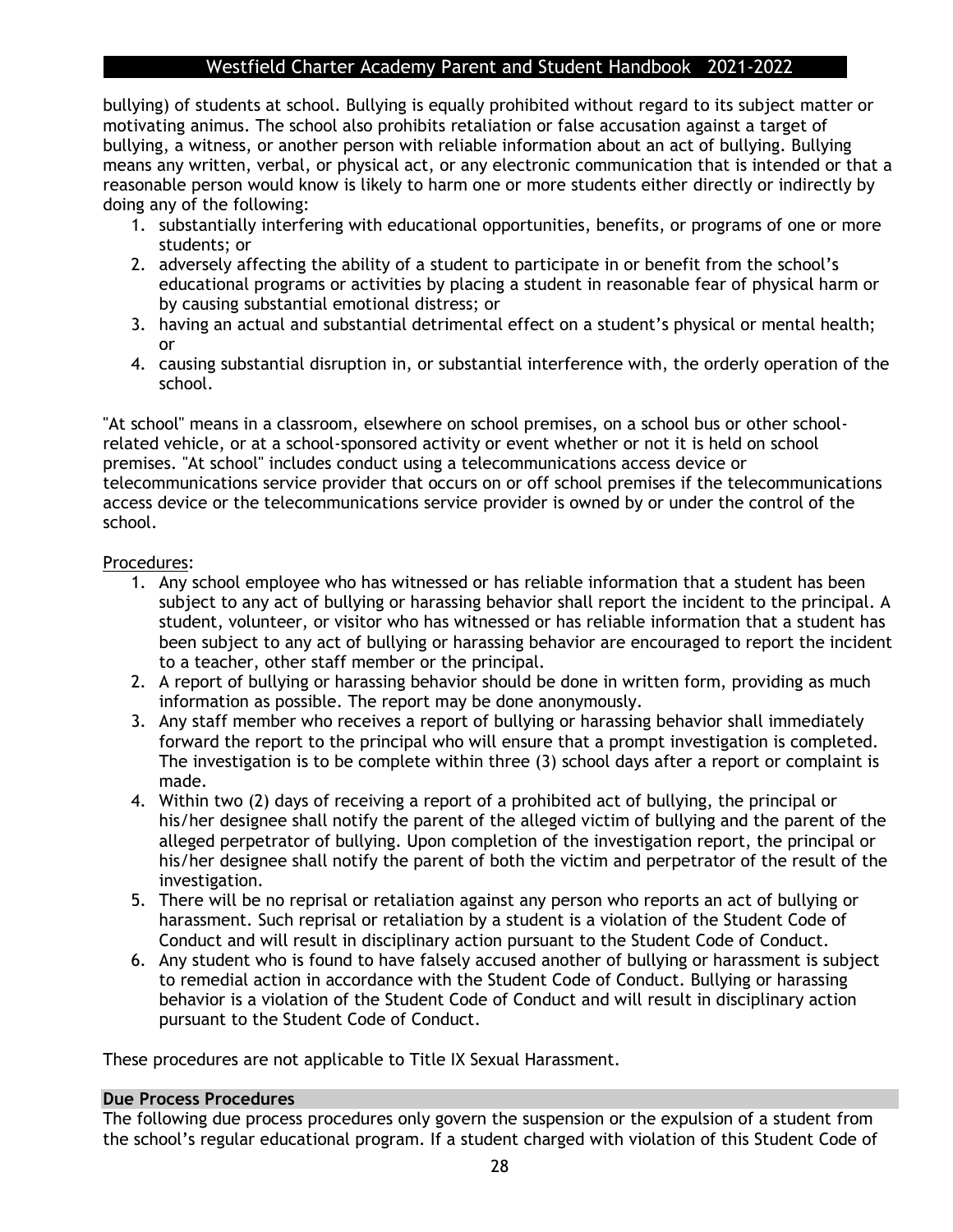Conduct has been returned to the regular school program pending a decision, then such action of reinstatement shall not limit or prejudice the school's right to suspend or expel the student following that decision.

#### **A. Suspension of Ten School Days or Less**

As a general rule, prior to any suspension of the student, the school administration shall provide the student with the following due process:

- 1. The student will be informed of the charges against him/her, and, if the student denies the charges, the school administration shall provide the student with an explanation of the evidence.
- 2. The student shall be provided an opportunity to explain his/her version of the facts.

If a student's presence in school poses an immediate danger to persons or property or an ongoing threat of disruption to the educational process, the school administration may immediately suspend the student, and as soon thereafter as reasonable, provide the student with his/her due process rights as set forth in this section.

If, after providing the student with his/her due process rights, the School Principal, or the Principal's designee in the Principal's absence, determines that the student has engaged in a prohibited act under this Student Code of Conduct, then the Principal or designee may impose a disciplinary penalty of a suspension not to exceed ten (10) school days. The student's parent shall be informed (in person or by phone) of the suspension and of the reasons and conditions of the suspension. A decision to suspend a student for ten (10) or fewer school days is final and not subject to further review or appeal.

The School will consider restorative practices to remediate offenses such as interpersonal conflicts, bullying, verbal and physical conflicts, theft, damage to property, class disruption and harassment and cyberbullying before imposing a suspension under this section. The use of restorative practices does not preclude use of a suspension as an additional disciplinary measure.

#### **B. Suspension for Eleven (11) or More School Days and Expulsion**

The School Principal has the discretion to determine if a student's act of misconduct, whether it is a gross misdemeanor or persistent disobedience, merits recommendation of a long-term suspension or expulsion to the School's Board of Directors. The Board of Directors has the exclusive authority over all long-term suspension and expulsion due process hearings.

If the student commits an act of misconduct that the principal believes warrants longterm suspension or expulsion, the student will be immediately placed on suspension for up to ten (10) school days pending the hearing.

1. Hearing for Long-Term Suspension or Expulsion

**A. Written notice**. If a student is charged with a violation of the Student Code of Conduct carrying a consequence of long term suspension or expulsion,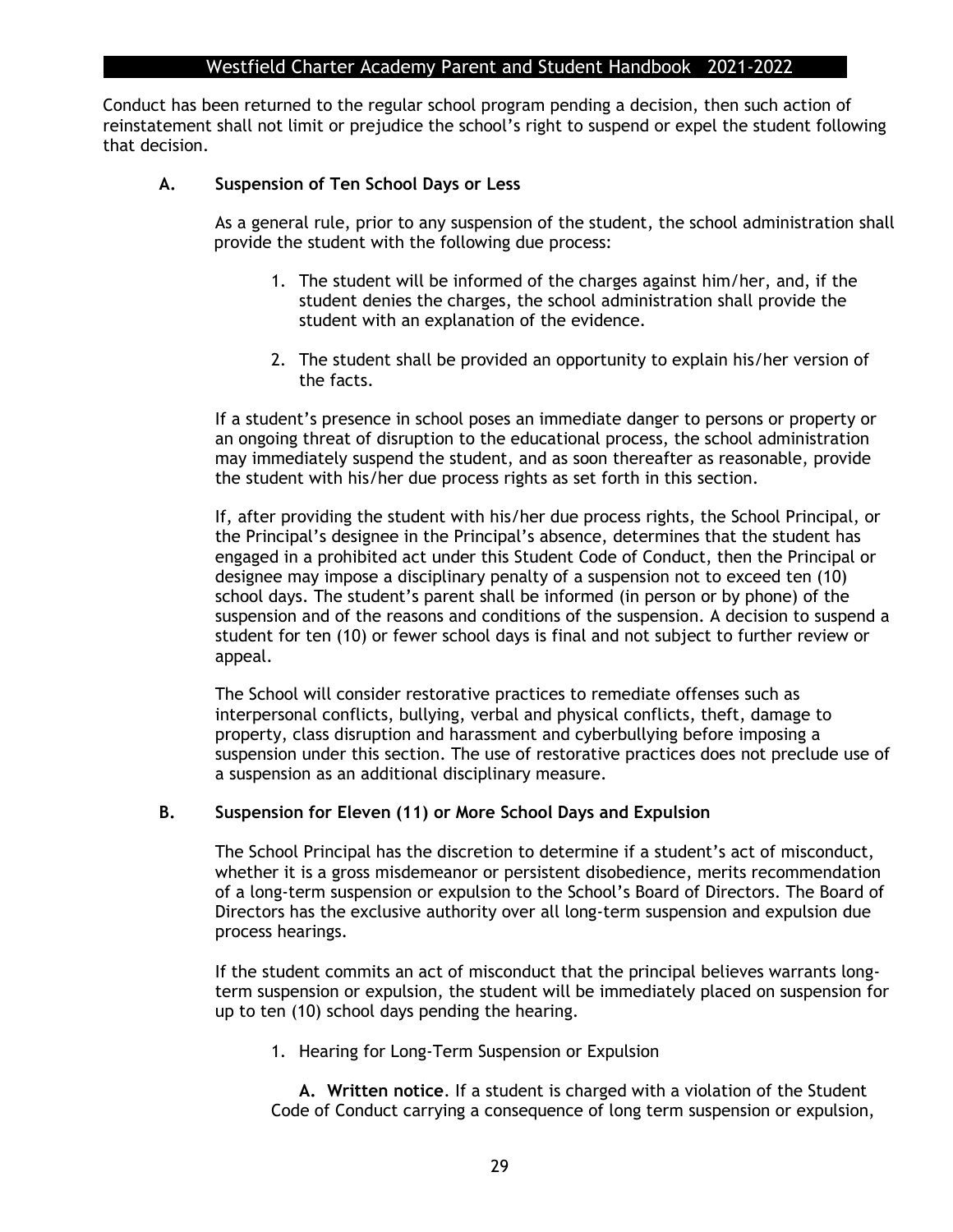the student and the student's parent(s) shall be notified of such by registered mail, as well as the student's rights of due process as set forth herein. The written notice of violation shall state the nature of the violation, the proposed consequence, and the student's and parent's right to a due process hearing at a specified time and place to determine (i) whether a violation occurred and (ii) whether the consequence of such violation merits the imposition of a long-term suspension or expulsion.

The notice shall also set forth the right of the student and his parent and an advocate of their choice and at their expense to participate in the hearing, the right of the student to hear and/or see the evidence offered against him or her during the hearing, the right of the student to present oral or written evidence or testimony on the student's behalf, the right to have the hearing held in a closed session, and the right to a written record of the result of the hearing.

**B. Hearing Procedures**. At the hearing, the student and parent shall be advised of the alleged violation and the facts leading toward the allegation and be provided copies of the evidence provided to the Board of Directors. Minutes shall be kept of the hearing.

At the hearing the Board will consider all of the following factors before rendering its decision:

- 1. the student's age;
- 2. the student's disciplinary history;
- 3. Whether the student has a disability;
- 4. The seriousness of the violation or behavior;
- 5. Whether the violation or behavior threatened the safety of any pupil or staff member;
- 6. Whether restorative practices will be used to address the violation or behavior; and
- 7. Whether a lesser intervention would properly address the violation or behavior.<sup>1</sup>

**C. Written Record**. Within a reasonable time following the hearing, the parent will receive a written record of the decision. This document will inform the parent if there is any right to an appeal to the Board of Directors.

The parent shall be responsible for making arrangements for the child's educational needs during a long-term suspension or expulsion.

2. Appeal of Long-Term Suspension or Expulsion

All discipline decisions made by the Board of Directors are final.

#### 3. **School Assignments**

When practical in the judgment of the principal, a student may be permitted to maintain progress during a long-term suspension.

#### **C. Permanent Expulsion**

 $1$  NOTE: If the student brought a firearm to school, these factors do not apply.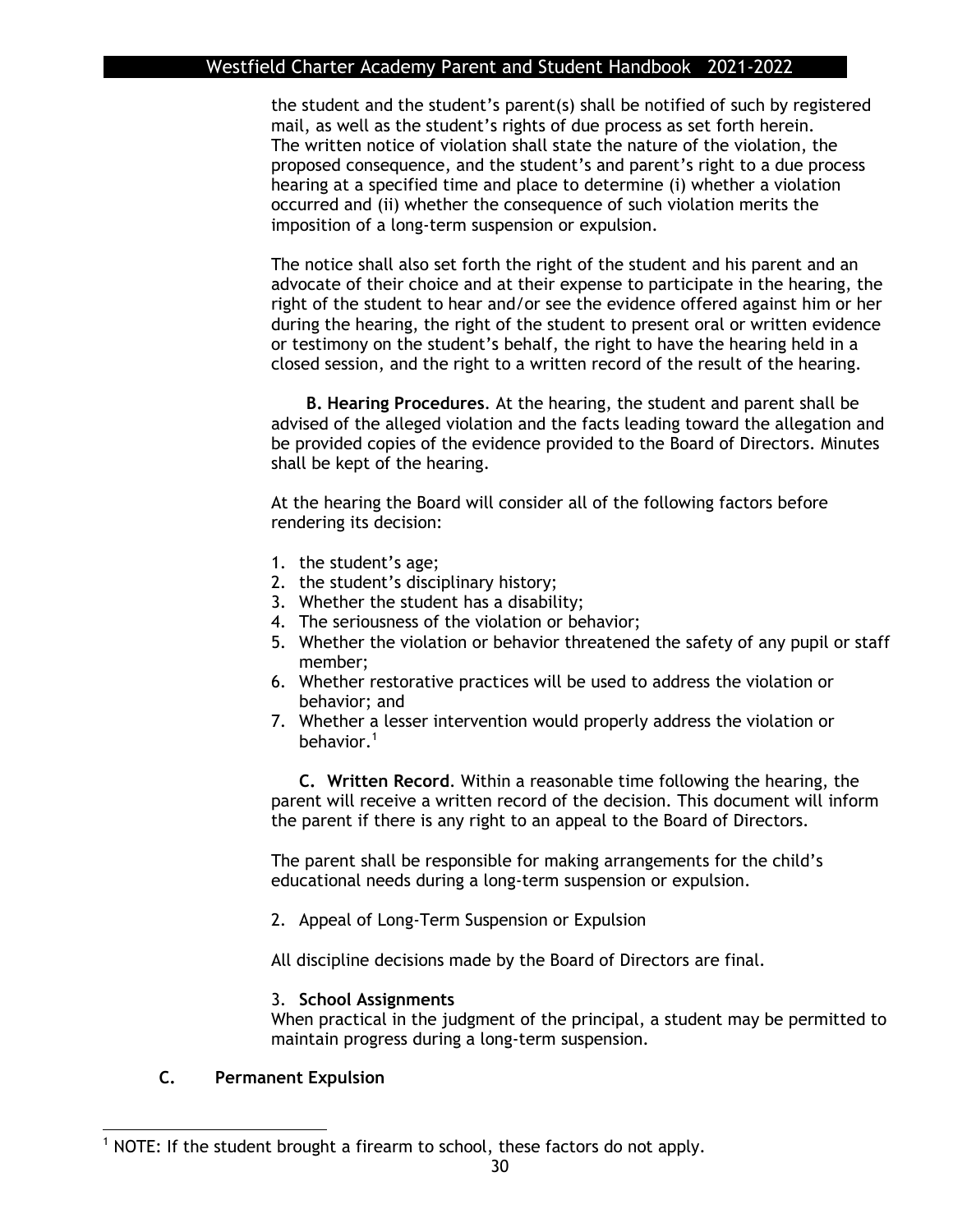Prior to expelling a student permanently, the School Board shall provide the student with the following due process:

- 1. **Written notice**. If a student is charged with a violation of the Student Code of Conduct carrying the potential consequence of a permanent expulsion, the student and his parent shall be notified of such by registered mail, as well as the student's due process rights. The written notice of violation shall state the nature of the violation, the proposed consequence, and the student's and parent's right to a due process hearing at a specified time and place to determine (i) whether a violation occurred, (ii) whether an exception applies to preclude the permanent expulsion, or (iii) whether consideration of the following specific factors weigh against permanent expulsion:
	- a. the student's age;
	- b. the student's disciplinary history;
	- c. Whether the student has a disability;
	- d. The seriousness of the violation or behavior;
	- e. Whether the violation or behavior threatened the safety of any pupil or staff member;
	- f. Whether restorative practices will be used to address the violation or behavior;
	- g. Whether a lesser intervention would properly address the violation or behavior.<sup>2</sup>

The notice shall also set forth the right of the student and his parent and an advocate of their choice and at their expense to participate in the hearing, the right of the student to hear and/or see the evidence offered against him or her during the hearing, the right of the student to present oral or written evidence or testimony on the student's behalf, the right to have the hearing held in a closed session, and the right to a written record of the result of the hearing.

- 2. **Hearing Procedures**. At the hearing, the student and parent shall be advised of the alleged violation and the facts leading toward the allegation and be provided copies of the evidence provided to the Board of Directors. The student, parent or legal guardian and any advocates or witnesses will have the opportunity to present evidence to the Board of Directors. Minutes shall be kept of the hearing.
- 3. **Written Record**. Within a reasonable time following the hearing, the parent will receive a written record of the decision. This document will inform the parent if there is any right to an appeal. If the student is permanently expelled from the school, the written record shall inform the parent of the minimum length of the expulsion and the date upon which the parent may petition for reinstatement. Upon the parent's request, the school shall provide the parent with the petition for reinstatement form.
- 4. **Alternative Education**. Permanent expulsion means that the student may not enroll in any public school in the State of Michigan. The parent shall be responsible for making arrangements for alternative education for the child until s/he is reinstated in a public school.

 $2$  NOTE: If the student brought a firearm to school, these factors do not apply.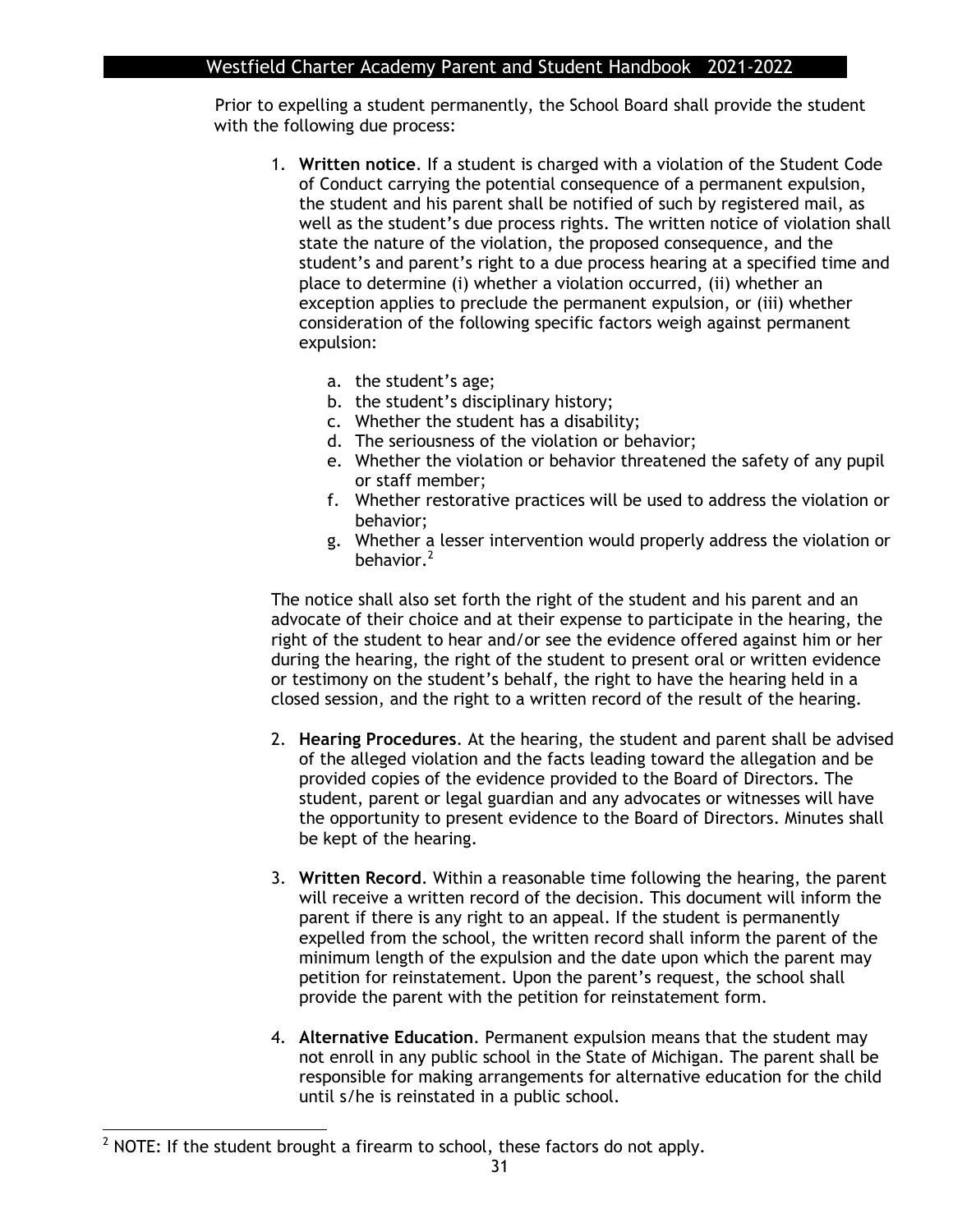5. **Appeal of Permanent Expulsion.** All discipline decisions made by the Board of Directors are final.

#### **MISCELLANEOUS PROVISIONS**

#### **A. Voluntary Agreements**

At any time, the principal or his/her designee may enter into a written contract with the student and his/her parent(s) setting forth the parties' agreement in settlement of disciplinary charges or restitution related to damage to or loss of school property. In such cases, the written agreement shall be final and binding and may not be later challenged by the principal or his/her designee or the student or his/her parent(s).

The school may implement victim-offender conferences to provide an opportunity for the offender to accept responsibility for the harm caused to those affected by the misconduct and to participate in setting consequences to repair the harm. Such a conference will occur only if initiated by the victim and approved by the victim's parent/guardian. Possible attendees comprising the restorative practice team may include the victim, a victim advocate, the offender, members of the school community, supporters of the victim, and supporters of the offender. The team may require the student to do one or more of the following:

- Apologize
- Participate in community service, restoration or counseling
- Pay restitution

Selected consequences will be incorporated into an agreement that sets time limits for completion and is signed by all participants.

#### **B. Suspended/Expelled Students on School Property or Attending School Activities**

A suspended or expelled student who enters onto school property or appears at a school activity, event or function without the permission of the principal shall be deemed to be trespassing. A suspended student is permitted on school property to attend the discipline hearing.

#### **C. Maintaining Class Progress**

When practical in the judgment of the principal, a student may be permitted to maintain progress during the disciplinary period.

#### **Definition of Terms**

Behavior Referral is a specific written record of the student's act of misconduct. It documents the date, nature of the offense, and the disciplinary action taken by the teacher and/or school administration.

Attendance Corrective Action Plan (A-CAP) is a written document that identifies the causes for excessive tardies and/or absences and what steps will be taken to minimize the number of occurrences. It is signed by the parents, student, and staff member.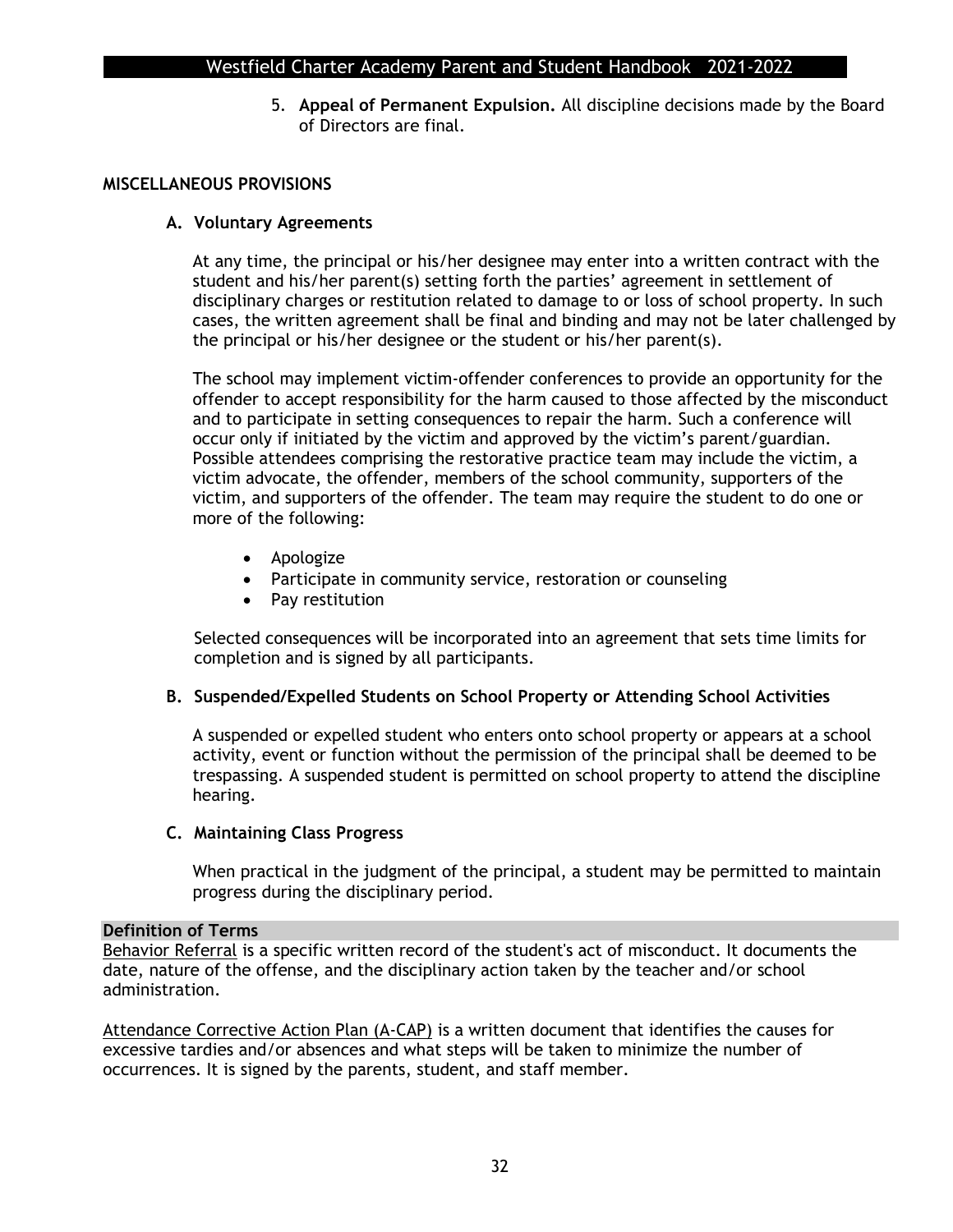Behavior Support Plan (BSP) is a written document that identifies the motivation for chronic misbehavior and what steps will be taken in order to help a student overcome inappropriate behavior. It will be signed by school administration and offered to the student and parent(s) for signature.

Behavior Contract is a written document that outlines specific behavior expectations, strategies for teaching the appropriate behavior(s), and disciplinary action for a student.

Criminal Sexual Conduct as defined by state law.

Dangerous Weapon is defined by law as any of the following: Firearm, Dagger, Dirk, Stiletto, Knife with a blade over 3 inches in length, Pocket knife opened by a mechanical device, Iron bar, or Brass knuckles.

Gross Misdemeanor is a severe act of misconduct in violation of the Student Code of Conduct or state law.

In-School Suspension refers to a decision by the teacher and/or other school official to temporarily remove a student from the mainstream classroom and to place the student in a segregated environment within the school building that allows the student to continue to progress in their coursework but denies them access to regular classroom instruction and social interaction with their peers. The In-House Suspension room must be supervised by an adult employee of the building at all times.

Out-Of-School Suspension refers to a decision by either the Principal or grade level Dean to temporarily remove a student's right to attend school or any school-related activity not to exceed ten (10) school days. A meeting with the parents shall be convened to discuss the incident that led to the suspension and to develop a Behavior Contract for the future.

Long Term Suspension is defined as a decision to remove a student from school for a severe violation of the Student Code of Conduct, persistent disobedience, or extreme non-compliance with school rules or state law.

Expulsion is defined as a decision to remove a student from the school for up to 180 school days for either persistent disobedience or a severe violation of the Student Code of Conduct when the interests of the school are served by such an expulsion.

Permanent Expulsion is defined as a decision to permanently remove the student from any public school if the student is found in possession of a dangerous weapon, commits arson, commits criminal sexual conduct or physically assaults school personnel in a school building or on school grounds.

Persistent Disobedience is repeated acts of misconduct.

Physical Assault is defined by law as intentionally causing or attempting to cause physical harm to another through force or violence.

Restorative Practices are defined by law as practices that emphasize repairing the harm to the victim and the school community caused by a pupil's misconduct.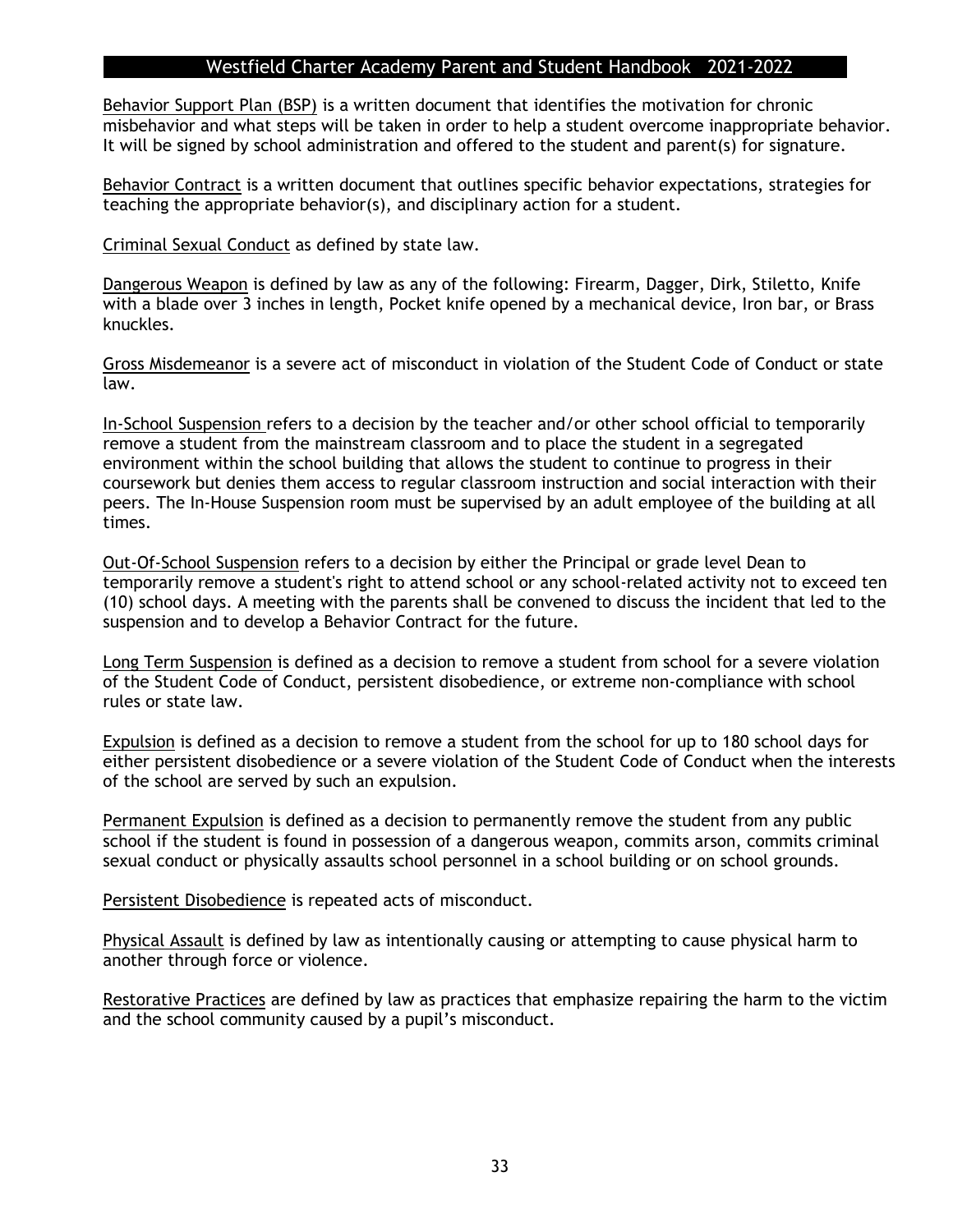## **Student Responsibility: Safe Schools Student Discipline Policy**

The Board of Directors endeavors to ensure that the school is a safe place for teaching, learning, and working. The school will take swift and appropriate disciplinary action for the following infractions:

#### **Weapons, Arson, and Criminal Sexual Assault**

Any student who possesses a dangerous weapon, commits arson, or commits a criminal sexual assault against another person while on school property or at a school-sponsored event shall be permanently expelled from the school subject to reinstatement according to state law. Furthermore, the school will contact local law enforcement as required by law. All students are subject to the Student Code of Conduct that follows this section and its related disciplinary actions.

#### **Physical Assaults against School Personnel**

Any student in grade six (6) or above who commits a physical assault against a school employee or a person engaged as a volunteer or contractor for the school while on school property, on a school bus or other school-related vehicle, or at a school-sponsored activity or event shall be permanently expelled from the school subject to reinstatement according to state law. "Physical assault" is defined as intentionally causing or attempting to cause physical harm to another through force or violence. All students, including those in grades five (5) and under, are subject to the Student Code of Conduct and its related disciplinary actions.

#### **Physical Assaults against Students**

Any student in grade six (6) or above who commits a physical assault against another student while on school property, on a school bus or other school-related vehicle, or at a school-sponsored activity or event shall be suspended or expelled, depending on the circumstances, for up to one hundred eighty (180) school days. "Physical assault" is defined as intentionally causing or attempting to cause physical harm to another through force or violence. All students, including those in grades five (5) and under, are subject to the Student Code of Conduct and its related disciplinary actions.

#### **Verbal and Written Assaults**

Any student in grade six (6) or above who commits a verbal assault against a school employee or a person engaged as a volunteer or contractor for the school while on school property, on a school bus or other school-related vehicle, or at a school-sponsored activity or event shall be suspended or expelled, depending on the circumstances, for up to one hundred eighty (180) school days. "Verbal assault" is defined as an intentional display of force or communication that gives the victim reason to fear or expect immediate bodily harm. A bomb threat (or similar threat) directed at a school building, other school property, or a school-related event is also viewed as verbal assault. For the purpose of this policy, the areas of assault listed above, when placed in writing, recorded on tape or CD, or transmitted by e-mail, shall be viewed as written assault. All students, including those in grades five (5) and under, are subject to the Student Code of Conduct and its related disciplinary actions.

#### **Illegal Drug Possession**

Any student who possess illegal drugs while on school property, on a school bus or other school-related vehicle, or at a school-sponsored activity or event may be suspended or expelled, depending on the circumstances, for up to one hundred eighty (180) school days. All students are subject to the Student Code of Conduct and its related disciplinary actions.

#### **Gross Misdemeanor and Persistent Disobedience**

Students guilty of a gross misdemeanor or persistent disobedience may be suspended or expelled.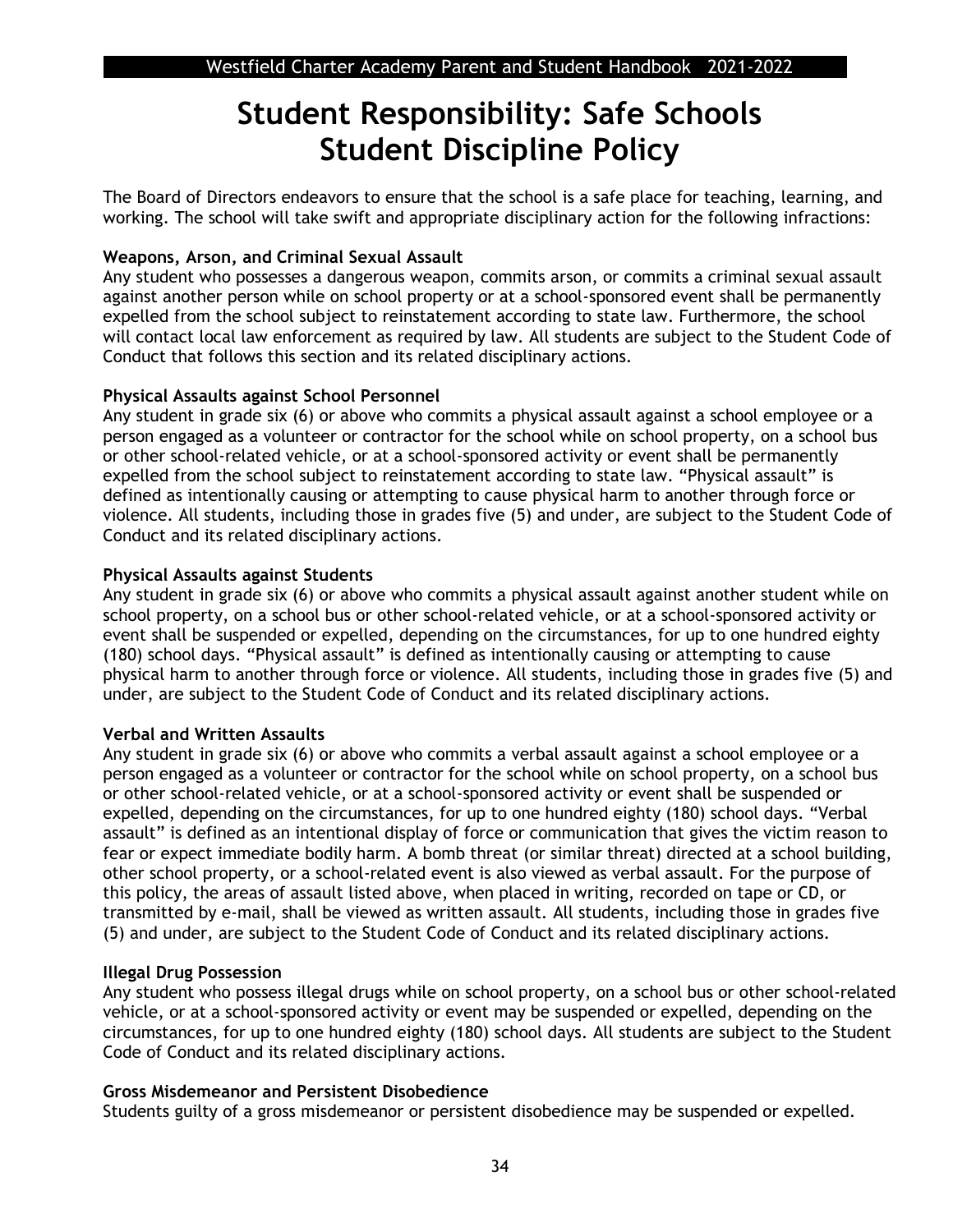#### **Application to Students with Disabilities, Child Find, or Student Due Process Rights**

This policy shall be applied in a manner consistent with the rights secured under federal (IDEA 2004) and state law to students who are determined to be eligible for special education programs and services. A copy of the *Procedural Safeguards for Special Education Students* can be obtained from the school office.

When considering disciplinary action for students who are *not* eligible for special education, the leadership team at the school will give serious consideration to the length of each suspension and the potential educational loss that the suspended student will incur. Repeated suspensions may result in a denial of F.A.P.E. (Free Appropriate Public Education). The school views any series of suspensions as an indicator of *potential* disability under Federal Child Find guidelines and may consider using the school's Intervention Assistance Team (IAT) to address the potential disability needs of the child.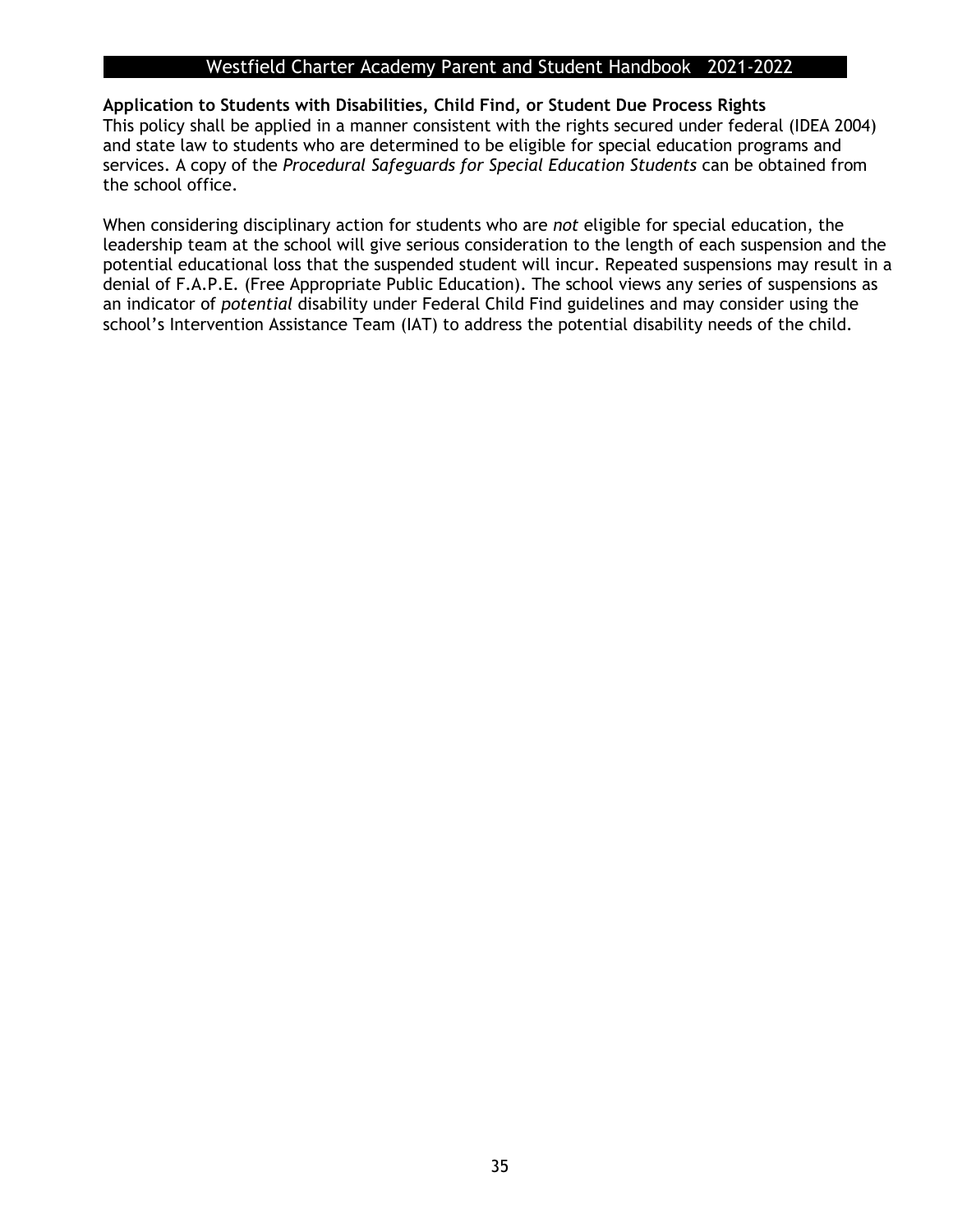## **Parental Partnership: Communication**

Effective communication between the school and home is vital to the successful academic, emotional, and social well-being of students. To keep parents informed of school events and student growth, the school communicates often with parents through email newsletters, telephone calls, and individual and group meetings.

## **Secure School Website**

National Heritage Academies is committed to student achievement and parental involvement. NHA maintains a secure website containing student information to link these two core values. This secure online tool can be accessed by visiting the school website and logging in through the Parent Portal link in the upper right corner of the homepage. Administrators and teachers daily update student records, analyze data, and communicate important information on this site.

NHA recognizes the value of informed and involved parents in the learning process. The website provides another way for parents to stay connected to the school. The online connection begins as soon as a student applies to attend an NHA school. The parent(s) of the applicant are sent a letter with detailed instructions for accessing their own *free* online account. After following these instructions, parents can log on to the system from any computer or mobile device with Internet access and review their child's admissions information, attendance, and grades. Using the website, parents can also email staff members, review important information, check calendars, and subscribe to automated email updates about their child. Questions related to the website should be directed to [info@nhaschools.com.](mailto:info@nhaschools.com)

## **Parent Satisfaction Survey**

Measuring and understanding parent satisfaction is an important part of our culture. In an effort to understand school-wide parent satisfaction, our students' parents are surveyed once per year. Parents are expected to complete one survey per household.

## **Parent-Teacher Conferences**

Parent-teacher conferences are conducted face-to-face twice each school year. In addition, parents are encouraged to inquire about their child's performance any time during the school year. We believe that by continually monitoring students' progress, the parent-teacher conferences will serve as a review with very few surprises.

During each conference, teachers review the student's progress and discuss his/her strengths and opportunities. Parents are encouraged to ask questions in order to learn as much as possible about their child's performance. We aim to make parent-teacher conferences a positive experience for everyone involved.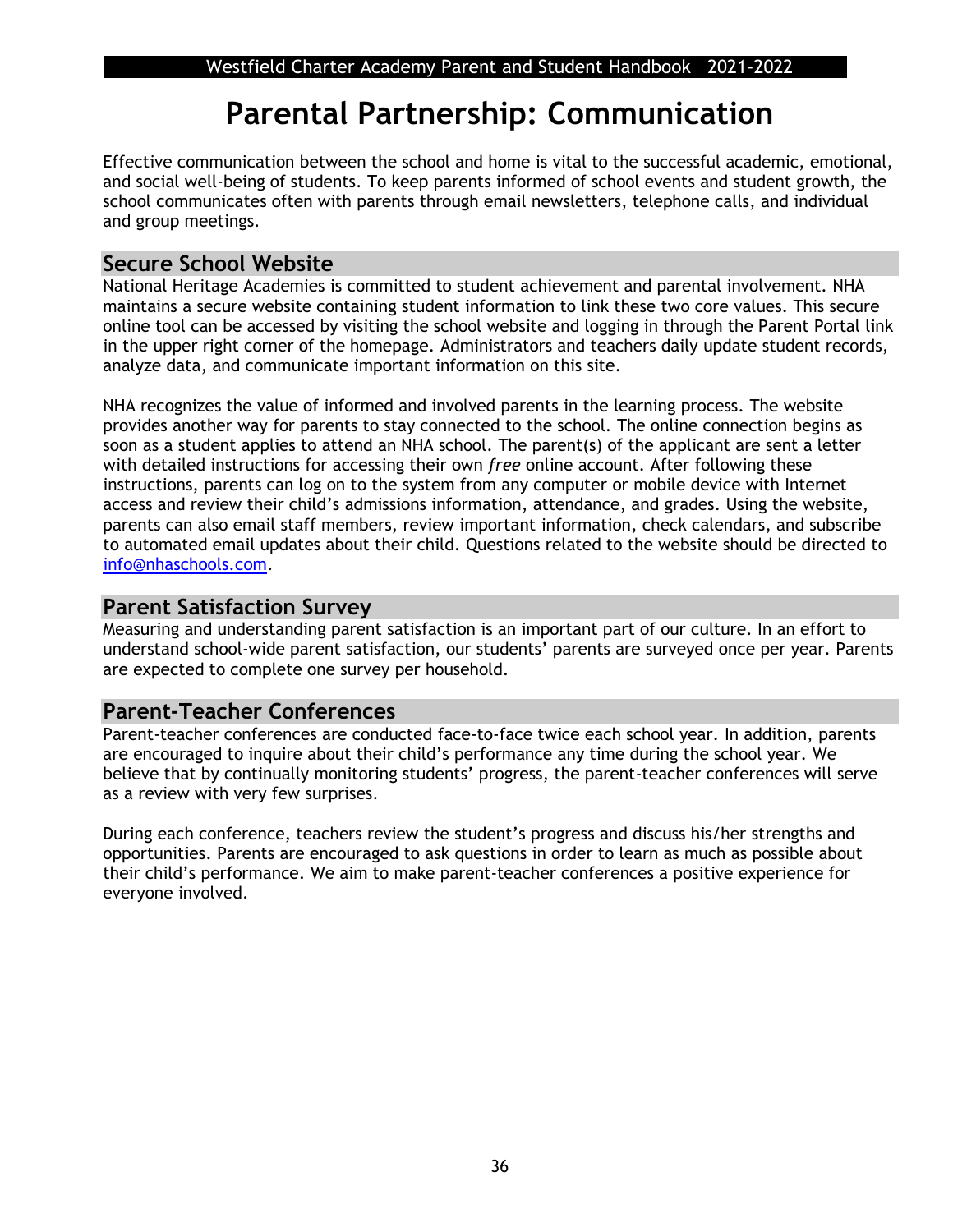## **Parental Partnership: Attendance**

Regular attendance establishes good work habits and self-discipline. Our school records attendance every morning, afternoon, and each middle school class period.

For inclement weather or unexpected school closures resulting in temporary remote instruction, attendance will be taken as if in the virtual environment.

#### **Arrival**

Students should arrive at school between 7:30 a.m. and 7:55 a.m. for all grades. After exiting their vehicle, students should proceed directly into the building. They may not run, shout, or otherwise act in a disorderly manner. All students wearing hats should remove them upon entering the building. Prompt arrival is essential for an orderly opening ceremony.

#### **Dismissal**

Upon dismissal, younger riders will be released with their older siblings/riders. The dismissal schedule is the following:

|     | <b>Full Day</b> | <b>Half Day</b> |
|-----|-----------------|-----------------|
| K-2 | 3:00 p.m.       | 11:00 a.m.      |
| 3-6 | 3:25 p.m.       | 11:25 a.m.      |

## **Late Pick Up**

Westfield Charter Academy partners with M & M Extracare for before and after school care. Students who have not been picked up by 4:00 p.m. will call home. If a student is not picked up by 4:15 p.m. they will go to M & M Extracare and charged a fee.

Students who have unpaid "late pick up" fees will not be permitted to attend/participate in special school events in which a fee is charged (i.e., field trips, spirit days, popcorn day, athletics etc.).

If a student cannot attend M & M Extracare due to unpaid late fees and is not picked up by 4:30 p.m. the local authorities will be contacted. Please make every effort that your student is picked up on time or arrangements have been made.

## **Tardiness and Early Dismissal**

Students are considered tardy if they arrive to their homerooms after the start of either class or morning ceremony, if held prior to class. Parents must walk tardy students into the school office and sign them in on the sign-in sheet. Early dismissals from school will be marked accordingly in the student's record. Parents who dismiss their child early from school, for any reason, must sign the child out.

If a tardy is due to a doctor or dental appointment, a note from a physician may be requested. Tardies are excused for only the following reasons:

- Personal illness or injury
- Funerals
- Doctor or dental appointments (which could not be arranged outside school hours)
- Religious observances
- Late arrivals due to weather conditions (which do not require a parent note)
- Authorized tardy (approved by the principal)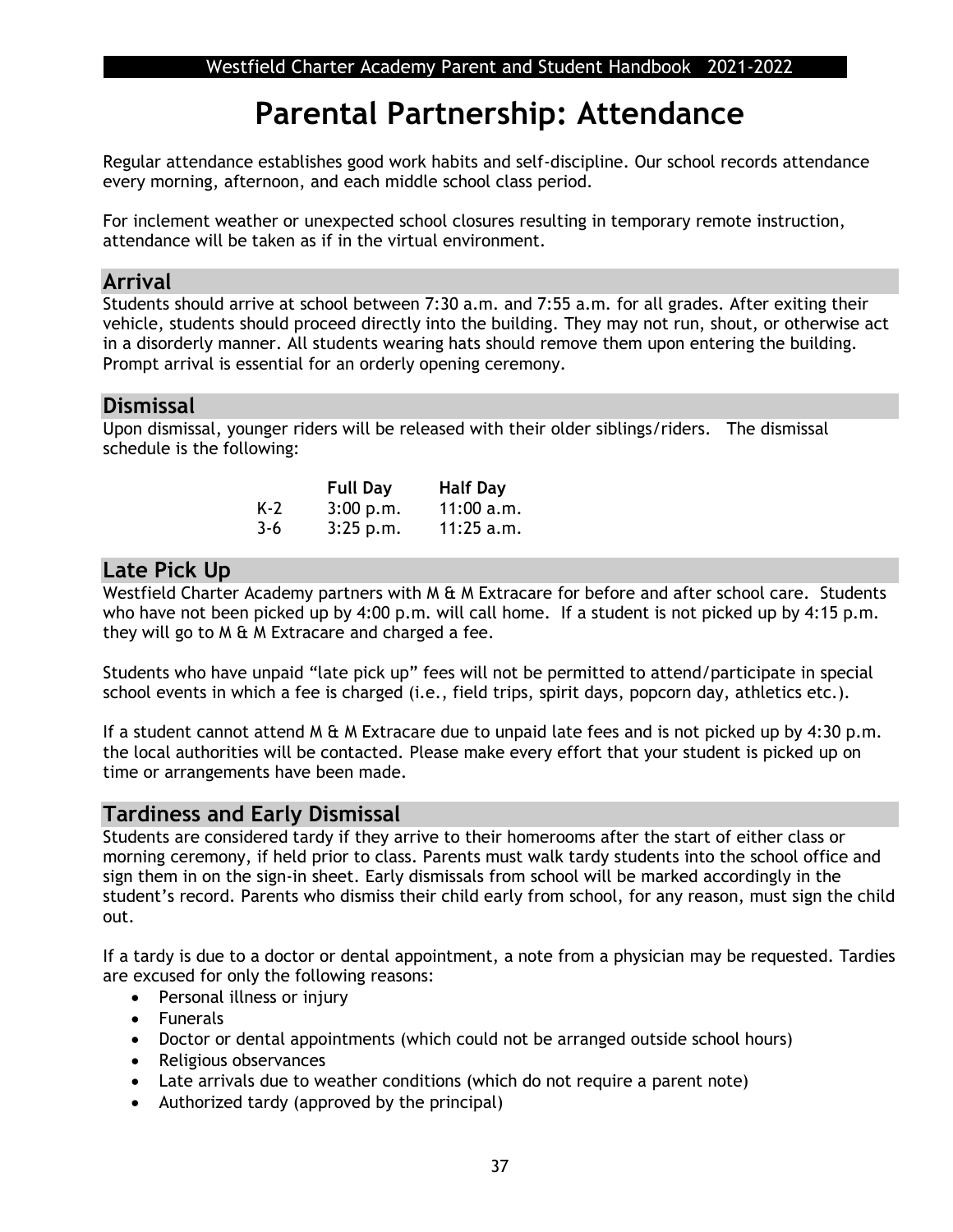We consider abuse of tardies and/or early dismissals as lost instructional time, which may be addressed by the principal.

Please Note: When a student accumulates 10-20 tardies and/or early dismissals, a parent meeting may be held and an Attendance Corrective Action Plan may be initiated.

#### **Absences**

All absences are to be verified by communication from the parent to the school office. This communication should be documented for record-keeping purposes. Voicemail is available before and after school hours.

If an absence is not verified by communication from the parent, the absence is considered unexcused. An absence may be excused if communication is provided by the parent within five days following the absence and meets the guidelines below for an excused absence. The communication should contain the following information:

- Student's name
- Teacher's name
- Date of absence
- Reason for absence
- Phone number
- Signature of parent

If an absence is due to illness and lasts five days or more, a note from a physician may be requested. Absences are excused only for the following reasons:

- Personal illness or injury
- Funerals
- Doctor or dental appointments (which could not be arranged outside school hours)
- Religious observances
- Authorized absence (approved by the principal)

Abuse of excused absences may be investigated by the principal and could result in a referral to the County Truancy Office or other disciplinary action.

| <b>Absences</b><br>(Excused and<br>Unexcused) | <b>Procedures &amp; Notifications</b>                                         |  |
|-----------------------------------------------|-------------------------------------------------------------------------------|--|
| 0                                             | Notification of Attendance Expectations to all<br>parents/guardians           |  |
| $10\%$ of total<br>school days                | Parent Meeting and Completion of Attendance Corrective<br>Action Plan (ACAP)* |  |
| 18 days                                       | Appropriate Consequence*                                                      |  |

\*Potential referral to County Truancy Office or social services with certified return receipt to parent. Such referral shall be issued pursuant to the Truancy section of the Parent and Student Handbook. Factor considered in grade promotion.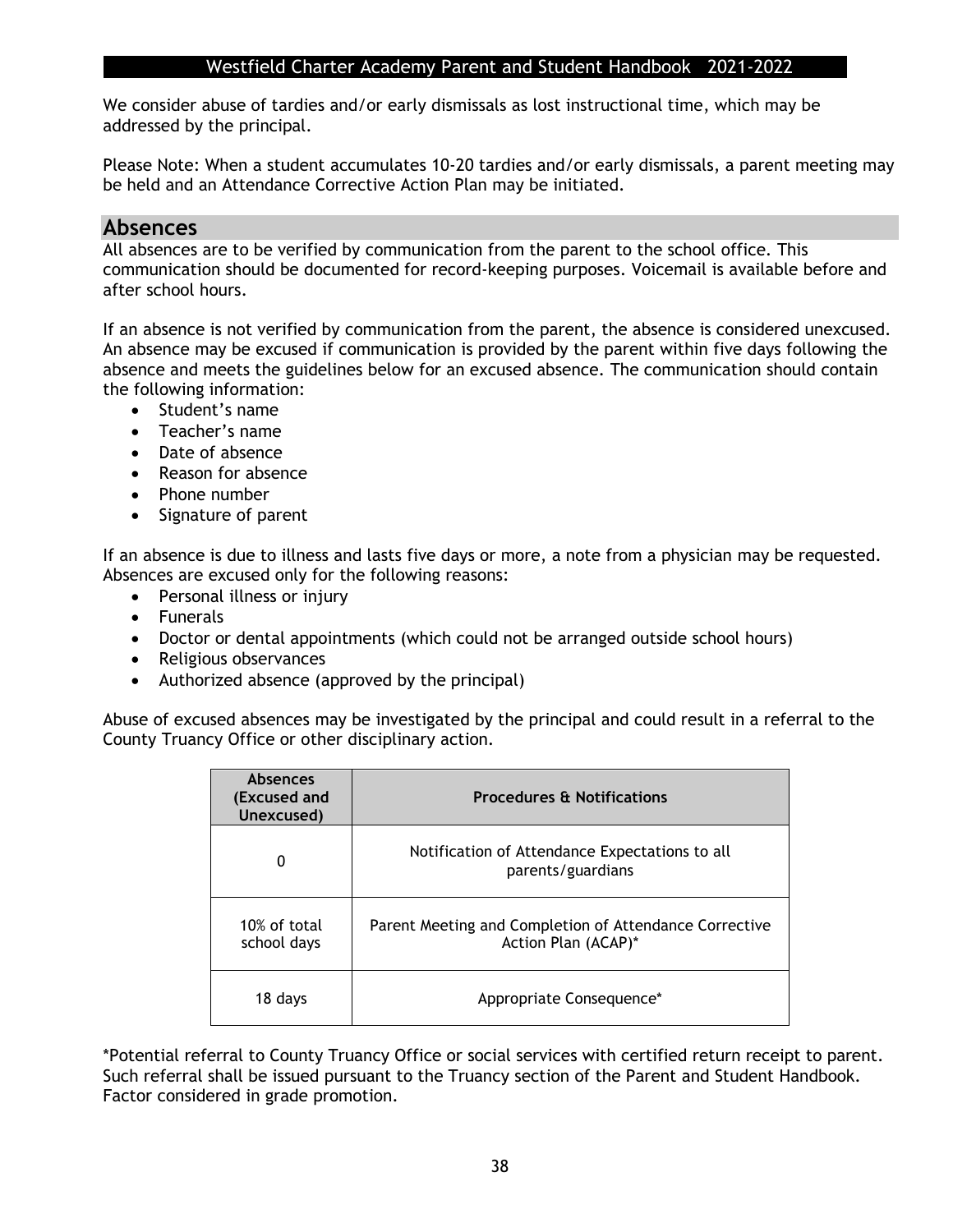Note: Any student who accumulates 15 consecutive school days of unexcused absences will be subject to potential withdrawal from the school.

#### **Truancy**

A student is truant if unexcused absences total ten (10) or more school days in a school year. If truant, the student will be referred to the Wayne County Prosecutor's Office.

The principal may act as the school's attendance officer or delegate that duty. The school's attendance officer investigates possible school attendance violations and takes other necessary actions to enforce the compulsory education laws.

#### **Family Vacations**

Parents planning to take their child on a trip must notify the principal or secretary at least two weeks before departure. The student's absence will be an excused absence if approved by the principal. Lengthy trips are discouraged and may be cause for withdrawal. It becomes the student's responsibility, with the help of the parents, to make arrangements with each teacher for missed assignments and to complete assigned work upon his/her return to school. The student is to complete all assignments within the same number of days as the length of the vacation. Incomplete assignments will not receive credit. Students who miss an announced test during their absence will take the test when all missed work is completed and within the same number of days missed due to the vacation.

#### **Family Death or Terminal Illness**

If there is a death, terminal illness, or similar traumatic situation in a student's family that may affect his/her attendance, emotional well-being, and/or level of concentration, the office staff members should be notified.

#### **Illness During the School Day**

If a student becomes ill during the school day, appropriate arrangements will be made for the student's care while waiting for parent pick-up. Students with vomiting or fever must be symptom-free for 24 hours before returning to school.

#### **Voluntary Withdrawal**

To withdraw a student, a parent must complete a Student Withdrawal form available in the office. A voluntary withdrawal does not preclude the principal or board of directors from administering disciplinary action for acts of misconduct occurring prior to the voluntary withdrawal and including the act of misconduct and disciplinary action in the student's record.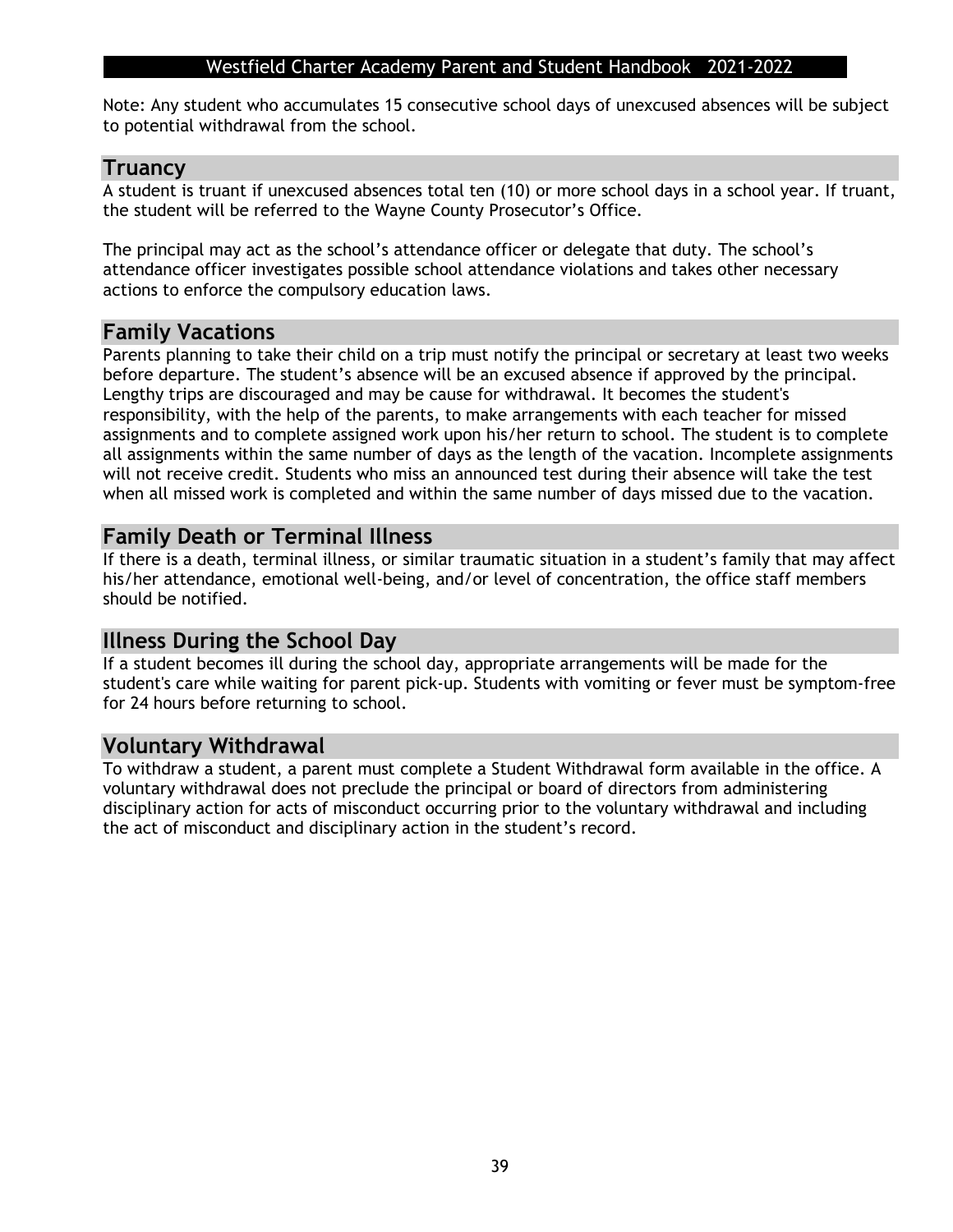## **Parental Partnership: Dress Code**

To enable students to reach high academic standards, the school has put in place a dress code designed to reduce distractions. Implementing a dress code promotes student learning and increased academic instruction time. Interpretation of the Dress Code is at the principal and staff's discretion and their decision is final.

Dress code guidelines prohibit student dress or grooming practices which present a health or safety risk to the student or others, disrupt the educational program, or limit a student from achieving educational goals because of blocked vision or restricted movement.

## **Uniform Preferred Vendor Information**

The School's preferred uniform vendor is Image Builders. To purchase shirts and ties, you may contact Image Builders' toll-free customer service hotline at (855) 654-6243. For additional information, please visit the School's web site.

## **Uniform Requirements**

**Uniform Tops**

- Grades K-6: All shirts must be a short- or long-sleeve bright green, gray or white polo or white dress shirt.
- Grades 5-6: Students may also wear a navy/bright green tie with a white dress shirt.
- Students may also wear solid navy blue sweaters and vests.
- Undershirts (t-shirts worn under uniform shirts) must be white and must fit appropriately under the uniform shirts. Undershirts must not have longer sleeves than uniform shirts.
- Shirts must be tucked neatly into bottoms.

#### **Uniform Bottoms**

- Dress bottoms must be solid navy blue.
- Athletic, spandex and denim materials, yoga-style pants, carpenter loops, and decorative embroidery are not permitted.

#### **Uniform Shoes**

- Shoe colors must be navy, black, or brown.
- Shoes must be loafer style, dress shoes, tennis shoes, or closed toed sandals.

#### **Uniform Headwear & Accessories**

- Belts, if worn, must be plain solid black, navy blue, or brown.
- Socks must be solid black, brown, navy, or white.
- Tights and leggings worn underneath uniform bottoms must be solid white or navy.

## **General Expectations**

**Tops**

- Shirts and tops must cover the back, shoulders, chest, and midriff. Undergarments must not be visible.
- Spaghetti strap shirts, halter tops, tank tops, undershirts, muscle shirts, sheer, or any other clothing items that show bare midriff are not permitted.

#### **Bottoms**

• Pants, capris, and shorts must be fitted or belted at the waist to prevent sagging and undergarments must not be visible.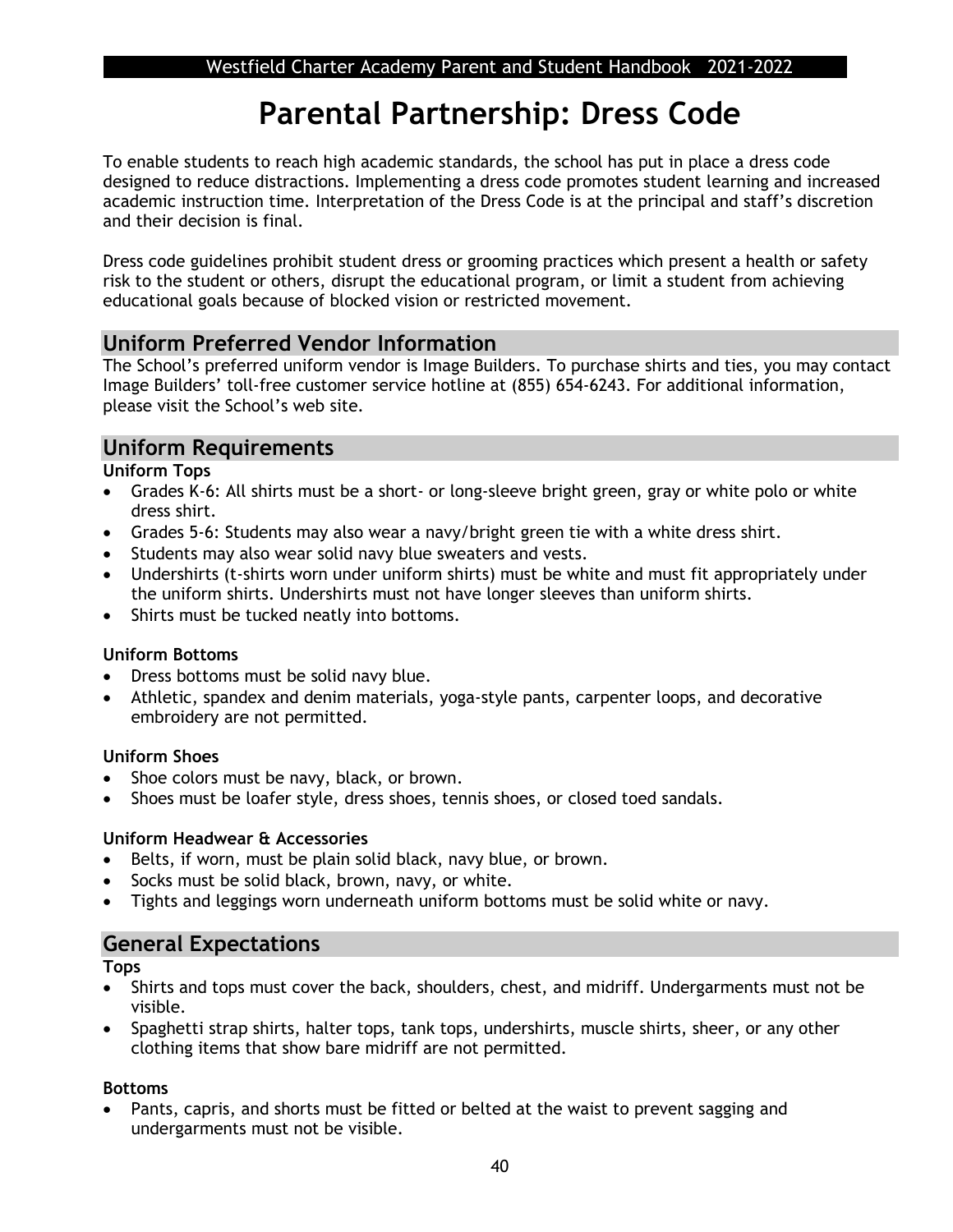- Shorts must extend past the mid-thigh (mid-thigh is determined as halfway between inseam and knee).
- Skirts, skorts, dresses, and jumpers must be no more than two (2) inches above the knee in length.
- Pajama pants are not permitted without administrative permission.

#### **Shoes**

- For safety reasons, students are required to wear shoes appropriate for indoor and outdoor activity.
- Shoes that are unsafe (for example flip-flops or shoes with wheels) are not permitted.
- Slippers are not permitted without administrative permission.
- Athletic shoes with non-marking soles are to be worn for P.E. class.

#### **Headwear & Accessories**

- Hats and hoods, except for religious or medical purposes, must not be worn inside the school building.
- Any jewelry, chain, or other apparel posing a safety risk is not permitted.
- Ear piercings are permitted.
- Hair must not obstruct vision or distract from the learning environment.
- Sunglasses are not permitted inside unless for medical purposes.

#### **Miscellaneous**

- Revealing clothing is prohibited. All clothing must fit appropriately and must not be excessively tight or loose. Such clothing includes all sheer, low-cut, or otherwise revealing garments.
- Areas typically covered by undergarments must not be visible.
- Clothing, accessories, or grooming may not depict or advertise weapons, alcohol, tobacco, drugs, drug paraphernalia, sexual or obscene language or images, threats, or racial or ethnic slurs/symbols, or promote conduct expressly prohibited by the Student Code of Conduct.
- Wearing, carrying, and displaying gang paraphernalia, names, signs, or symbols is prohibited.
- School spirit-wear may be worn only with administrative permission.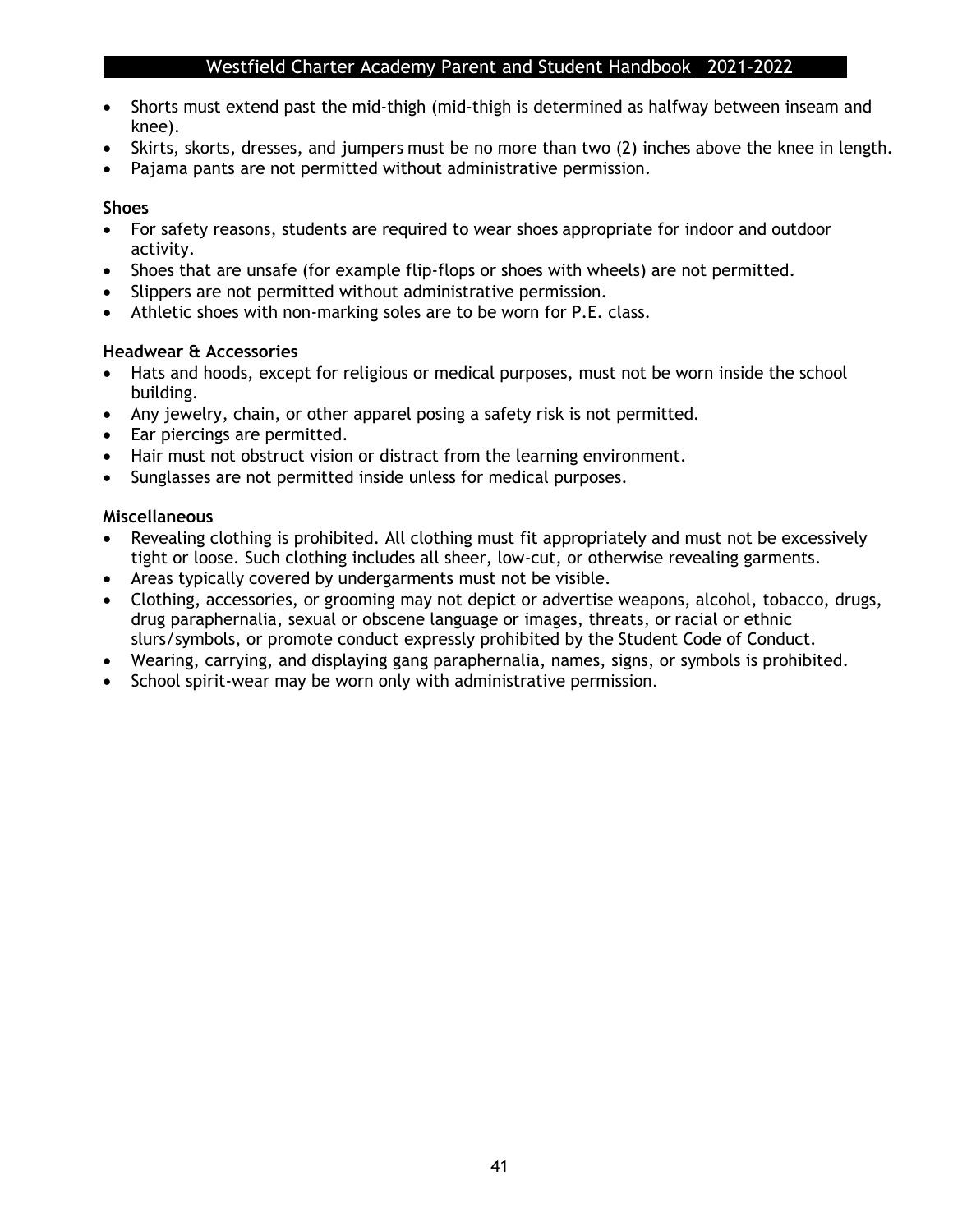## **Parental Partnership: Title I Parent and Family Engagement Policy**

The school has adopted a policy addressing the importance of parent and family engagement. The school and the board of education recognizes the rights of parents or guardians to be fully informed of all information relevant to their children who participate in programs and projects funded by Title I (Elementary and Secondary Education Act) [1116(a)(1)]. The Title I Parent and Family Engagement Policy was jointly developed with and agreed on, by parents and family members of Title I participating children [1116(a)(2)(A)]. The Parent and Family Engagement Policy is provided to parents, families, and community partners in an understandable format and is updated to meet the needs of the included stakeholders [1116(b)(1)]. In addition to existing policies and guidelines, the school also recognizes the need for a policy that meets the requirements under Section 1116 of the Elementary and Secondary Education Act (ESEA), as reauthorized by the Every Student Succeeds Act (ESSA) of 2015 (P.L. 114-95). The school will ensure parental involvement and family engagement in these programs and projects by:

#### **Building a Capacity for Parent and Family Engagement**

Parents and family members of students are vital contributors in the education of their children. The school will ensure that all parents/guardians are involved in our school in a meaningful manner in order to improve student academic achievement. Two-way communication between the school and home, both verbal and written, provides a sound base for a good partnership to provide an effective educational program for all students. Full realization of the partnership will be achieved through ongoing commitment and active participation by both home and school. The policy describes how federal and applicable state requirements for parental and family engagement will be met and sets the school's expectations and objectives for meaningful parent and family involvement and engagement. Specifically, we will do the following in order to build a capacity for parent/guardian involvement and engagement:

- a. Provide high-quality curriculum and instruction in a supportive and effective learning environment that enables students to meet the challenging state academic achievement, including involving parents in decisions relating to the education of their children and the use of extracurricular time [1116(d)(1)];
- b. Provide assistance (materials and education) to parent/guardians of children served in understanding such topics as the school's curriculum, assessments, and proficiency level expectations, and how to work with educators to improve the achievement of their children [1116(e)(2)]. Efforts are are made to assist parents in understanding challenging State academic content standards and the academic achievement levels established for students, the school curriculum, and school expectations and assessment results $[1116(e)(1)]$ ;
- c. Educate all school staff in the value and utility of contribution of parents/guardians; and in how to reach out to, communicate with, and work with parents/guardians as equal partners; implement and coordinator parent/guardian programs, and build ties between parents/guardians and the school [1116(e)(3)];
- d. Coordinate and integrate, to the extent feasible and appropriate, parent/guardian involvement programs and activities that encourage and support parents/guardians in more fully participating in the education of their children [1116(e)(4)];
- e. Ensure that information related to school and parent/guardian programs, meetings, and other activities is sent to the parents/guardians of participating children in a format and, to the extent practicable, in a language the parents/guardians can understand [1116(e)(5)];
- f. Provide other reasonable support for parental involvement and involvement activities to ensure a sucessful partnership amongst the school, parents, and the community to improve student achievement [1116(e)(14)].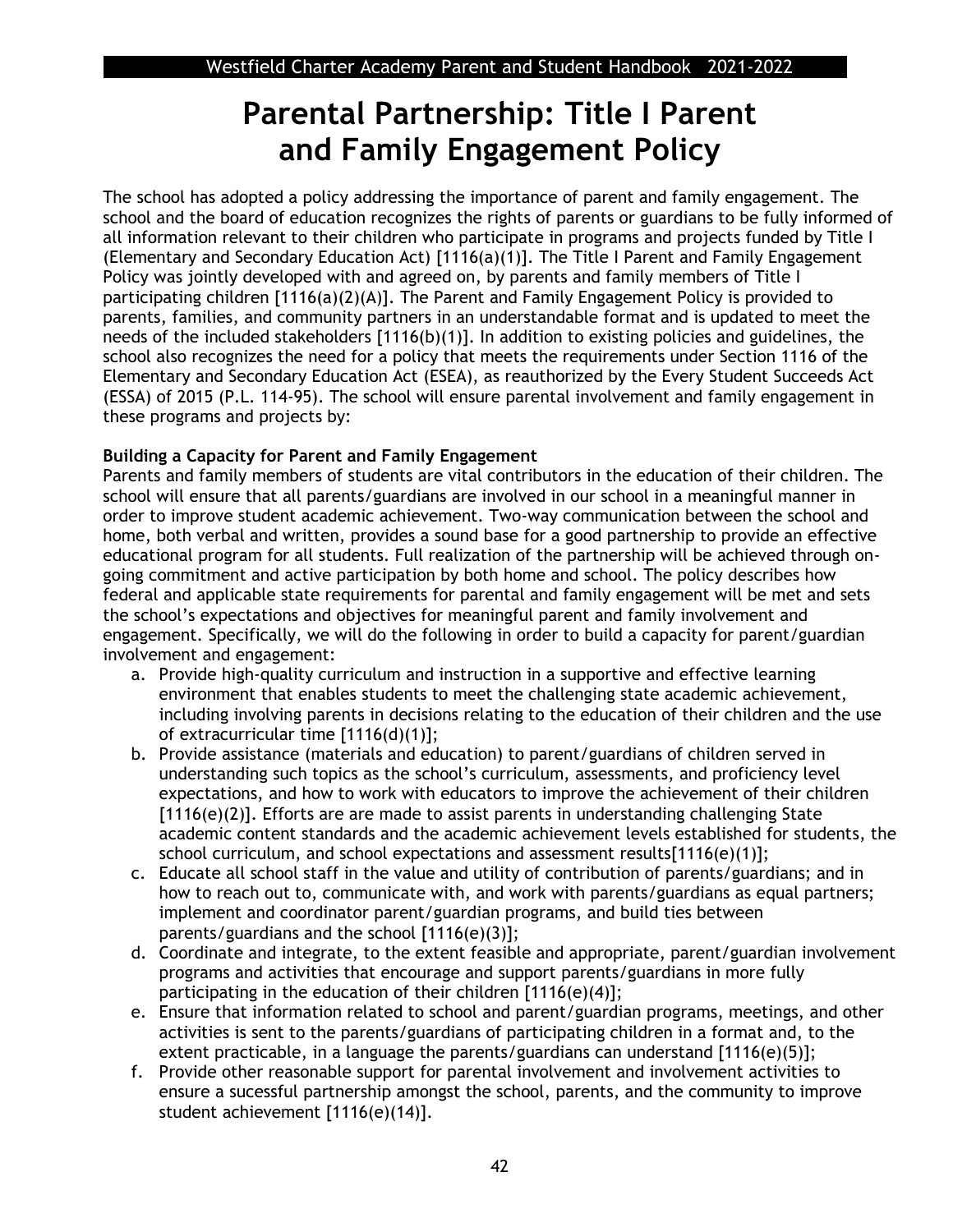**Providing the coordination, technical assistance, and support necessary to assist the school in planning and implementing effective parent/guardian involvement and engagement activities to improve the student academic achievement and school performance [1116(a)(2)(B)].** 

To the extent feasible and appropriate, parent and family engagement strategies will be coordinated and integrated with other relevant Federal, State, and local laws and programs [1116(a)(2)(C)]**.** 

The following initiatives have been implemented at the school:

- a. Annual Title I Parent Meeting inform parents/guardians of Title I requirements, their rights to be involved and provide input in school policies and planning, and how progress is measured and how they receive feedback about their child's progress  $[1116(c)(1)].$
- b. Parent and family meetings are scheduled throughout the year to provide parents of Title I children with a description and explanation about the school's curriculum, assessments, and proficiency level expectations. Efforts are made to assist parents of Title I children in understanding challenging State academic standards and the achievement levels established for students, the school curriculum, and school expectations and assessment results  $[1116(c)(4)(B)].$
- c. Parents/guardians have the opportunity to make arrangements to speak to their child's teacher regarding their child's progress throughout the school year.
- d. Parent-Teacher Conferences are scheduled during the school year to give parents/guardians the opportunity to discuss and to get information pertaining to their child's academic progress.
- e. Progress reports and report cards are sent home to notify parents of their child's performance and progress.
- f. The principal will be available upon request to help parents/guardians better understand the state assessments.
- g. Parent learning events and materials to help parents and families develop and use at-home skills that support their child's academic and social development.
- h. Meetings are scheduled for parents to provide suggestions and direction relating to the education of their children and for the school to respond to any parent suggestions as soon as practicably possible  $[1116(c)(4)(C)].$

Other activities that promote parent/guardian involvement and engagement (but not limited to):

- a. Schools assemblies/ceremonies (parents invited)
- b. Volunteer opportunities
- c. Classroom observations (as requested)
- d. Special event and reminder notices
- e. Parent Room with community resources listed and computer access
- f. Voice of Parent survey
- g. Athletic and extra-curricular events (as they occur)

In order to develop a partnership between the home and the school, and to build meaningful, consistent, and effective communication, the information regarding school programs is provided to parents/guardians in a timely manner according to the following ways  $[1116(c)(4)(A)]$ :

- a. Annual Title I Parent Meeting
- b. Annual Parent and Family School Improvement Meeting
- c. The Parent and Student Handbook
- d. Regular school and classroom newsletters
- e. The annual school calendar
- f. Report Cards
- g. Parent-Teacher conferences
- h. Parent and Family Engagement events
- i. The School-Parent Compact/Commitment to Excellence Contract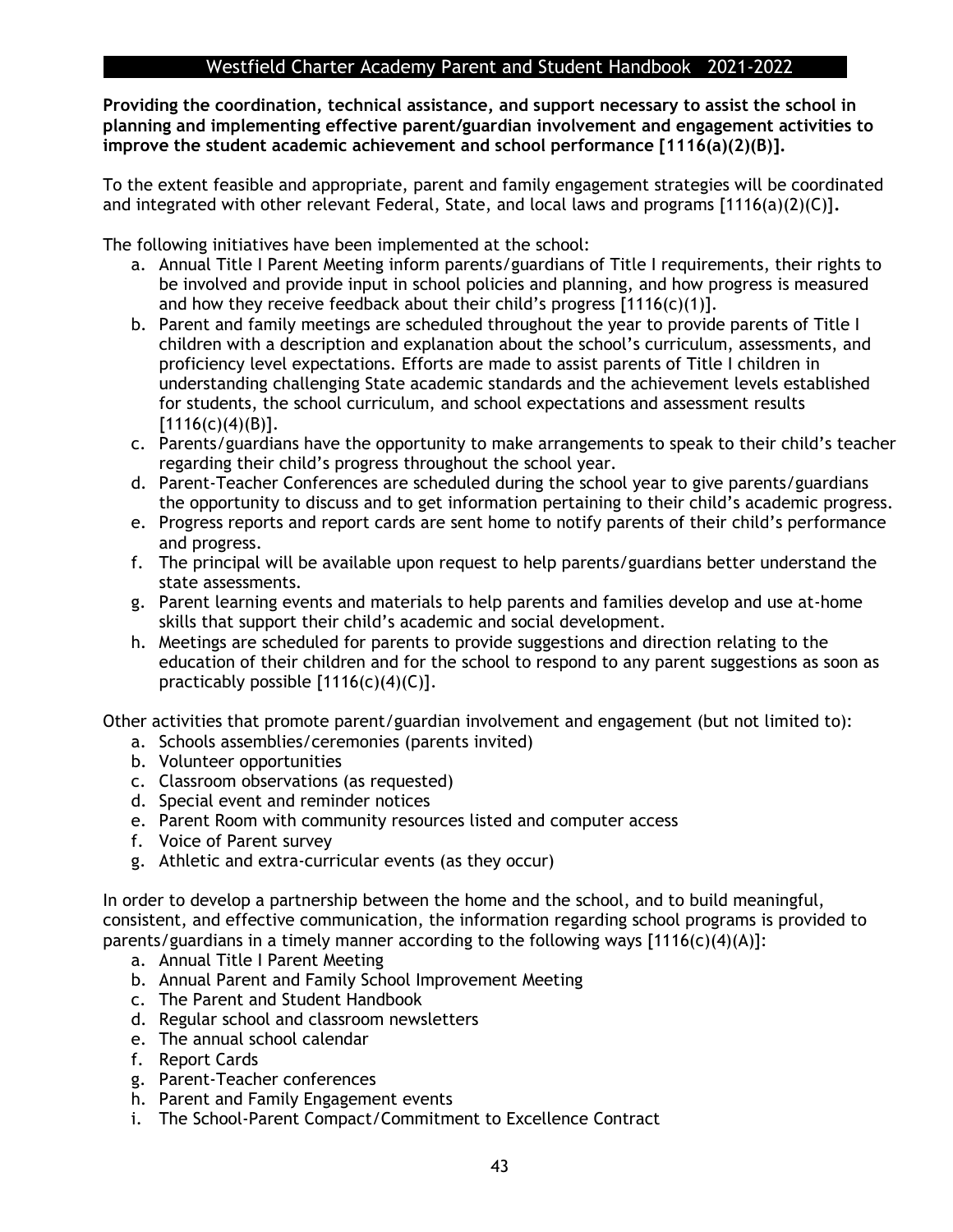- j. Bilingual staff or translators are available for interpretation and translation of important documents for limited English proficient parents/guardians and families of migratory children
- k. School administration will meet with families who have limited English proficiency, families with members who have disabilities, families experiencing homelessness, and migratory families to provide information regarding support available to them [1116(f)]

#### **Involving Parents/Guardians in the development of the Parent and Family Engagement Policy, the Title I Plan, and School Improvement Planning**

Parents/guardians will be involved in the planning, review, and improvement of the school's parent and family engagement policy, and the joint development of the school improvement plan, the Title I Program, and the Parent and Family Engagement Plan [1116(a)(2)(F)], [1116(a)(3)(B)], [1116(c)(3)]. At least annually, the school, parents/guardians, and family members will be invited to evaluate the content and effectiveness of the school improvement plan, Parent and Family Engagement Plan, and the Title I Program [1116(a)(2)(D)]. The school will offer a flexible number of meetings at different times to ensure as many parents/guardians as possible will have the opportunity to participate in the joint development and evaluation of the before-mentioned policies  $[1116(c)(2)].$ 

The school, to the extent practicable, will provide full opportunities for the participation of parents/guardians with limited English proficiency, parents/guardians with disabilities, and parents/guardians of migratory children, including providing information and school reports required in a format, and to the extent practicable, in a language the parents/guardians understand.

#### **Conducting, with the involvement of parents, and evaluation of the content and effectiveness of the parental and family engagement policy in improving the academic quality of the school, including identify barriers to greater participation by parents in activities authorized by Title I.**

Parents/guardians, family, and school staff members will be asked to evaluate the effectiveness of parent and family engagement policy initiatives and the level of responsiveness to parent and family concerns. The findings of such an evaluation will be published and made available for review by parents/guardians and will be used to design strategies for more effective parent/guardian involvement. The evaluation of the content and effectiveness of the parent and family engagement policy will identify  $[1116(a)(2)(D)]$ :

- a. Barriers to participation by parents, including parents who may be economically disadvantaged, disabled, limited English proficient, limited literacy, or any racial or ethnic minority backgrounds;
- b. The needs of parents and family members in assisting with the learning of the children;
- c. Strategies to support successful school and family interactions.

All stakeholders will be given an opportunity to review, plan, and help improve the Title I programs, including parent and family engagement activities and strategies that are implemented with Title funds. Strategies and activities may include, but are not limited to  $[1116(a)(3)(D)]$ :

- a. Providing professional development for school staff on parent and family engagement strategies;
- b. Supporting parent, family, and community outreach programs;
- c. Best practices for increasing parent and family engagement;
- d. Collaborating with community partners or other vendors with expertise in increasing parent and family engagement.

Parents/guardians of participating children are responsible for submitting any comments and feedback on the plan if the Parent and Family Engagement Policy or if schoolwide plan is not satisfactory [1116(b)(4)], [1116(c)(5)]. Comments can be included in the formal survey given during planning and evaluation meetings, through open discussion, or through private means (mail, email, telephone) including anonymously. The feedback provided will be used by the school to design strategies for more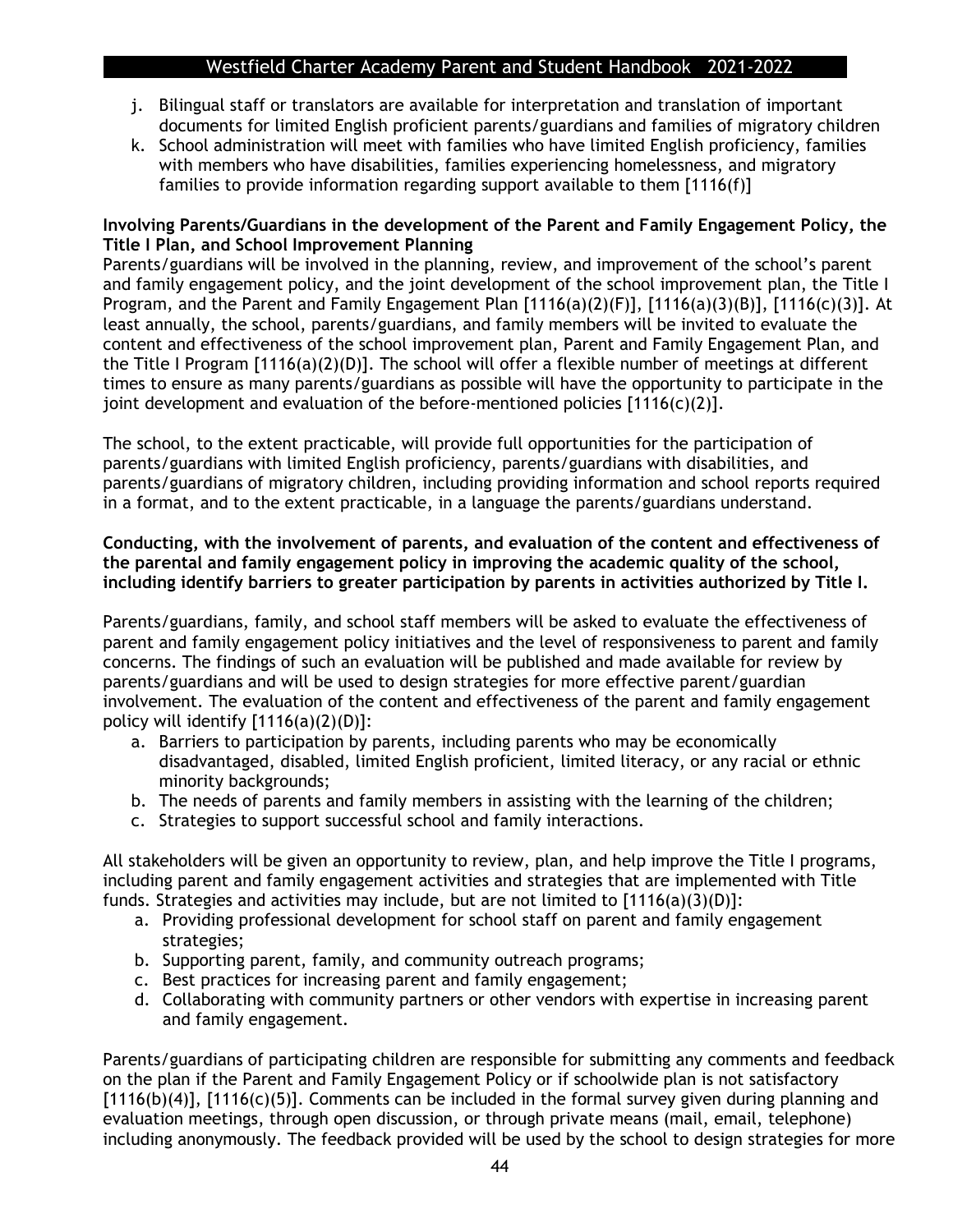effective parent and family engagement and to revise, if necessary, this Parent and Family Engagement Policy  $[1116(a)(2)(E)].$ 

#### **Jointly developing, with involvement of parents and the school, the school-parent compact and outlining shared responsibilities and means for improving student academic achievement.**

The school-parent compact will address the importance of communication on an ongoing basis by the following means:

- a. Describing the school's responsibility to provide high-quality curriculum and instruction in a supportive learning environment that enables students to succeed academically by meeting state standards [1116(d)(1)];
- b. Describing the parents' responsibility to support their children's learning by participating in decisions relating to their children's education [1116(d)(1)];
- c. Sharing, at least annually, the compact during parent-teacher conferences as it relates to student achievement [1116(d)(2)(A)];
- d. Providing parents frequent reports to parents on their children's progress [1116(d)(2)(B)];
- e. Providing parents reasonable access to communicate with school staff on an individual or community wide basis  $[1116(d)(2)(C)]$ ;
- f. Providing parents opportunities to volunteer and participate in their child's class, including observation of classroom activities [1116(d)(2)(C)];
- g. Ensuring two way and meaningful communication, to the extent practicable, in a language family members can understand [1116(d)(2)(D)].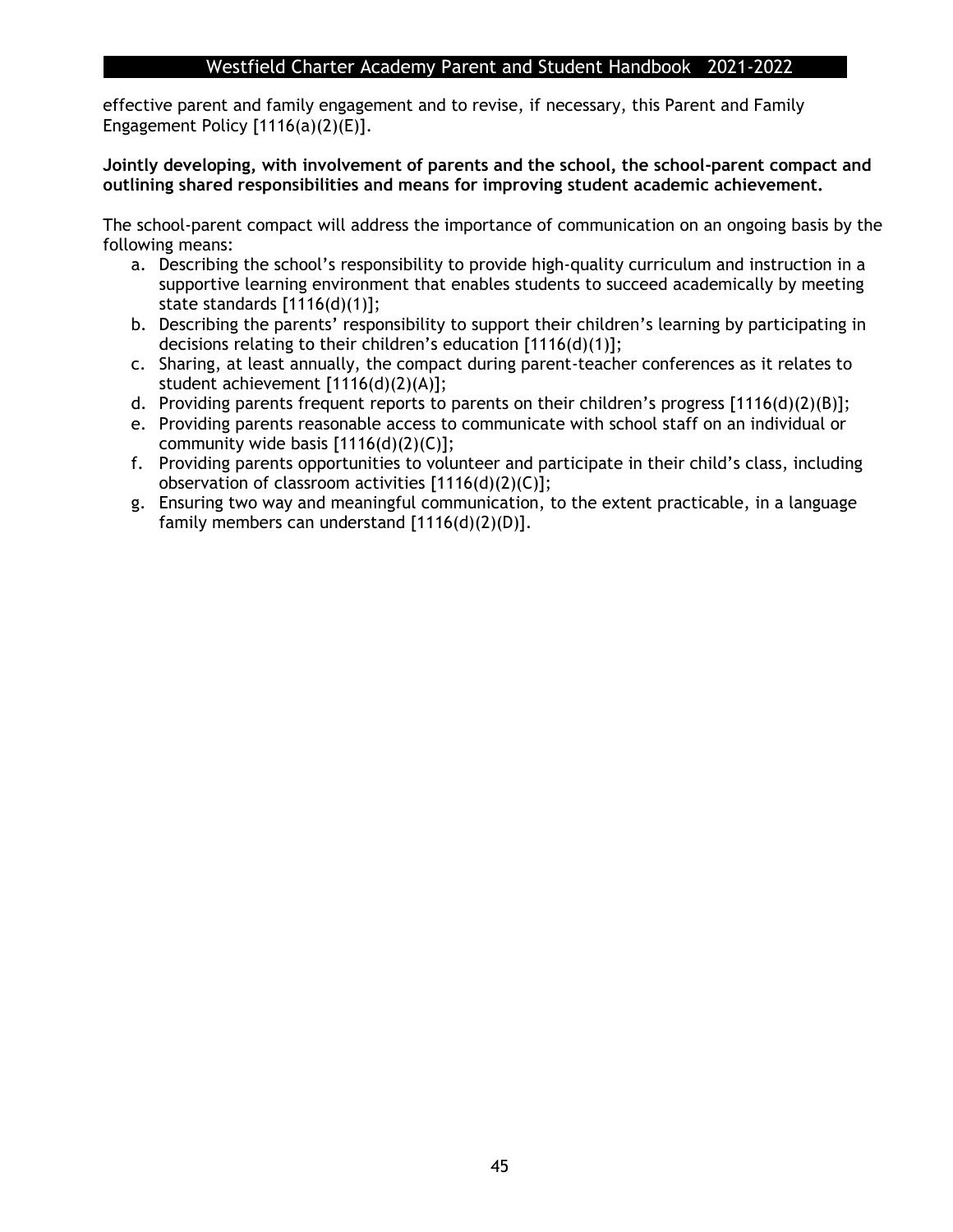## **Parental Partnership: Visitor and Volunteer Guidelines**

Visitors and volunteers are expected to review and honor the following guidelines while visiting or volunteering for the school. Violation of these guidelines endangers the safety of students and their right to an education. Those not abiding by these guidelines may be barred from the building and/or prevented from participating in future volunteer opportunities. Please contact the school's office for information on becoming a volunteer.

#### **General**

- 1. Potential volunteers must complete the appropriate level of background check before a volunteer assignment begins. Parents and guardians may complete the online Volunteer Authorization and Release form on the parents' form site to begin the background check process. Individuals who do not have access to the parents' form site must obtain a Volunteer Authorization and Release form in the school office.
- 2. All visitors and volunteers must be processed through the electronic visitor management system, using their driver's license and must wear a form of identification provided by the school. They may also be required to submit to a criminal background check.
- 3. All visitors and volunteers must sign both in and out in the school office. They may not walk directly to any classroom unless given permission by the office staff.
- 4. All visitors and volunteers must reinforce and demonstrate the school's Moral Focus Philosophy.
- 5. The distribution of literature, without prior approval from a dean or the principal, is prohibited.
- 6. Visitors and volunteers must abide by staff instructions, asking for clarification if necessary.
- 7. Corporal punishment is prohibited.
- 8. The school is a public school with a Board policy of neutrality regarding religion. Visitors and volunteers may neither show preference for any one religion over any other religion nor share their personal religious views with students.
- 9. Appropriate dress is required.
- 10. The use of any of the following is strictly prohibited: tobacco, marijuana, e-cigarettes/vaporizers and paraphernalia, and alcohol.

#### **Classrooms**

- 1. The teacher is ultimately responsible for the students and activities in his/her classroom.
- 2. Volunteers should enter classrooms quietly and wait for a break in the activity before communicating with the teacher and students.
- 3. Student infractions must be addressed by the classroom teacher.
- 4. Classroom issues regarding students are confidential. Visitors and volunteers may not talk with others about the learning or disciplinary needs of any child other than their own.
- 5. Classroom visitors are allowed for a limited time and must have the principal's permission.

### **Field Trips**

- 1. Volunteer drivers must provide a valid driver's license, proof of insurance, and a sufficient number of seat belts to transport their assigned students. Volunteer drivers, overnight chaperones, and anyone in attendance of a field trip may be required to submit to a criminal background check.
- 2. Volunteers must follow all instructions provided by the teacher or school.
- 3. Smoking is prohibited in the presence of students.
- 4. Volunteer drivers must drive directly to the event and return directly to school (or pre-approved location) immediately after the event. "Side trips" are prohibited.
- 5. Volunteer drivers should leave radios off and avoid playing music.
- 6. Volunteers must behave appropriately when participating on field trips.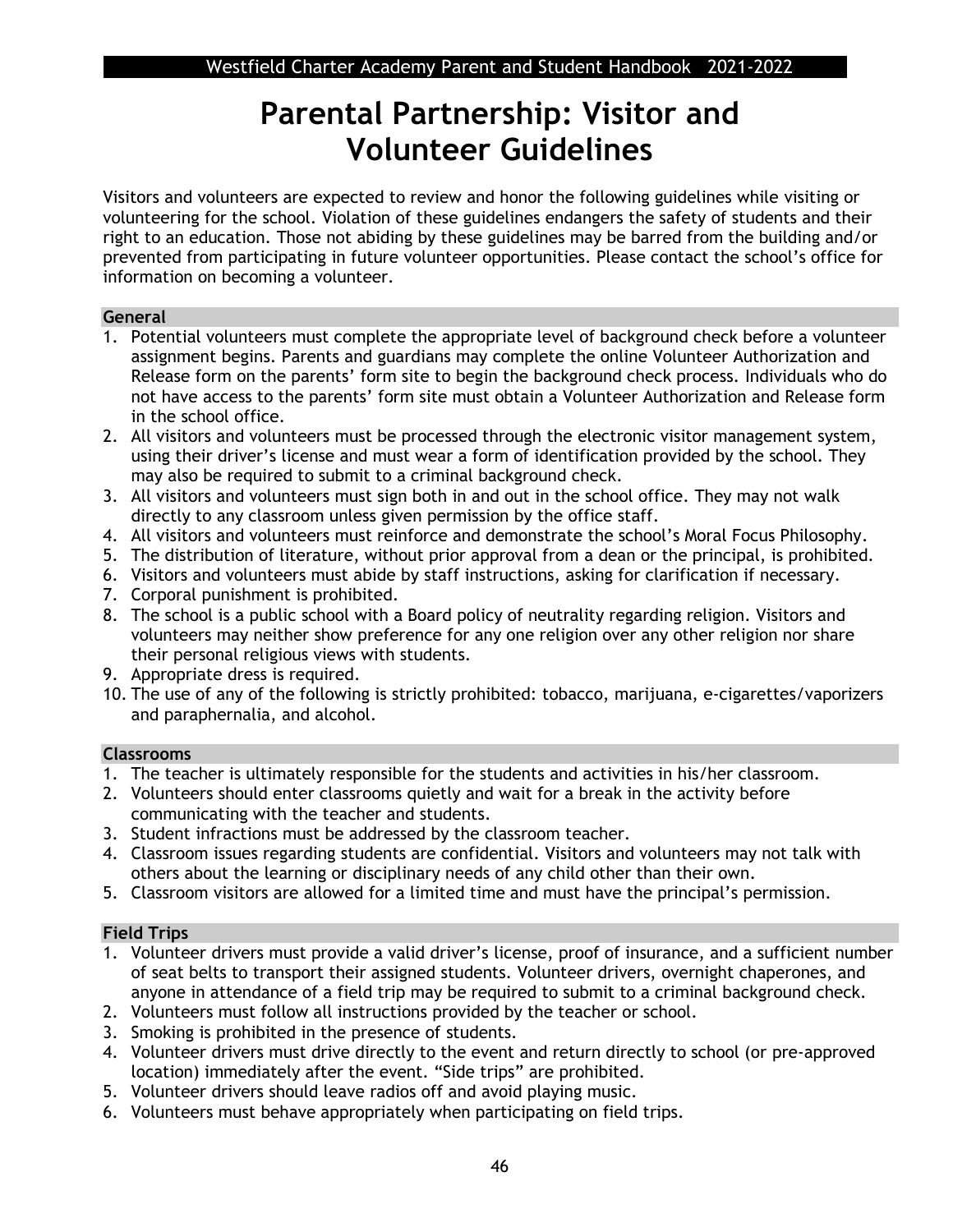Field trips are a privilege, not a right, and participation is determined at the teachers' and administrators' discretion.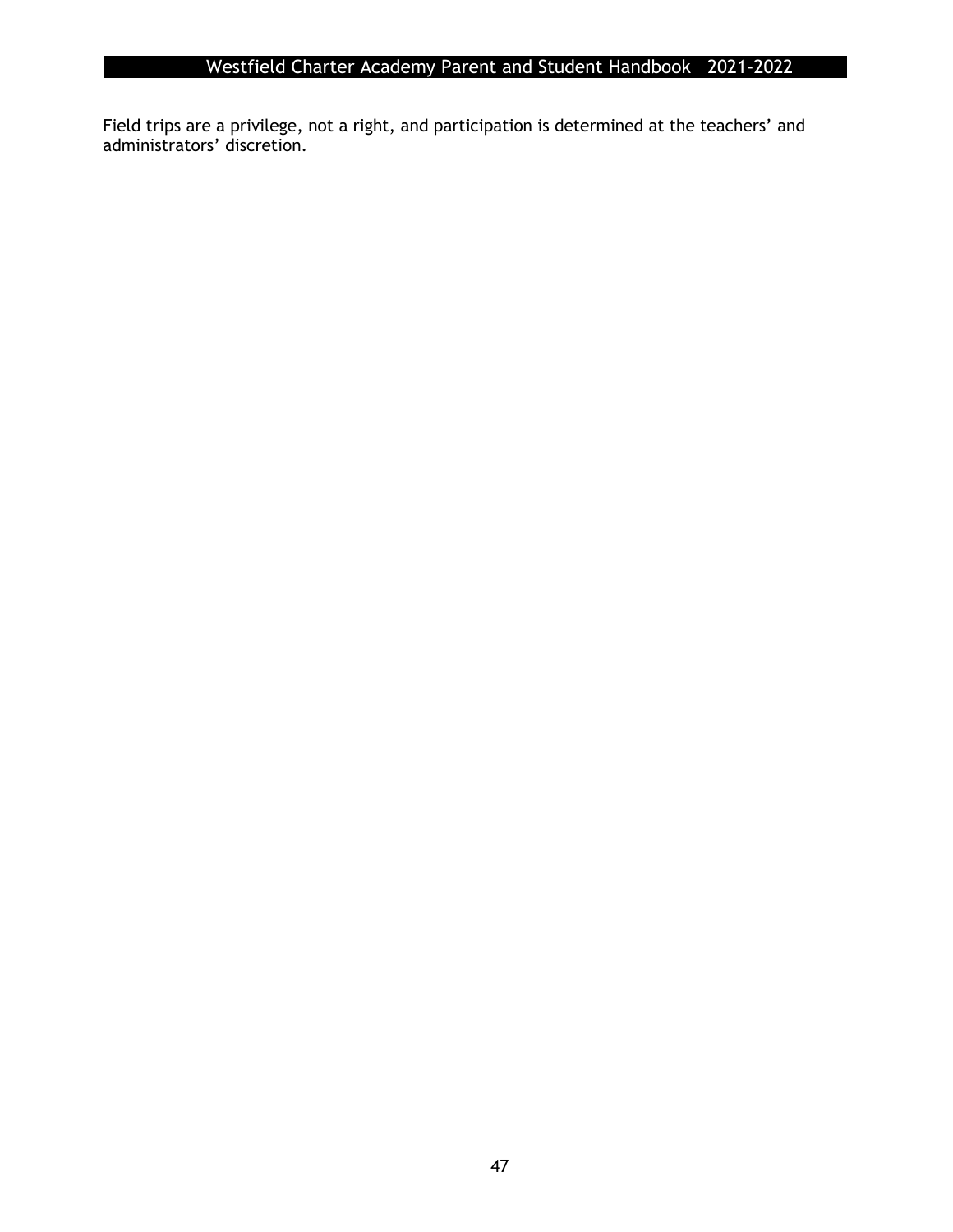## **General School Procedures**

#### **Transportation**

Because the school does not own a fleet of buses, parents are expected to provide the means for their children to get to and from school.

#### **Drivers**

Traffic congestion can occur on a daily basis during the arrival and dismissal process. Parents are asked to be patient and to plan on some delays, particularly during inclement weather. Please contact the front office should you have questions about the arrival and dismissal process.

#### **Bicycles**

Riding bicycles to and from school is strongly discouraged due to safety reasons. If it is necessary for a student to ride a bicycle to school, he/she must park and lock the bicycle in the school's bike rack before school begins and leave it untouched until school is dismissed. The school does not assume responsibility for damage or theft of bicycles. The student should register his/her bike with the police department and must wear a bicycle helmet.

#### **Walkers**

Parents or guardians who wish their students to walk home from school must complete the Student Walk Home Release form. Students who walk to and from school should go directly home following dismissal. Failing to do so may cause undue worry for parents and staff members.

#### **Meals**

The school schedule allows for a 20-minute lunch period and a 15-minute outdoor recess period for grades K-6. A nutritious lunch, including milk, may be purchased at school, or students may bring a sack lunch from home. Parents are asked not to bring fast-food lunches to the general lunch area. We encourage parents to utilize the Parent Room on those occasions.

Parents should complete a Free/Reduced Application available from the school office. Students not qualifying for subsidized meals must prepay. Lack of prepayment will result in discontinued meal service. Parents are encouraged to pay for meals using the free online secure service at www.mypaymentsplus.com. The account can be set up using the student's ID number, and payments can be made with either a credit card or check. At www.mypaymentsplus.com, parents can make payments, view their balance, and monitor purchased meals. Any remaining balance upon a student withdrawing from school will be refunded upon request.

#### **Snacks**

A snack period may be offered at the discretion of the teacher. Students must bring their own snacks from home as they are not provided by the school. During the snack time, students must be in their seats. They may talk quietly with those sitting near them. Snacks should be nutritional (e.g., fruit, vegetables, cheese and crackers). Candy, pop/soda, and sweets are not acceptable.

### **Recess**

As in the classroom, the supervising adult is the authority during recess. When playing games, students are encouraged to include anyone interested in participating. Games that are abusive or demeaning are not permitted. All students are to remain in the designated recess area.

### **Field Trips**

When students travel away from school, they are subject to the same rules, regulations, and appropriate politeness observed at the school. As in the classroom, the teacher will judge behavior as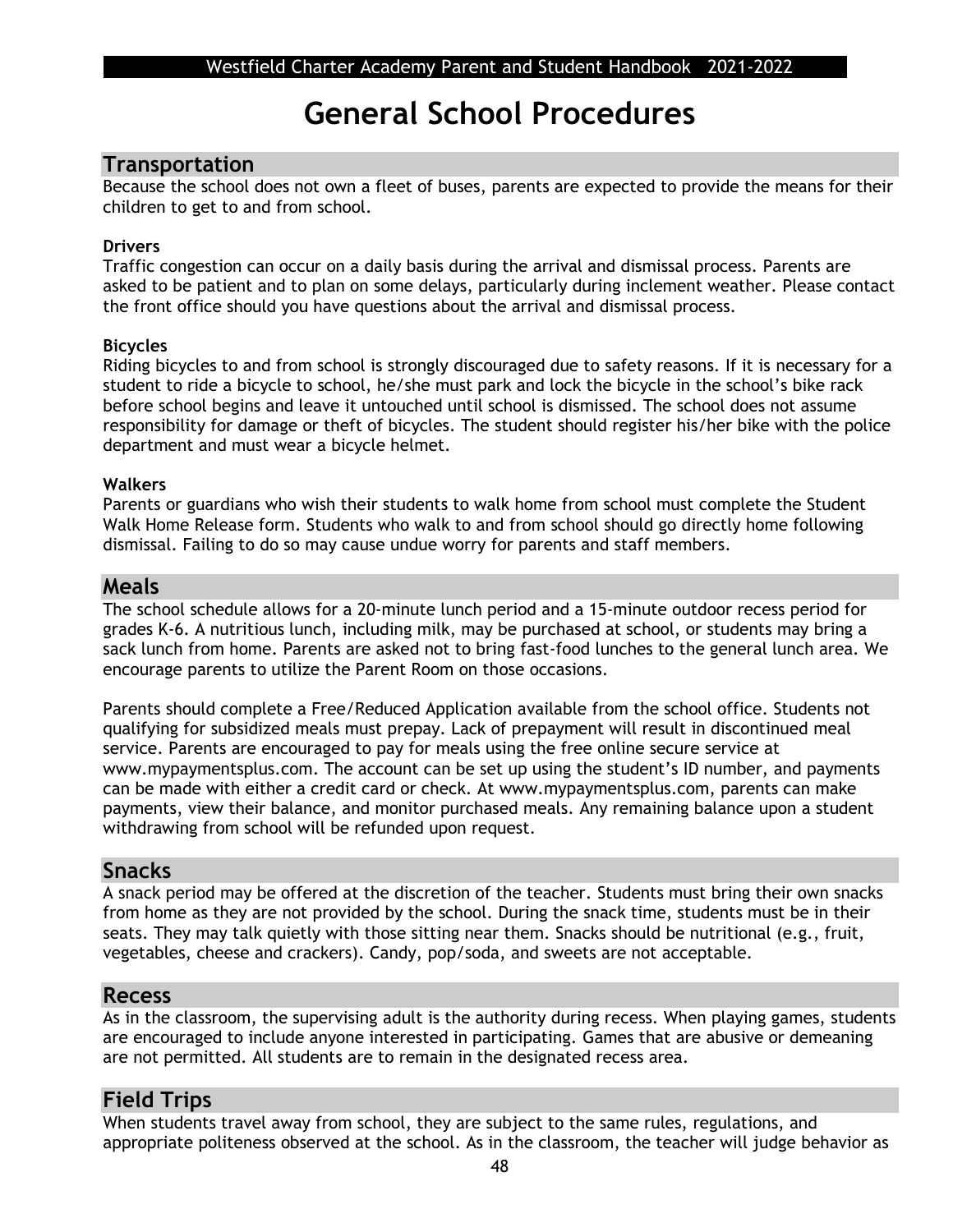acceptable or unacceptable. Misbehavior or disregard of school policies can result in denial of field trip privileges. Signed permission slips must be on file with the teacher for each student on each field trip.

#### **Lost and Found**

The lost and found is located in the Parent Room, across the hall from the office. Unclaimed items are donated to charity at the end of each month.

#### **Personal Items**

The school will not accept responsibility for the personal items of students. We expect students to leave belongings that are not necessary for their education at home. Any personal items that staff members judge to be unsafe, inappropriate for school, or interfering with students' educational focus will be confiscated and held in the office or remain in the possession of a staff member until the parents retrieve them. The school shall not be responsible for any items lost or damaged while in its possession.

Students shall not use cell phones, PDAs, iPods, MP3 players, video equipment, cameras, gaming devices, laser pointers, recording devices and electronic devices during the instructional day at school or school-related events. Subject to the Search and Seizure Practices and Procedures, the possession of such electronic devices during those restricted times constitutes the consent to search for and confiscate the device(s) by school personnel. Confiscated devices may be returned at the end of the school day to the student's parent or guardian.

Coaches and personnel in charge of extracurricular activities may make exceptions to this rule upon obtaining the principal's permission.

Any exceptions to this general rule sought by parents for specific health or safety concerns should be brought to the attention of the principal. The principal's determination is final.

Once students enter their classrooms, they must wear their personal ID badges at all times. Badges remain at school at the end of the day. Replacement badges for lost or destroyed badges cost \$1.00; replacement clips cost \$0.25.

#### **Emergency School Procedures**

**Every school day is a learning day.** When schools are in a position where they have to cancel inperson services due to a calamity/severe weather, teachers will switch their instructional approach to virtual learning for that day. The virtual day due to a calamity will have the same general structure as the virtual day model. In the case of severe weather (e.g., major snowstorm, ice storm, dangerous wind chills, heavy fog), the principal will notify local radio and TV stations regarding the decision to switch to virtual learning or delay its opening. A phone message will also be sent out to each family through our SchoolMessenger calling system.

#### **Severe Thunderstorm Watch or Warning**

If school is already in session when the watch or warning is issued, the school stays open. The staff takes safety precautions.

#### **Tornado Watch**

Students remain in school, and the staff takes safety precautions. Students are released to parents or other designated adults upon request.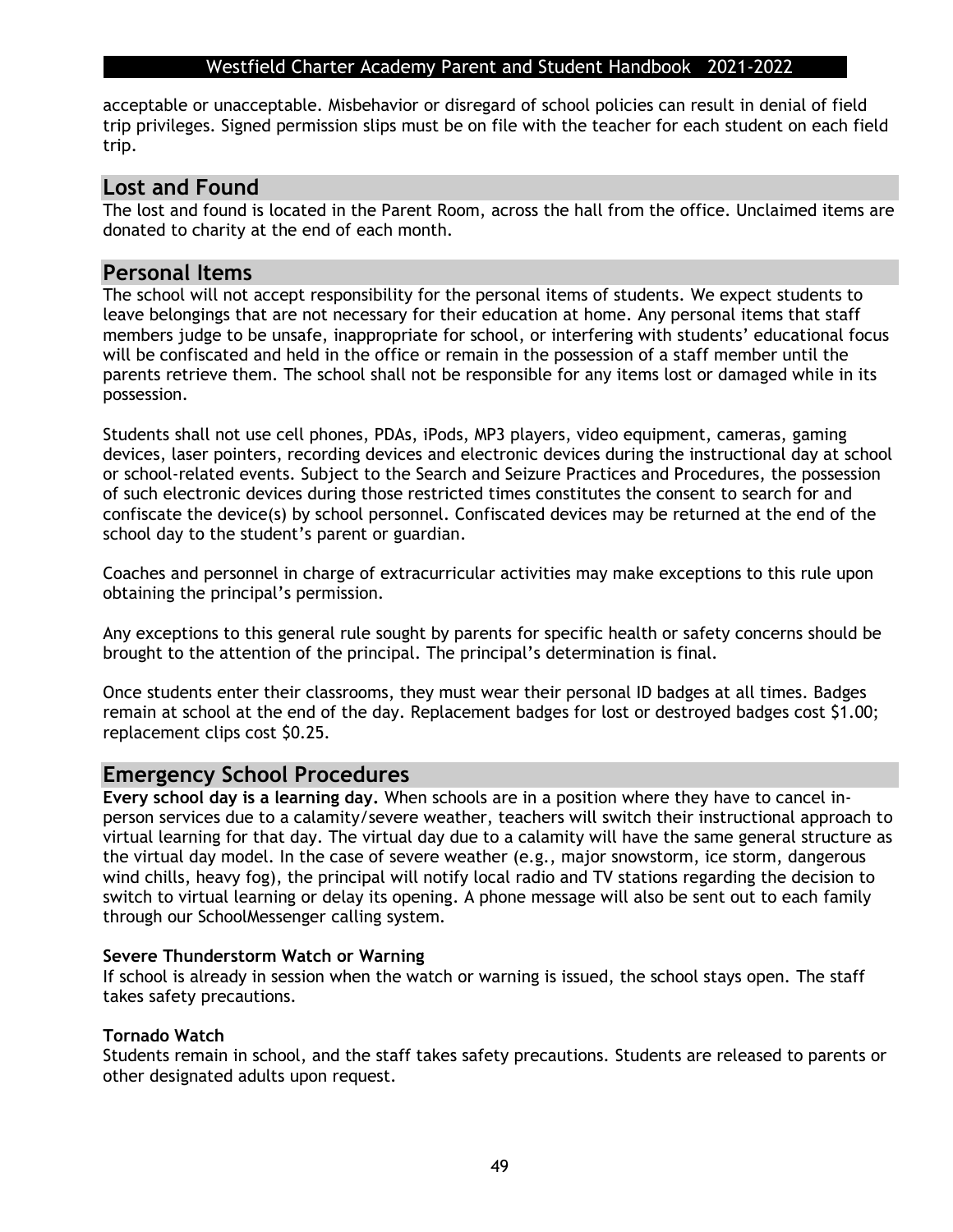#### **Tornado Warning**

All students and staff members remain in the building and take shelter in designated areas. Students may be detained beyond the usual dismissal time. Students are released to parents or other designated adults upon request.

#### **Emergency Drills**

Emergency drills are held throughout the year. In some instances, parents may be informed following a drill.

#### **Tobacco Use and Non-Smoking Policy**

The school is a non-smoking facility. Any form of smoking, including but not limited to ecigarettes/vaporizers and paraphernalia, and tobacco use are prohibited anywhere on school property, in all indoor facilities, and in the presence of students.

#### **Payments Made to School**

Checks written to the school that are returned for insufficient funds are processed through a service called Payliance. If a check is returned, Payliance contacts the person who wrote the check to collect the check's face value plus a collection fee. If he/she cannot be contacted or fails to respond properly, the check may be resubmitted to the bank with applicable collection fees.

#### **Medical Information**

To maintain a healthy learning environment, students are offered certain health services and need to provide evidence of required immunizations. All students entering Kindergarten are required to present proof of a hearing and vision screening by the health department or doctor prior to entering school.

#### **Health Screenings**

Our students receive special health services through the Health Department, including vision screening for those in grades 1, 3, 5, and 7 and hearing screening for those in grades K, 2, and 4.

#### **Immunization Requirements**

Michigan schools are required to report their immunization status to their jurisdictional local health department.

For a student to attend school, the Michigan Public Health Code requires parent(s)/legal guardian(s) have one of the following on file with the school:

- 1. A valid, current immunization record. *[Note: Provisional Status Vaccines- In the event the student has received at least one dose of a required vaccine and the next dose is not yet due, the school is required to follow up to ensure the student has received required follow-up doses of the vaccine and are up to date for all other required vaccines.]*
- 2. A medical doctor's (M.D./D.O.) signed State of Michigan Medical Contraindication Form, which states the medical contraindication(s), the vaccines involved, and the time during which the child is not able to get the vaccines.
- 3. A current, certified State of Michigan Nonmedical Immunization Waiver Form required under Michigan Administrative Rules.

*[Note: When parent/legal guardian holds a religious or other objection that prevents a student from receiving vaccines, a Nonmedical Immunization Waiver Form is required to be completed, signed, and certified at the local health department. The local health department will provide education from a health professional on the benefits of vaccination and the risks of disease. Health professionals will address questions and concerns prior to signing the State of Michigan Nonmedical Immunization Waiver Form.]*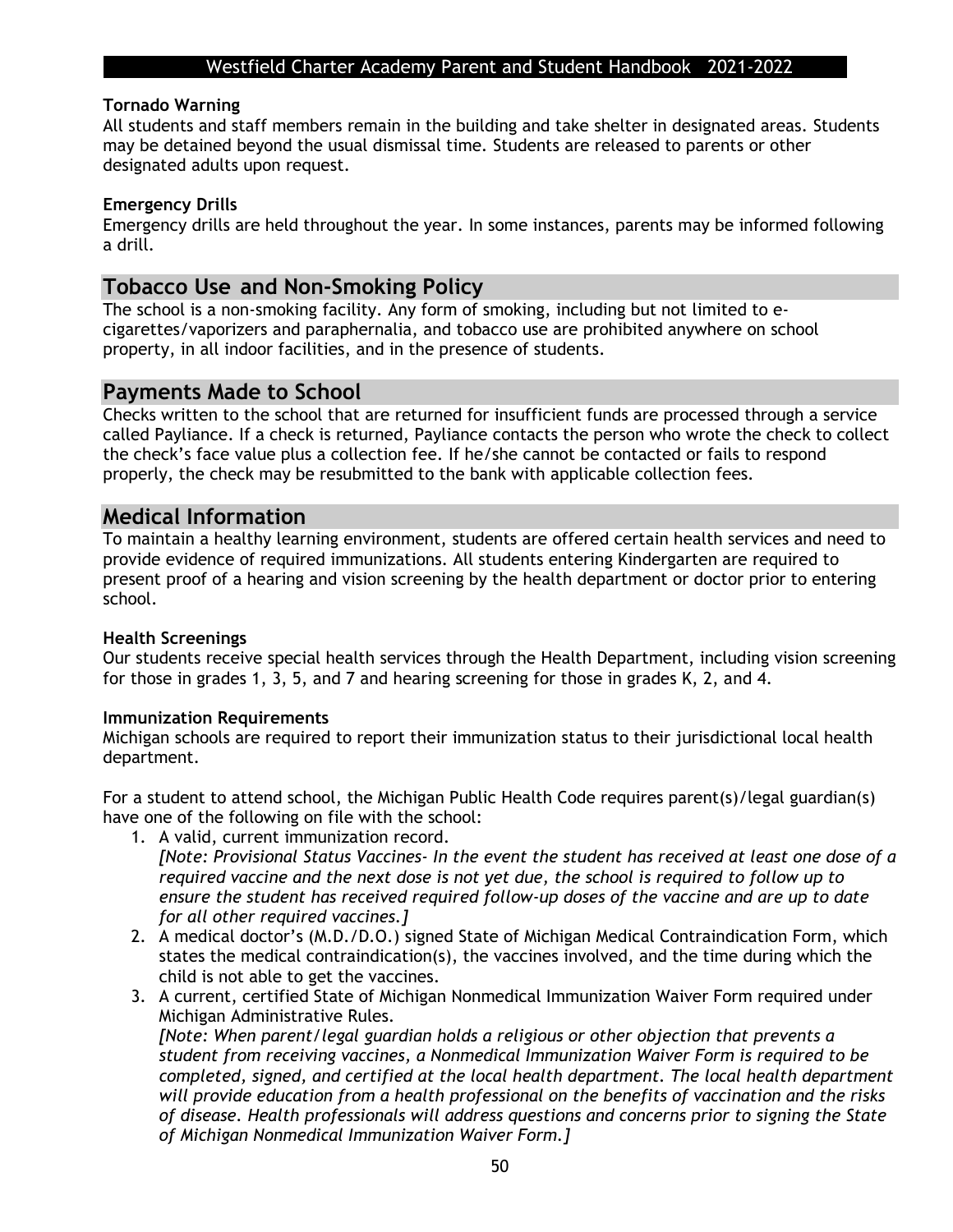**Any student who fails to submit the required immunization information shall not be admitted into the school.**

#### **If the student has not received the required vaccines, documented immunity is required.**

Please refer to the Michigan Department of Health & Human Services (MDHHS) website (see link) for the most current information regarding minimum required immunizations and additional important details regarding the vaccines: [https://www.michigan.gov/mdhhs/0,5885,7-339-](https://www.michigan.gov/mdhhs/0,5885,7-339-73971_4911_4914_68361-344843--,00.html) [73971\\_4911\\_4914\\_68361-344843--,00.html](https://www.michigan.gov/mdhhs/0,5885,7-339-73971_4911_4914_68361-344843--,00.html)

The Revised School Code, Section 380.1177(a)

The Revised School Code, Act 451 of 1976, requires the MDE, in cooperation with the Michigan Department of Health and Human Services (MDHHS), to develop information for Michigan schools to address notification of families with children enrolled in grades 6, 9, and 12, about the risk and prevention of Meningococcal Meningitis and Human Papillomavirus Diseases.

#### **Information on teen vaccines:**

• A teen vaccine information guide can be found at: [www.aimtoolkit.org/indiv](http://www.aimtoolkit.org/indiv-families/adolescents.php)[families/adolescents.php](http://www.aimtoolkit.org/indiv-families/adolescents.php)

#### **Medication Administration**

Only necessary medications that must be given during regular school hours will be administered.

All medications, whether prescribed or over-the-counter medications, require written permission from the custodial parent. They must complete the Medication Administration Permission form (one form per medication). The form must be renewed each school year or upon any change in medication or dosage.

A physician signature is required under the following conditions:

- Any possession or use of an inhaler or epinephrine injector.
- Any self-possession or self-administration of any medication.

Parents must include any prescribed treatment or care plan. An emergency care plan from the physician is required for asthma and epinephrine medications.

Prescribed medication must be delivered to the school in the original container prepared and labeled by a pharmacy. The label must include the dosage and frequency of administration. Over-the-counter medication must be in the original package with the student's name affixed to the package.

The medication supplied to the school must be in the exact dosage prescribed. The individual administering medications is not responsible for dividing or splitting pills. All medication must be picked up by the parent at the end of the school year or upon a student's withdrawal. Any medication not picked up will be discarded.

If a parent is accompanying his/her student on a field trip, the parent will be required to administer the student's medication.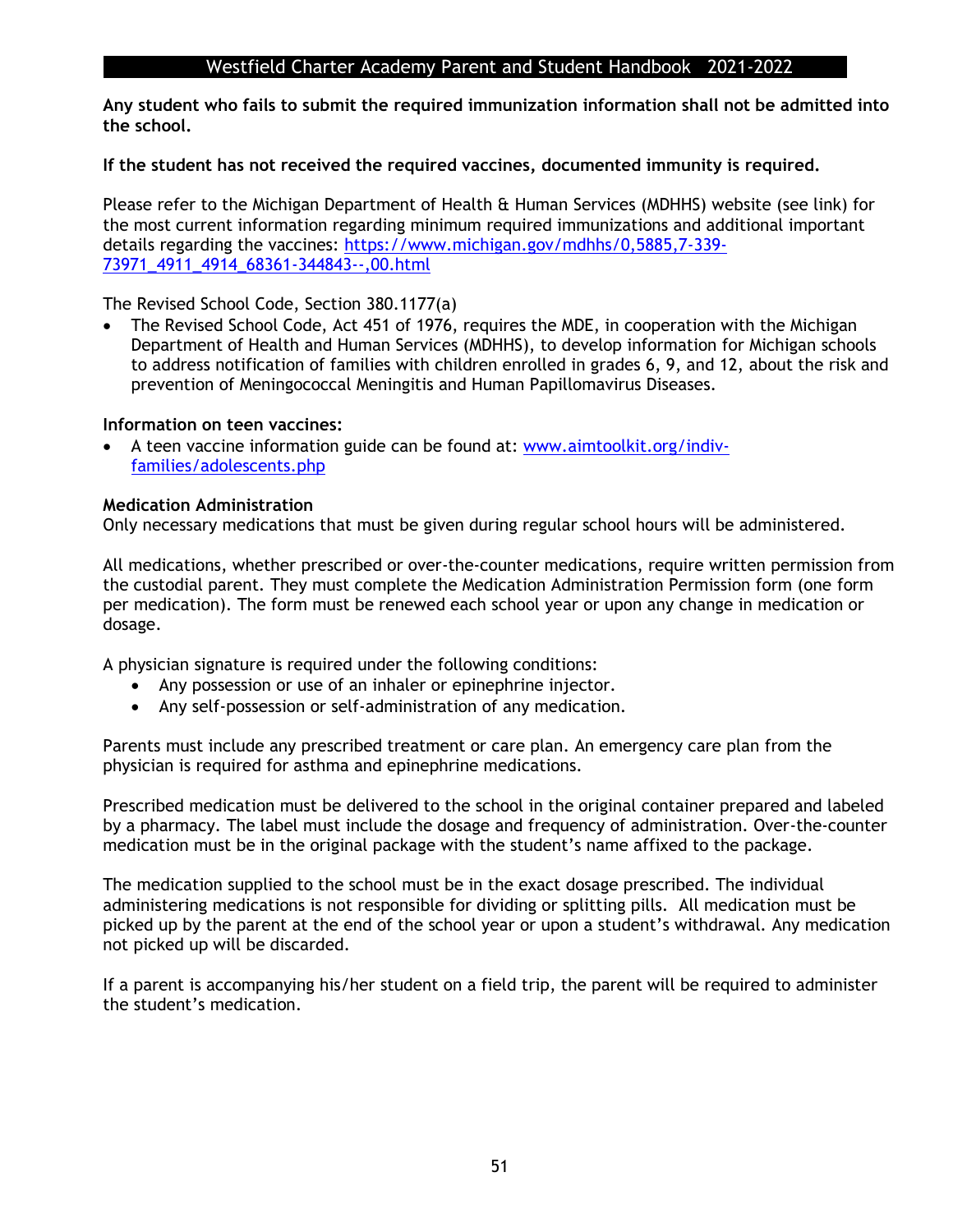## **Notifications**

## **Rights Under FERPA**

The Family Educational Rights and Privacy Act (FERPA) affords parents certain rights with respect to their child's education records. These rights are:

- The right to inspect and review the student's education records within 45 days of the day the school receives a request for access. Parents should submit a written request to the school principal clearly identifying the record(s) they wish to inspect. A school official will make arrangements for access and notify the parents of the time and place the records may be inspected.
- The right to seek an amendment of the student's education records that the parent believes are inaccurate, misleading or in violation of the student's rights of privacy. Parents should submit a written request to the school principal, clearly identifying the part of the record they want amended and specifying its inaccuracy. If the school decides not to amend the record as requested, it will notify the parents of the decision and advise them of their right to a hearing to challenge the content of the student's education records. Hearing procedures will be provided to the parents when a hearing is requested.
- The right to consent to disclosures of personally identifiable information contained in the student's education records, except to the extent that FERPA authorizes disclosure without consent. The school does not need written consent to disclose a student's education records if the disclosure meets one or more of the following conditions and the disclosure is to or for: (see 20 U.S.C. §1232g; 34 CFR Part 99.31):
	- 1. School administrators, teachers, support staff, NHA personnel and other school officials which have a legitimate educational interest
	- 2. Persons or organizations with whom the school or NHA has outsourced services or functions and which have a legitimate educational interest (e.g., attorneys, auditors, medical consultants, special and supplemental education providers, therapists)
	- 3. Officials of another school where the student seeks or intends to enroll or where the student is already enrolled so long as the disclosure is for purposes related to the student's enrollment, and as long as a proper records release request is received by the sending school
	- 4. Certain federal and state officials and educational authorities (for audit, evaluation, reporting, or compliance purposes) or state and local authorities concerning the juvenile justice system in accordance with state statute
	- 5. Appropriate parties in connection with financial aid to a student
	- 6. Organizations conducting studies for, or on behalf of, the school or NHA to develop, validate, or administer predictive tests, administer student aid programs, or improve instruction
	- 7. Accrediting organizations to carry out accrediting functions
	- 8. Compliance with a judicial order or lawfully issued subpoena after the school makes a reasonable effort to notify the parent of the order or subpoena
	- 9. Appropriate parties in a health or safety emergency
- The right to file a complaint with the U.S. Department of Education concerning alleged failures by the school to comply with the requirements of FERPA:

Family Policy Compliance Office U.S. Department of Education 400 Maryland Avenue SW Washington, D.C. 20202-5920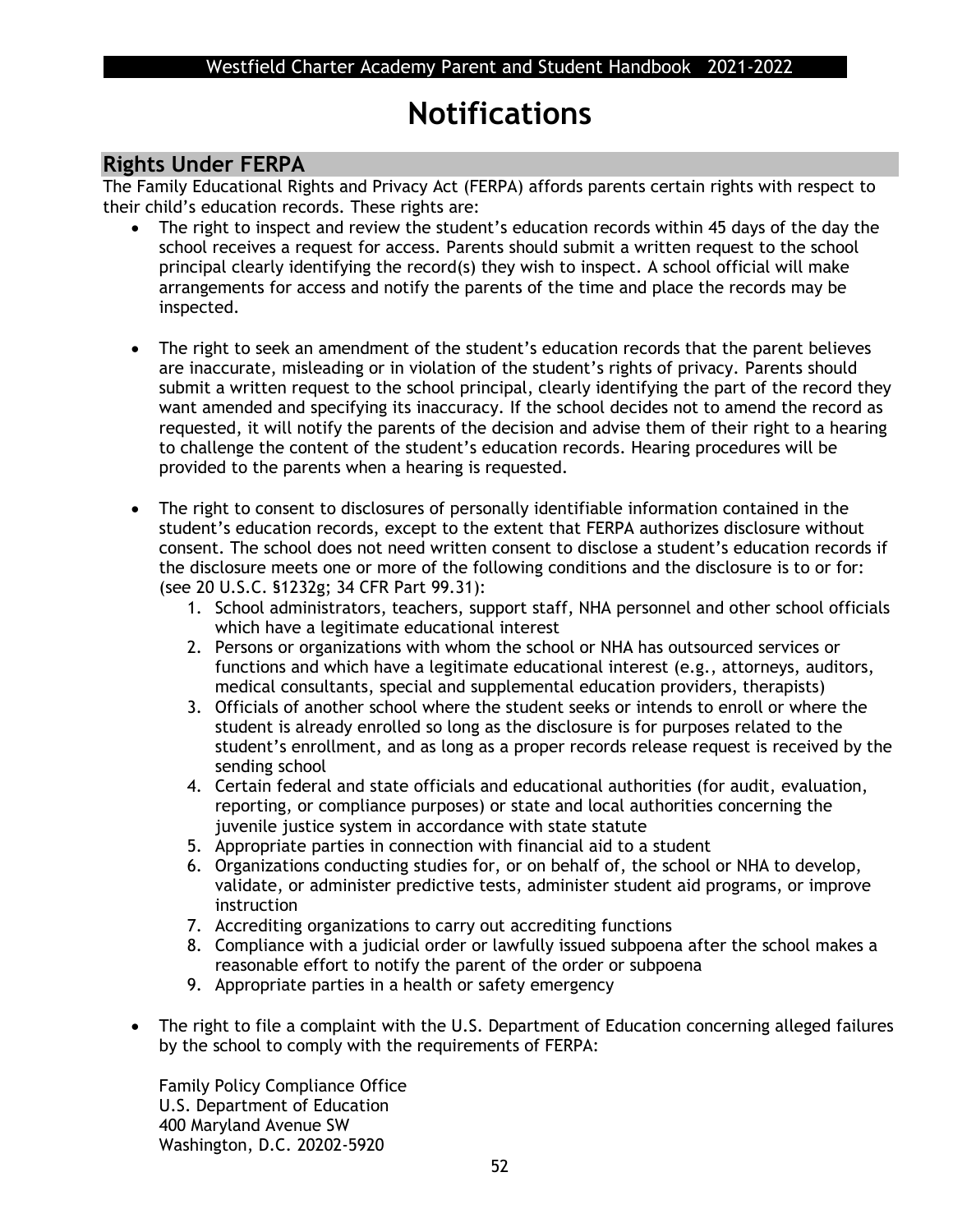### **Right to Know under Federal Law**

The Every Student Succeeds Act (ESSA) affords parents certain rights concerning the parents' right to know the professional qualifications of the student's classroom teacher. The school will provide the parents this information in a timely manner upon request. Specifically, parents have the right to ask for the following information about each of their child's classroom teacher:

- Whether the student's teacher
	- o has met the State qualification and licensing criteria for the grade levels and subjects in which the teacher provides instruction
	- $\circ$  is teaching under emergency or other provisional status through which State qualification or licensing criteria have been waived; and
	- o is teaching in the field of discipline of the certification of the teacher
- Whether the student is provided services by paraprofessionals and, if so, their qualifications.

The school will provide timely notice to parents of a student who has been assigned, or has been taught for four (4) or more consecutive weeks by, a teacher who does not meet applicable State certification or licensure requirements at the grade level and subject area in which the teachers has been assigned.

## **Rights Under the Protection of Pupil Rights Amendment**

The Protection of Pupil Rights Amendment (PPRA) affords parents certain rights concerning student privacy, parental access to information, and administration of physical examinations to minors. These include the right to:

- Consent before students are required to submit to a survey, which is funded in part or in whole by a program of the U.S. Department of Education, that concerns one or more of the following protected areas ("protected information survey"):
	- 1. Political affiliations or beliefs of the student or student's parent
	- 2. Mental or psychological problems of the student or the student's family
	- 3. Sexual behavior or attitudes
	- 4. Anti-social, demeaning, illegal, or self-incriminating behavior
	- 5. Critical appraisals of others with whom respondents have close familial relationships
	- 6. Legally-recognized privileged relationships, such as with lawyers, doctors, or ministers
	- 7. Religious affiliations, beliefs, or practices of the student or parent
	- 8. Income, other than as required by law, to determine program eligibility
- Receive notice and an opportunity to opt a student out of the following:
	- 1. Any other protected information survey, regardless of funding
	- 2. Any non-emergency, invasive physical exam or screening required as a condition of attendance, administered by the school or its agent, and not necessary to protect the immediate health and safety of the student (except for hearing, vision, scoliosis, or any other physical exam or screening permitted or required under state law)
	- 3. Any activity involving the collection, disclosure, or use of personal information or the marketing, selling, or distributing of such information to others
- Inspect the following, upon request and before administration or use:
	- 1. Surveys created by a third party before their distribution by a school to its students
	- 2. Instruments used to collect personal information from students for marketing, sales, or other distribution purposes
	- 3. Instructional material used as part of the educational curriculum

The school protects student privacy in the administration of protected surveys and the collection, disclosure, or use of personal information for marketing, sales, or other distribution purposes. The school will also both directly notify parents through U.S. Mail, e-mail, parent meetings, or the Parent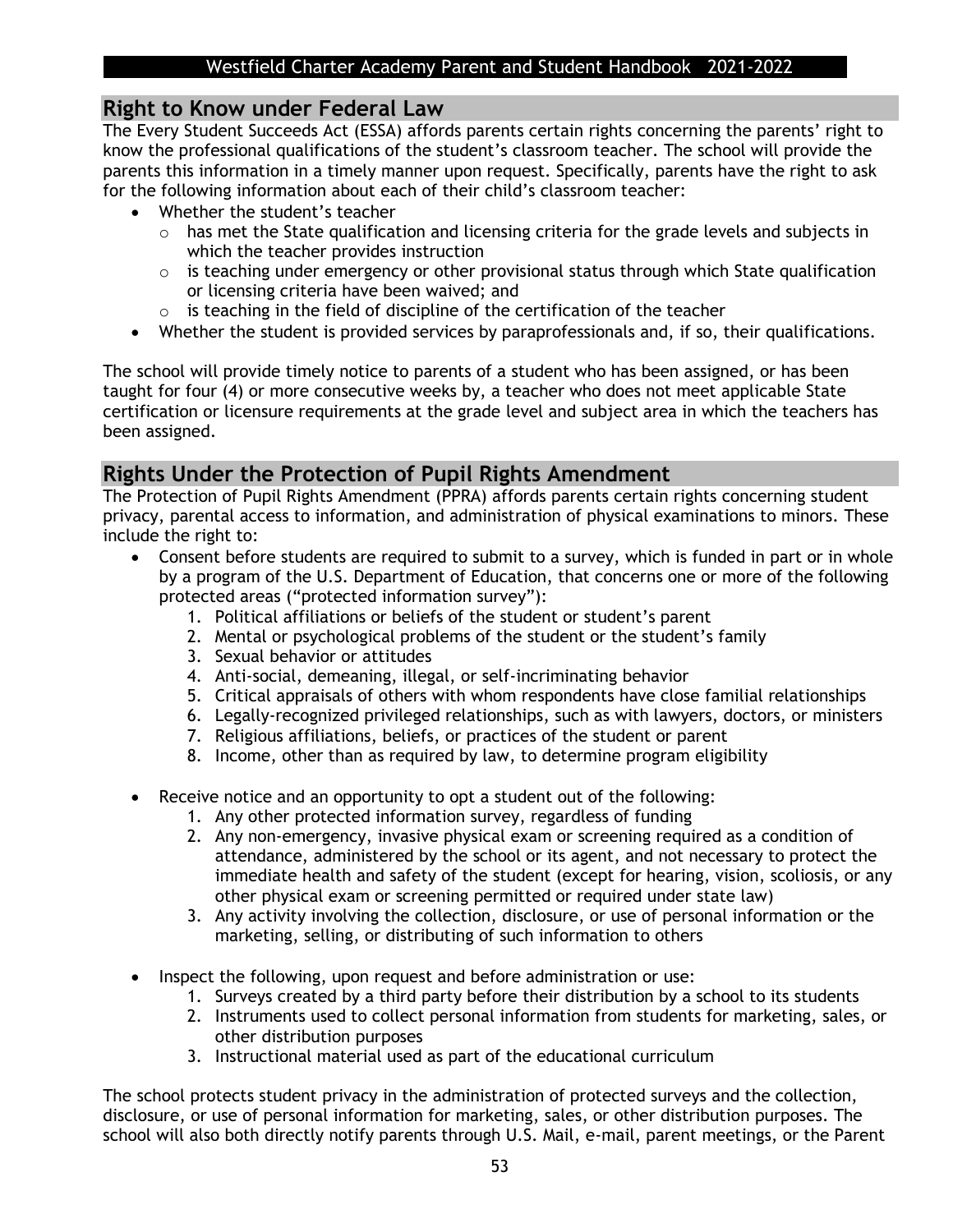and Student Handbook of the specific or approximate dates (if such events are planned and/or scheduled) of the above activities and provide an opportunity to opt a student out of participating in them. *Parents who believe their rights have been violated may file a complaint with*:

Family Policy Compliance Office U.S. Department of Education 400 Maryland Avenue SW Washington, D.C. 20202-5920

#### **Boy Scouts of America**

The school does not discriminate against any group officially affiliated with either the Boy Scouts of America or any other youth group listed in Title 36 of the United States Code (as a patriotic society) that wishes to conduct a meeting within an open forum. The school does not deny such access or opportunity or discriminate for reasons based on the membership or leadership criteria or the oath of allegiance to God and country of the Boy Scouts of America or the youth groups listed in Title 36 of the United States Code (as a patriotic society).

### **Title IX**

If students, their parents/guardians, or anyone else on their behalf believe they have been subjected to discriminatory harassment, including but not limited to harassment related to the students' sex, sexual orientation, gender, gender identity and expression, or pregnancy by school board members, staff, students, vendors, contractors, or other persons doing business with the School, it should be immediately reported the school principal (Academy or designee) of the school and should provide specific details regarding the event, the date of the event, and the parties involved. The complaint will be considered confidential and will be expeditiously investigated by the Academy or designee with the assistance of NHA legal counsel as necessary and appropriate.

The School intends to comply with Title IX of the Education Amendments Act of 1972, which states, in part: "No persons in the United States shall on the basis of sex be excluded from participation in, be denied the benefits of, or be subjected to discrimination under any education program or activity receiving financial assistance...."

As such, the School does not discriminate on the basis of sex in its education program or activities, and is required by Title IX and its regulations not to discriminate in such a manner. This requirement not to discriminate in the education program or activity extends to admission and employment.

The following person shall be the Compliance Officer/Title IX Coordinator and is responsible for investigating any complaint alleging noncompliance with Title IX.

Ira Kleiman 27201 West Chicago Redford Charter Township, MI 48239 Phone: (866) 642-3676 [111.ikleiman@nhaschools.com](mailto:111.ikleiman@nhaschools.com)

Any person may report sex discrimination, including sexual harassment (whether or not the person reporting is the person alleged to be the victim of conduct that could constitute sex discrimination or sexual harassment), in person, by mail, by telephone, or by electronic mail, using the contact information listed for the Title IX Coordinator, or by any other means that results in the Title IX Coordinator receiving the person's verbal or written report. Such a report may be made at any time (including during non-business hours) by using the telephone number or electronic mail address, or by mail to the office address, listed for the Title IX Coordinator.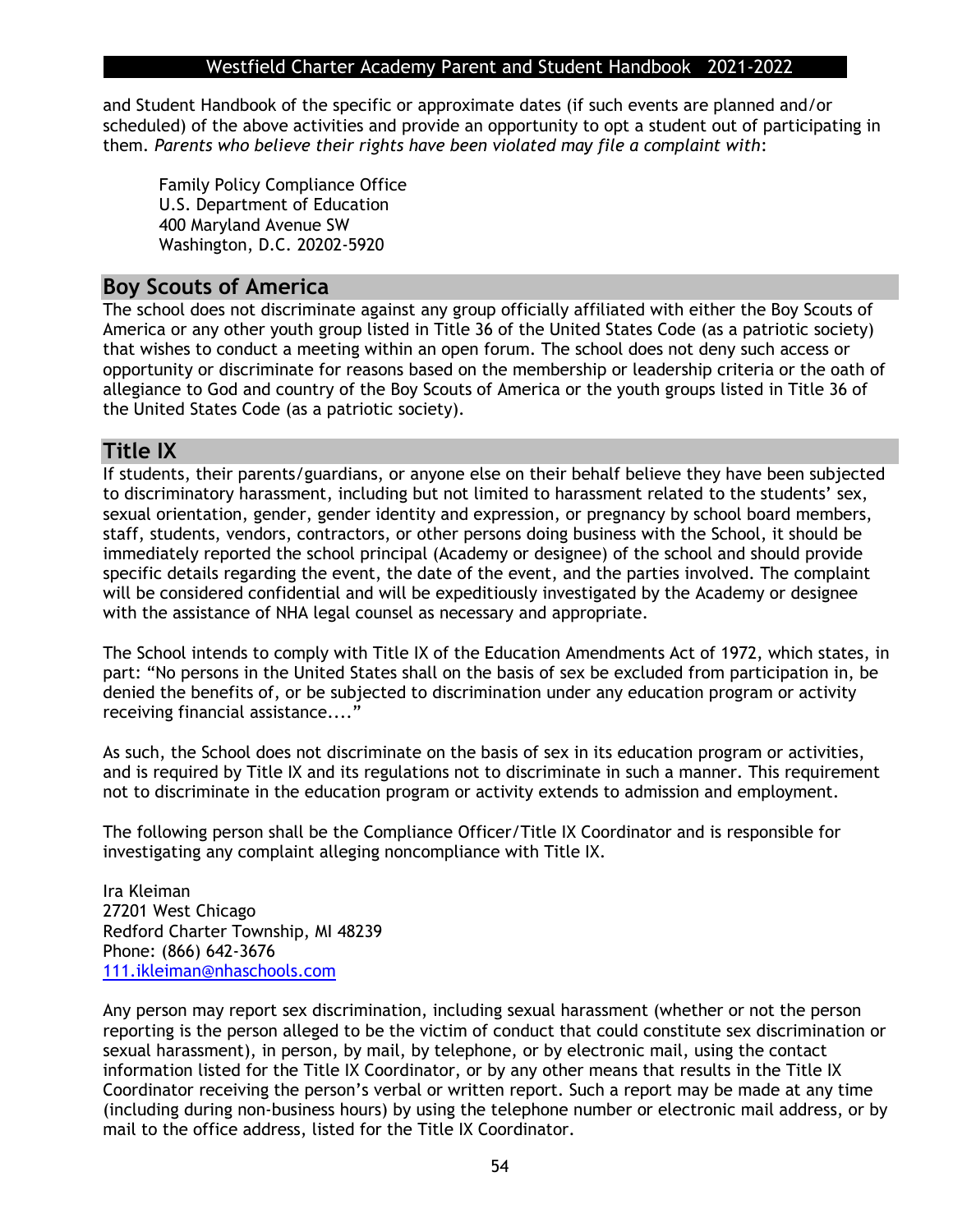Inquiries about the application of Title IX and its regulations to the School may be referred to the Title IX Coordinator, to the Assistant Secretary for Civil Rights of the Department, or both.

A specific procedure for grievances related to Title IX issues is set forth as the "Title IX Grievance Procedure." *34 CFR 106*

The language above will be posted on the School's website within two clicks of the home page; in other School-related documents made available to students, parents, staff, and applicants (e.g., student newspapers, parent newsletters, student handbooks, employee handbooks, application forms, recruiting materials, etc.).

## **Unsafe School Choice Option**

A student attending a persistently dangerous school or a student who is a victim of a violent criminal offense on school property has the right to transfer to another safe school in the district, if his/her parent requests a transfer. If there is not another safe school in the district providing instruction at the student's grade level, the school shall contact neighboring districts to request that the student be permitted to transfer to a school in one of those districts.

#### **Asbestos Management Plan**

The Asbestos Hazard Emergency Response Act (AHERA) requires us to annually notify parents, students, staff members, and others who regularly occupy the school building of compliance with AHERA. An Asbestos Management Plan (AMP) has been developed for the school and is on file in the school office. Parents may schedule an appointment with the principal if they wish to review the AMP.

#### **Pesticide Notification**

The school aims to control pest populations and to reduce the use of active pesticides throughout the school by implementing an integrated pest management program. The health and safety of all persons within the school's facilities are of primary concern. In addition to providing parents with this annual notification, the school will notify parents in advance of individual pesticide applications of nonemergency applications of pesticides such as an insecticide, fungicide, or herbicide, other than a bait or gel formation, that is made to the school ground or building. Please note that notification is not given for the use of sanitizers, germicides, disinfectants, or antimicrobial cleaners. In certain emergencies, such as an infestation of stinging insects, pesticides may be applied without prior notice to prevent injury to students, but parents will be notified following any such application. Advance notice will be posted on the front door and posted in a public, common area of the school other than the entrance. A parent can also request to be notified by letter postmarked at least 72 hours before the application is to take place. Please contact the school office if you wish to be notified in this manner.

For any information regarding pesticide application procedures or to review the school's integrated pest management program or records, please contact the school principal:

Ira Kleiman 313-625-3030 [111.ikleiman@nhaschools.com](mailto:111.ikleiman@nhaschools.com)

The National Heritage Academies' Facilities Department may also be contacted for this information at the following email address: [ipm@nhaschools.com](mailto:ipm@nhaschools.com)

#### **English Learner Parent Complaint Process**

English Learner parents are advised to follow the process below to address concerns regarding the district's English Learner program: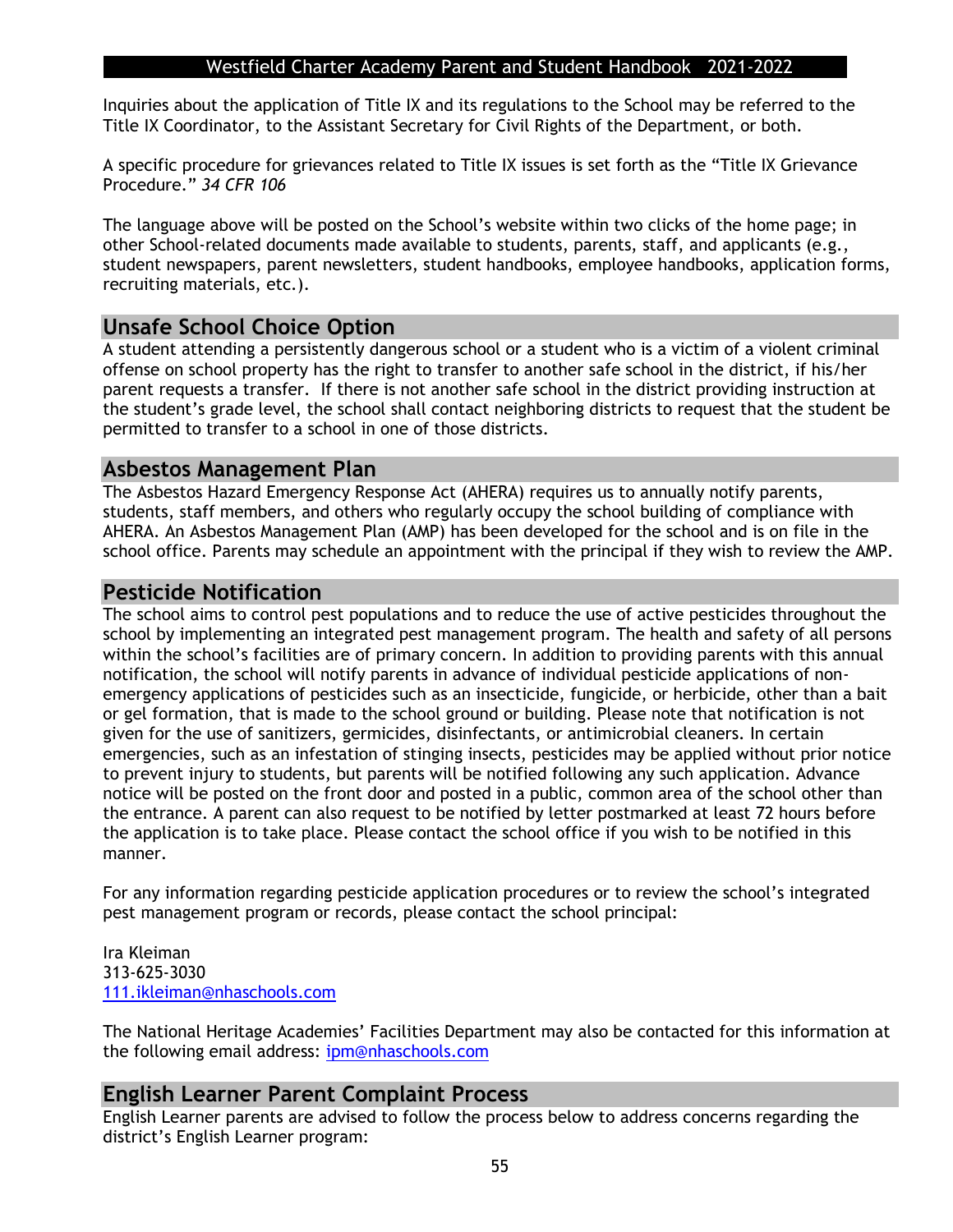- 1. Parent, school administration and student's teacher will meet to resolve concern. Translation services will be made available.
- 2. If resolution is not reached, Parent may contact Parent Relations through phone, email or parent web portal to mediate and resolve concern. Translation services will be made available.
- 3. If resolution is reached, then the Parent Relation Specialist will send a resolution in English and in the home language to the parent within 10 business days.

## **Policies**

Board policies can be found at [www.nhaschools.com](http://www.nhaschools.com/) under the school listings or are available from the school office.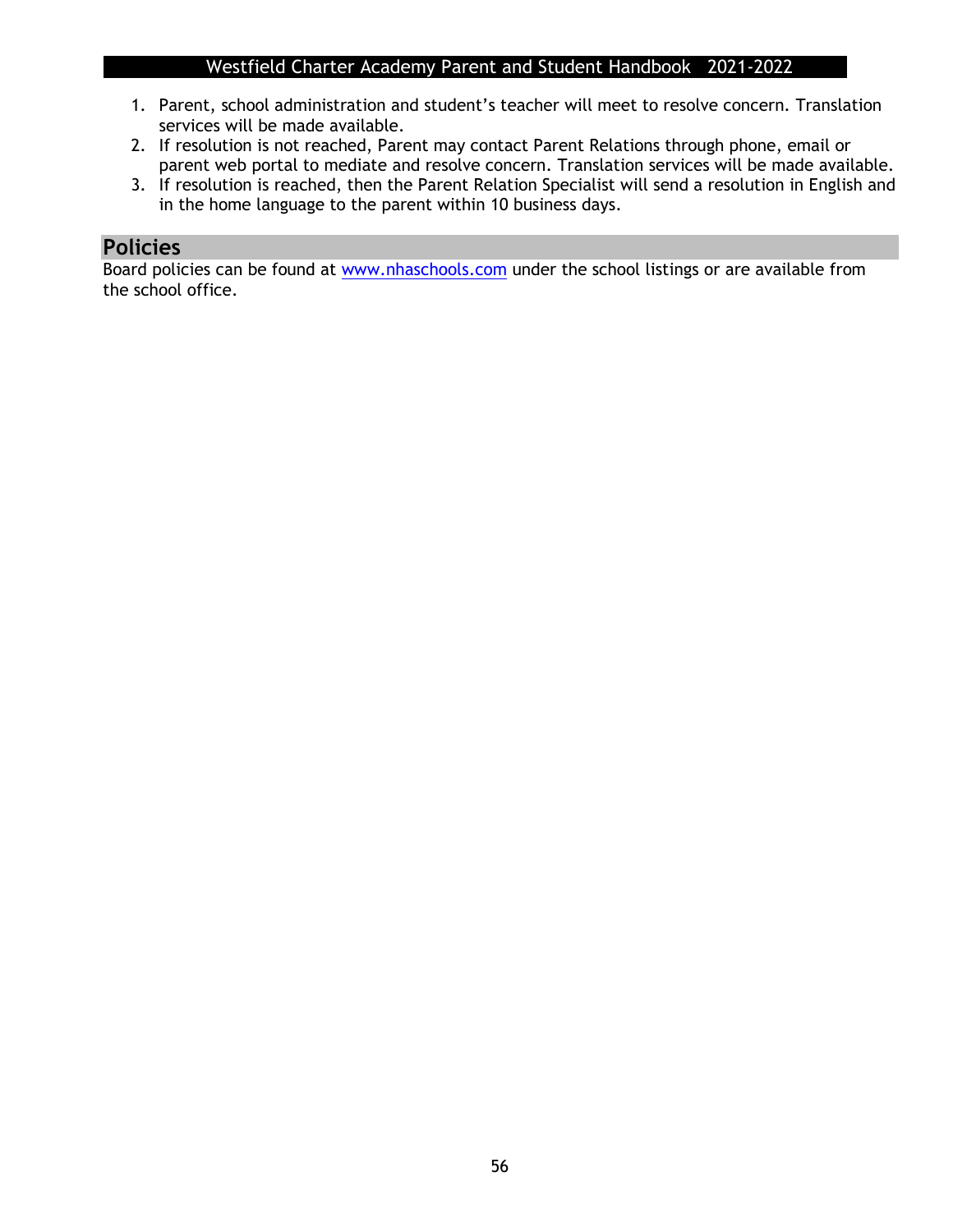